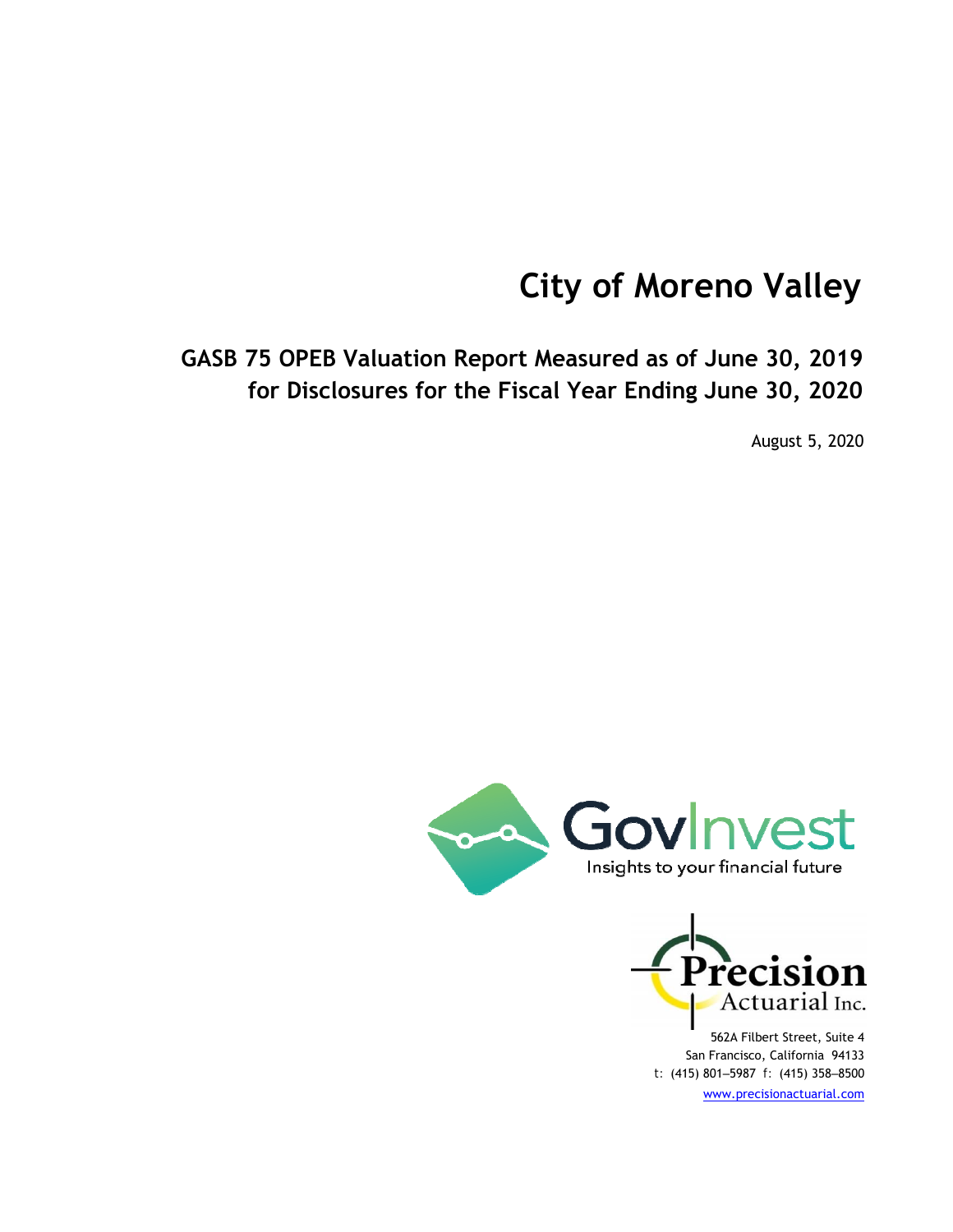

562A Filbert Street, Suite 4 San Francisco, CA 94133 www.precisionactuarial.com (415) 801‒5987

August 5, 2020

Brigitta Bartha Principal Accountant City of Moreno Valley 14177 Frederick Street Moreno Valley, California 92553

#### **Re: City of Moreno Valley GASB 75 OPEB Valuation Measured as of June 30, 2019**

Dear Ms. Bartha:

At your request, we completed an actuarial valuation of the retiree health and welfare benefits measured as of June 30, 2019, for the City of Moreno Valley. This is a roll-forward of the valuation produced for the fiscal year ending June 30, 2019. Please use the information in this report for your financial statements for the fiscal year ending June 30, 2020. This valuation is based on input from the City and from CalPERS, as well as our understanding of GASB Statement No. 75 "Accounting and Financial Reporting for Postemployment Benefits Other Than Pensions" (GASB 75).

We greatly appreciate your business. If you have any questions, please feel free to call us at (415) 801‒5987.

Best Regards,

Togen I Buston

Roger T. Burton, FSA, FCA, MAAA



Corporate Solutions for the Modern World Healthcare • Pension • Valuations • Life & Disability • P&C • Financial Reporting Risk Management • Reinsurance • M&A • Expert Witness DUNS: 079861610 CAGE: 7EC83 CA Supplier: 1798304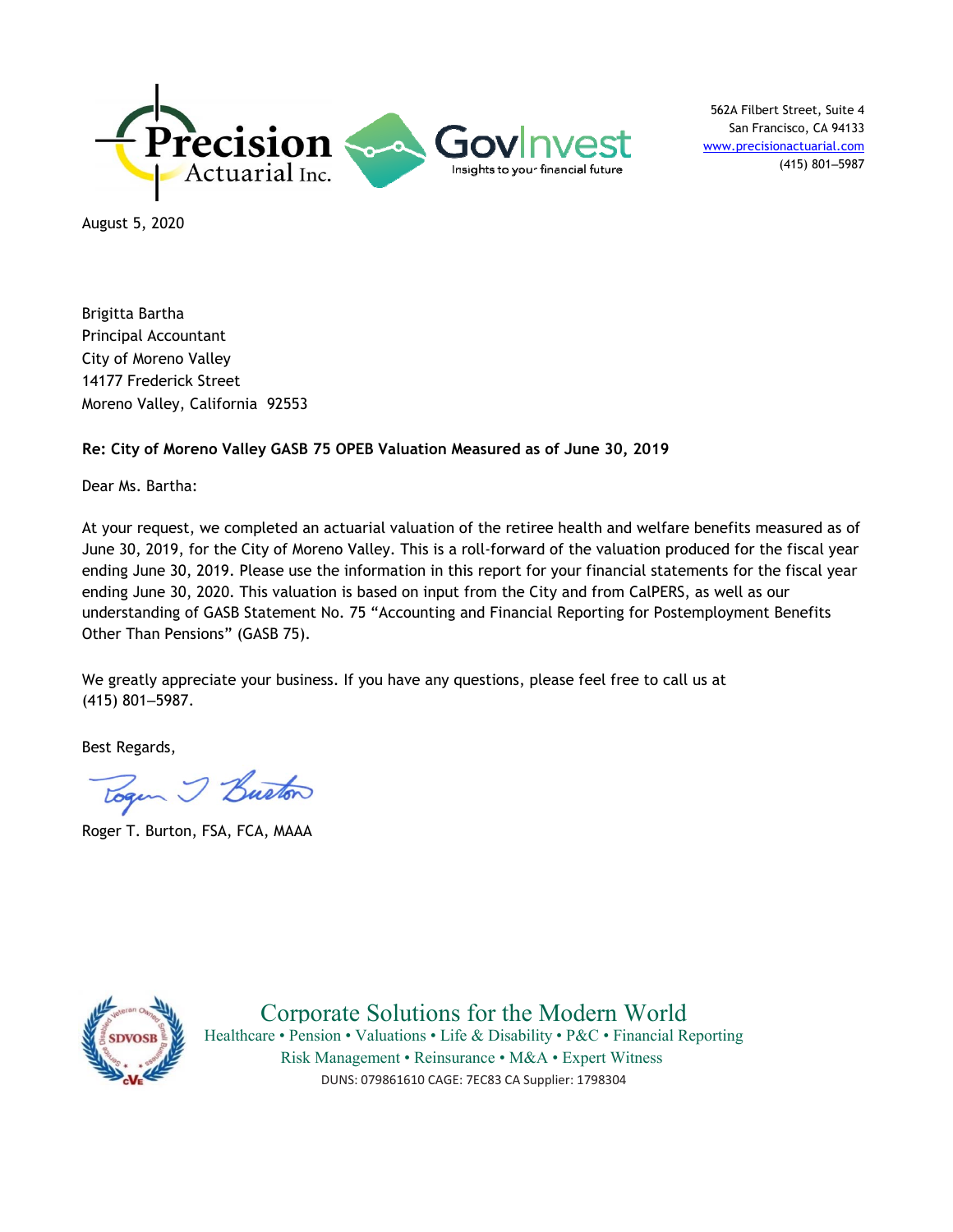| <b>Executive Summary</b>                                           |    |
|--------------------------------------------------------------------|----|
| Overview                                                           | 1  |
| <b>Accounting Summary</b>                                          | 3  |
| Reconciliation of the Change in the Total OPEB Liability           | 4  |
| <b>Accounting Information</b>                                      |    |
| Statement of Fiduciary Net Position                                | 5  |
| Statement of Changes to the Fiduciary Net Position                 | 6  |
| Changes in the Net OPEB Liability                                  | 7  |
| Development of Deferred Outflows and Inflows of Resources          | 8  |
| Expense and Deferred Outflows and Inflows                          | 10 |
| Reconciliation of Expense                                          | 11 |
| Amortization of Unfunded Actuarial Accrued Liability               | 12 |
| Actuarially Determined Contribution (ADC)                          | 13 |
| Interest on Total OPEB Liability and Total Projected Earnings      | 14 |
| <b>OPEB Cash-Flow Projections</b>                                  | 15 |
| <b>OPEB Cash-Flow Projections Chart</b>                            | 16 |
| Projection of Contributions                                        | 17 |
| Projection of Contributions Charts                                 | 18 |
| Projection of Fiduciary Net Position                               | 19 |
| Schedule of Implicit Subsidy Liability                             | 20 |
| Schedule of Deferred Outflows and Inflows of Resources             | 21 |
| Schedule of Changes in the Total OPEB Liability and Related Ratios | 22 |
| Schedule of Investment Returns                                     | 23 |
| Schedule of Contributions                                          | 24 |
| Draft Notes to the Financial Statements                            | 25 |
| <b>Basis of Valuation</b>                                          |    |
| Substantive Plan                                                   | 30 |
| <b>Participant Summary</b>                                         | 31 |
| <b>Participant Summary Charts</b>                                  | 32 |
| <b>Actuarial Assumptions</b>                                       | 33 |
| Appendix                                                           |    |
| About GASB 75                                                      | 36 |
| <b>Decrement Tables</b>                                            | 41 |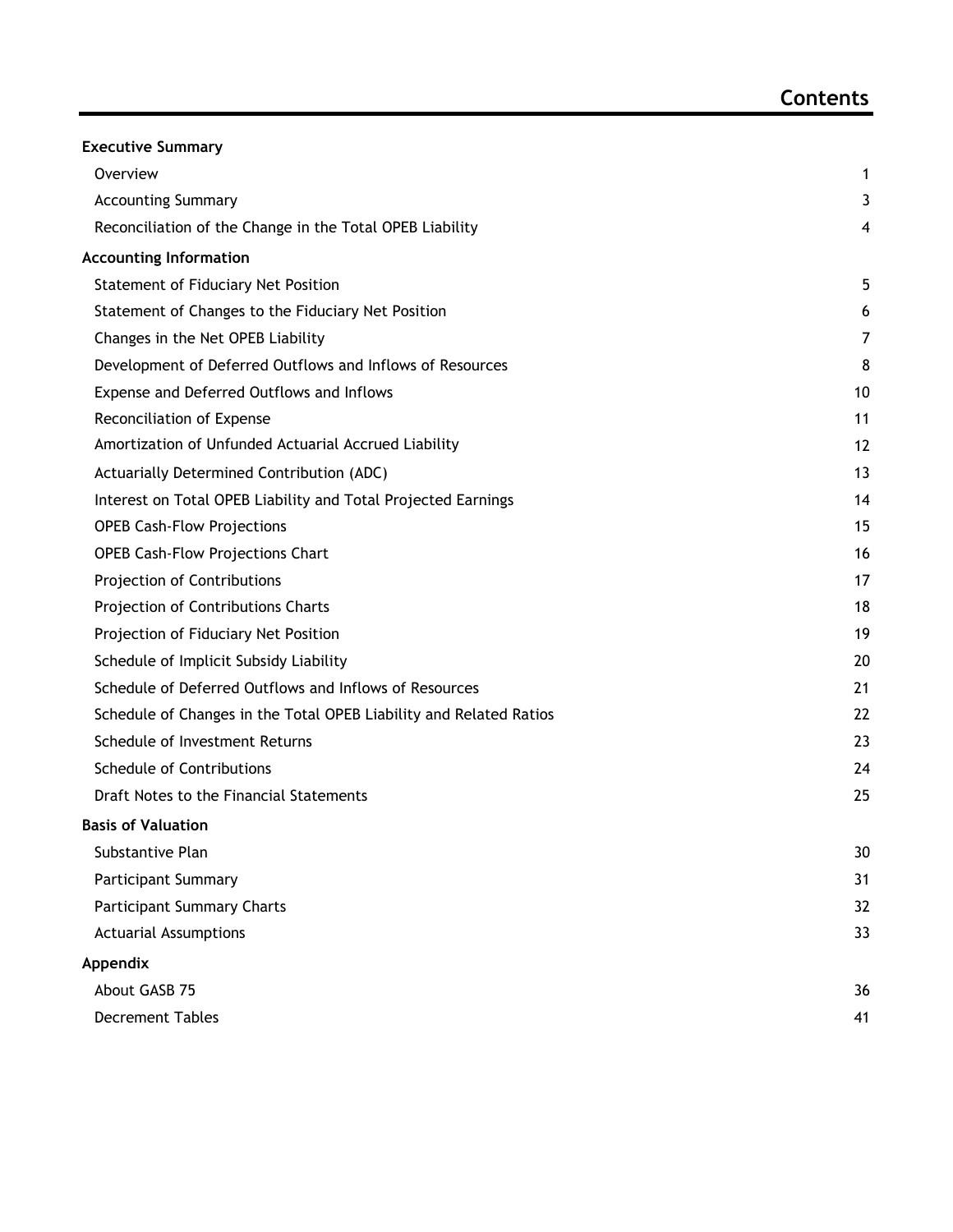#### **Purpose of the Report**

Precision Actuarial prepared this report to meet employer financial accounting requirements under GASB Statement No. 75 "Accounting and Financial Reporting for Postemployment Benefits Other Than Pensions" (GASB 75), issued in June 2015. This report includes information with respect to the obligation to provide future retiree health and welfare benefits for the fiscal year ending June 30, 2020.

| <b>Valuation Date:</b>   | June 30, 2018 |
|--------------------------|---------------|
| <b>Measurement Date:</b> | June 30, 2019 |
| <b>Report Date:</b>      | June 30, 2020 |

#### **Application to Financials**

This report provides assets, liabilities, and expenses for use in the City's 2020 financial reports.

The City should use the liabilities, assets, and expense measured as of June 30, 2019, for its financial statements for the year ending June 30, 2020.

Update procedures were used to roll the total OPEB liability forward to the measurement date.

The report also provides the actuarially determined contributions for funding purposes for reporting for the fiscal years ending June 30 for 2019, 2020, and 2021.

#### **Changes Since the Prior Valuation**

This valuation is a roll-forward of the valuation produced for the prior fiscal year. We updated:

- Discount rate from 7.28% to 6.17%
- Benefit payments
- Contributions
- Assets

#### **Actuarial Certification**

Our determinations reflect the provisions and methods prescribed by GASB 75. In preparing this report, we relied on assets, employee census, plan design, premium rates, and administrative fees provided directly or indirectly by the plan sponsor, and demographic assumptions provided by CalPERS. CalPERS' actuaries set the premium rates using community rating. We did not attempt to verify that the community-rated premium rates represent the true cost of claims and administrative fees.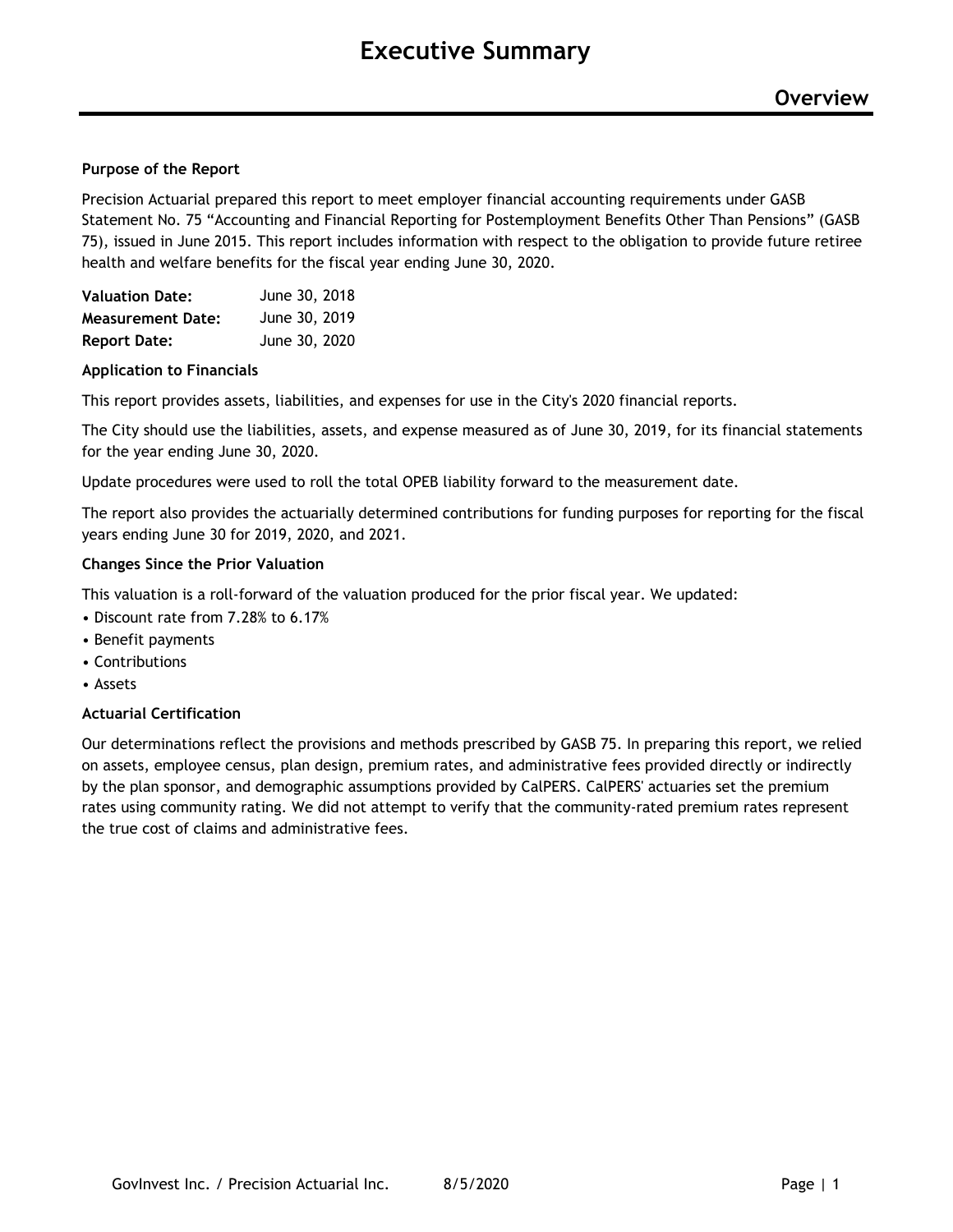#### **Actuarial Certification** *(continued)*

We based the results in this report on this information, along with the actuarial assumptions and methods used herein. In our opinion, the assumptions used represent reasonable expectations of anticipated plan experience. We reviewed the census information for reasonableness, but we did not audit it.

Actuarial computations under GASB 75 fulfill employer accounting and financial reporting requirements. The calculations are consistent with our understanding of GASB 75. Determinations for purposes other than meeting employer financial accounting requirements may be significantly different from the results in our report. Accordingly, additional determinations may be necessary for other purposes, such as judging benefit security at termination.

No third-party recipient of Precision Actuarial's work product should rely solely on Precision Actuarial's work product. Any third-party recipient should engage qualified professionals for advice appropriate to their own needs.

There is no relationship between Precision Actuarial, its owners, subcontractors, or staff; GovInvest; or the City of Moreno Valley beyond the contractual services that we perform for the City of Moreno Valley.

On the basis of the foregoing, we hereby certify that, to the best of our knowledge and belief, the report is complete and accurate and that we prepared it in accordance with generally recognized and accepted actuarial principles and practices which are consistent with the applicable "Actuarial Standards of Practice" and "Actuarial Compliance Guidelines" as promulgated by the American Academy of Actuaries.

The undersigneds are members of the American Academy of Actuaries and meet the Qualification Standards of the American Academy of Actuaries to render the actuarial opinion contained herein.

*Chief Actuary Consulting Actuary*

Noistian Douglan

**Roger T. Burton, FSA, FCA, MAAA Christian M. Boughner, ASA, MAAA**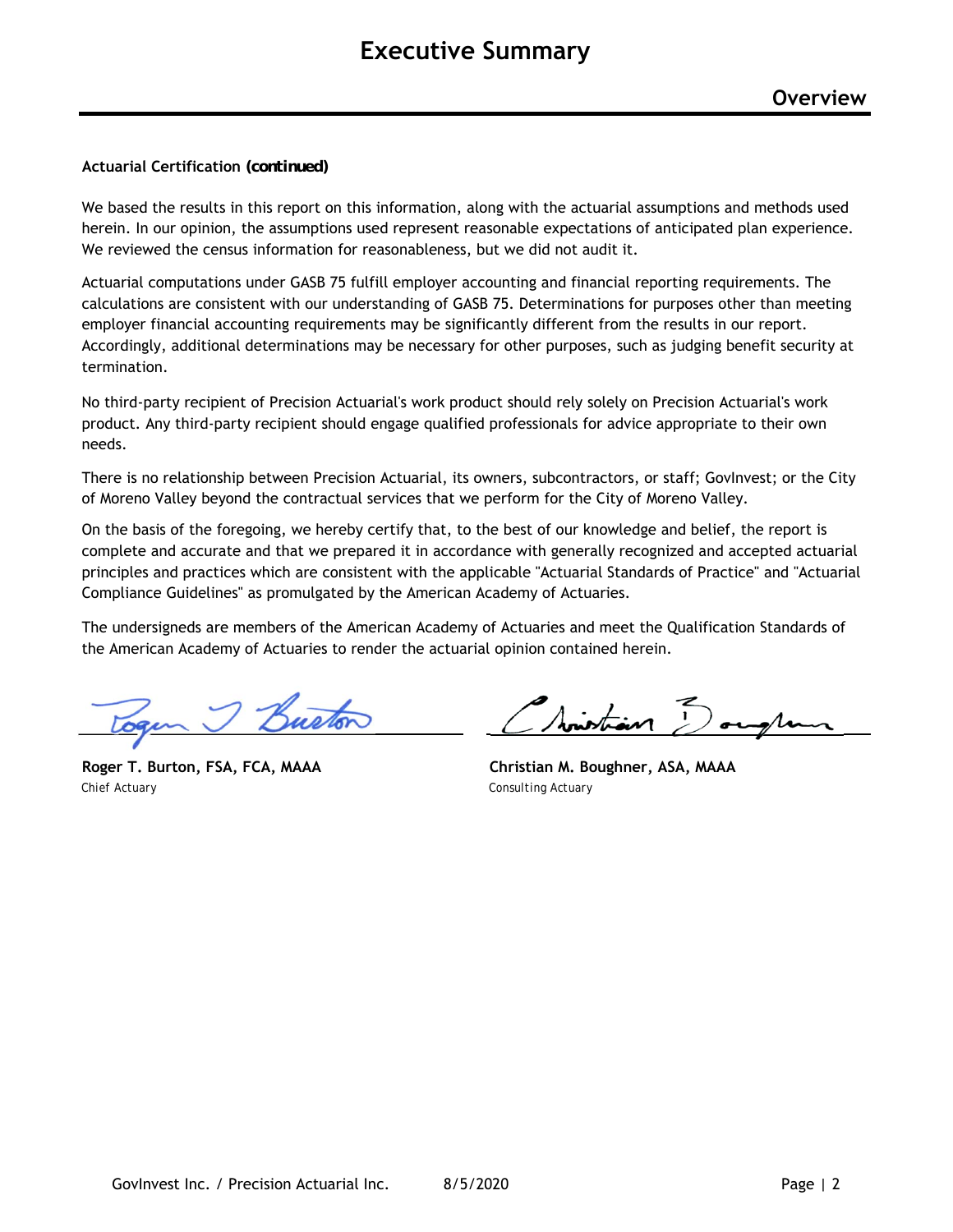# **Executive Summary**

### **Accounting Summary**

A summary of the key valuation results follows.

| <b>Valuation Date:</b>                                                     |           | June 30, 2018         |    | June 30, 2018 |
|----------------------------------------------------------------------------|-----------|-----------------------|----|---------------|
| <b>Measurement Date:</b>                                                   |           | June 30, 2018         |    | June 30, 2019 |
| <b>Report Date:</b>                                                        |           | June 30, 2019         |    | June 30, 2020 |
| <b>Present Value of Future Benefits</b>                                    |           |                       |    |               |
| <b>Active Employees</b>                                                    |           | \$<br>8,644,736       | \$ | 11, 111, 717  |
| Retirees                                                                   | $\ddot{}$ | 10,981,373            |    | 11,571,843    |
| <b>Total Present Value of Future Benefits</b>                              | Ξ         | 19,626,109            |    | 22,683,560    |
| <b>Total Present Value of Future Normal Costs</b>                          |           | 2,833,214             |    | 3,539,777     |
| <b>Total OPEB Liability (TOL)</b>                                          | $=$       | \$<br>16,792,895      | \$ | 19, 143, 783  |
| <b>OPEB Liability</b>                                                      |           |                       |    |               |
| <b>Active Employees</b>                                                    |           | \$<br>5,811,522       | \$ | 7,571,940     |
| <b>Retirees</b>                                                            | $\ddot{}$ | 10,981,373            |    | 11,571,843    |
| <b>Total OPEB Liability (TOL)</b>                                          | $=$       | 16,792,895            |    | 19, 143, 783  |
| <b>Fiduciary Net Position (FNP)</b>                                        |           | 10,339,408            |    | 10,968,772    |
| <b>Net OPEB Liability (NOL)</b>                                            | $=$       | \$<br>6,453,487       | \$ | 8,175,011     |
| Plan Fiduciary Net Position as a Percentage of the Total OPEB<br>Liability |           | 61.57%                |    | 57.30%        |
| Covered-Employee Payroll                                                   |           | \$<br>20,129,158      | S  | 20,682,710    |
| Net OPEB Liability as a Percentage of Covered-Employee Payroll             |           | 32.06%                |    | 39.53%        |
| <b>Measurement Period:</b>                                                 |           | 2017-2018             |    | 2018-2019     |
| <b>Reporting Period:</b>                                                   |           | 2018-2019             |    | 2019-2020     |
| <b>Expense</b>                                                             |           | \$<br>$(208, 808)$ \$ |    | 994,094       |
| Actuarially Determined Contribution (ADC)*                                 |           | 666,830               |    | 908,656       |
| <b>Net Position Chart</b>                                                  |           |                       |    |               |



\*The Actuarially Determined Contribution includes the implicit subsidy. It is not the amount that the City contributes directly to the fund. See page 13 for the City's direct contribution.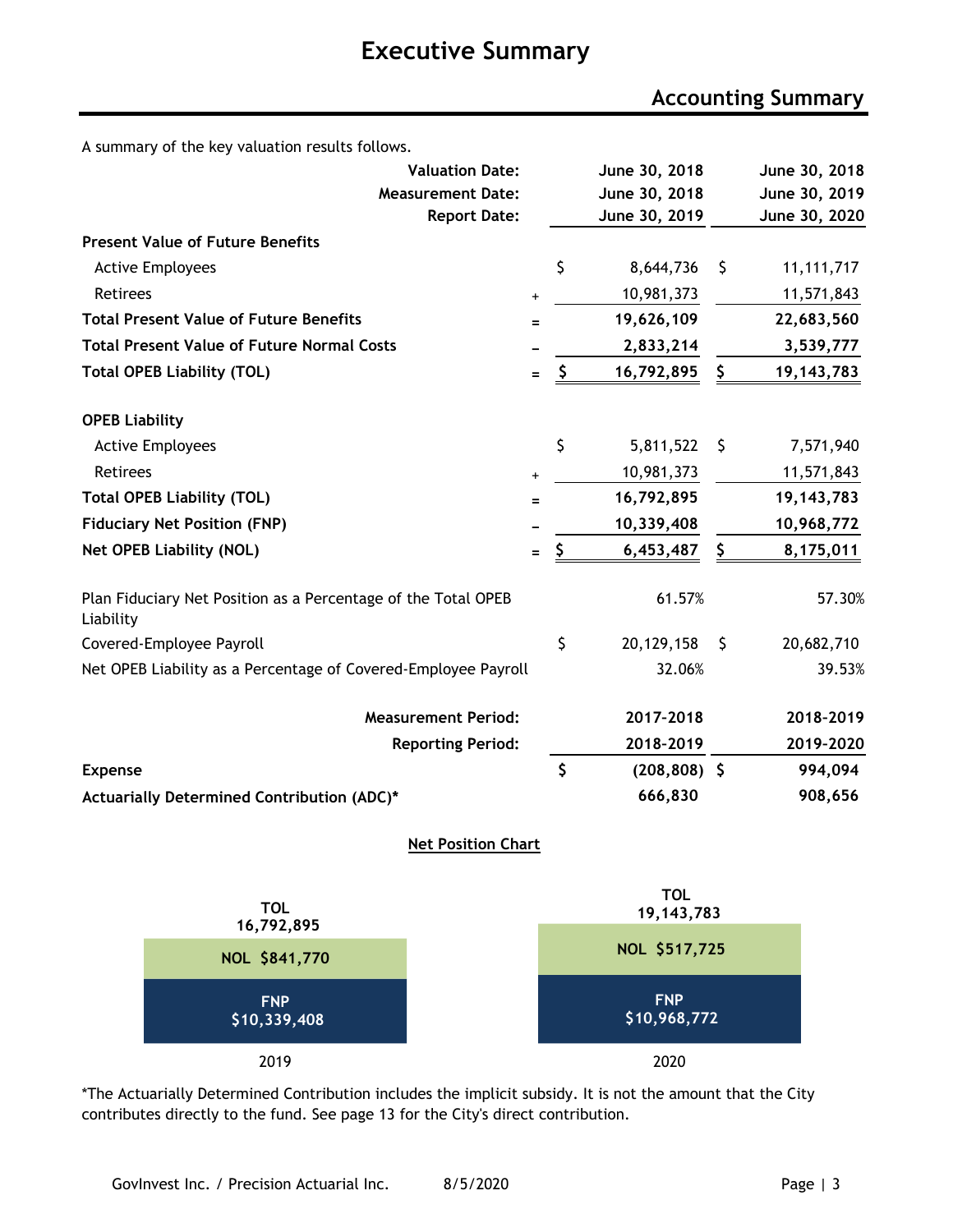### **Reconciliation of the Change in the Total OPEB Liability**

A reconciliation of the changes to the Total OPEB Liability since the prior valuation report follow.

#### **Total OPEB Liability as of Measurement Date June 30, 2018 /**

| Report Date June 30, 2019                                   | 16,792,895   |
|-------------------------------------------------------------|--------------|
| Service Cost                                                | 360,905      |
| Interest Cost                                               | 1,212,957    |
| <b>Benefit Payments</b>                                     | (689, 589)   |
| Implicit Subsidy Credit                                     | (295, 036)   |
| Change in Experience (Actual versus Expected)               | (200, 112)   |
| Change in Discount Rate from 7.28% to 6.17%                 | 1,961,763    |
| Total OPEB Liability as of Measurement Date June 30, 2019 / | 19, 143, 783 |
| Report Date June 30, 2020                                   |              |

#### **Reconciliation of the Change in the Total OPEB Liability**

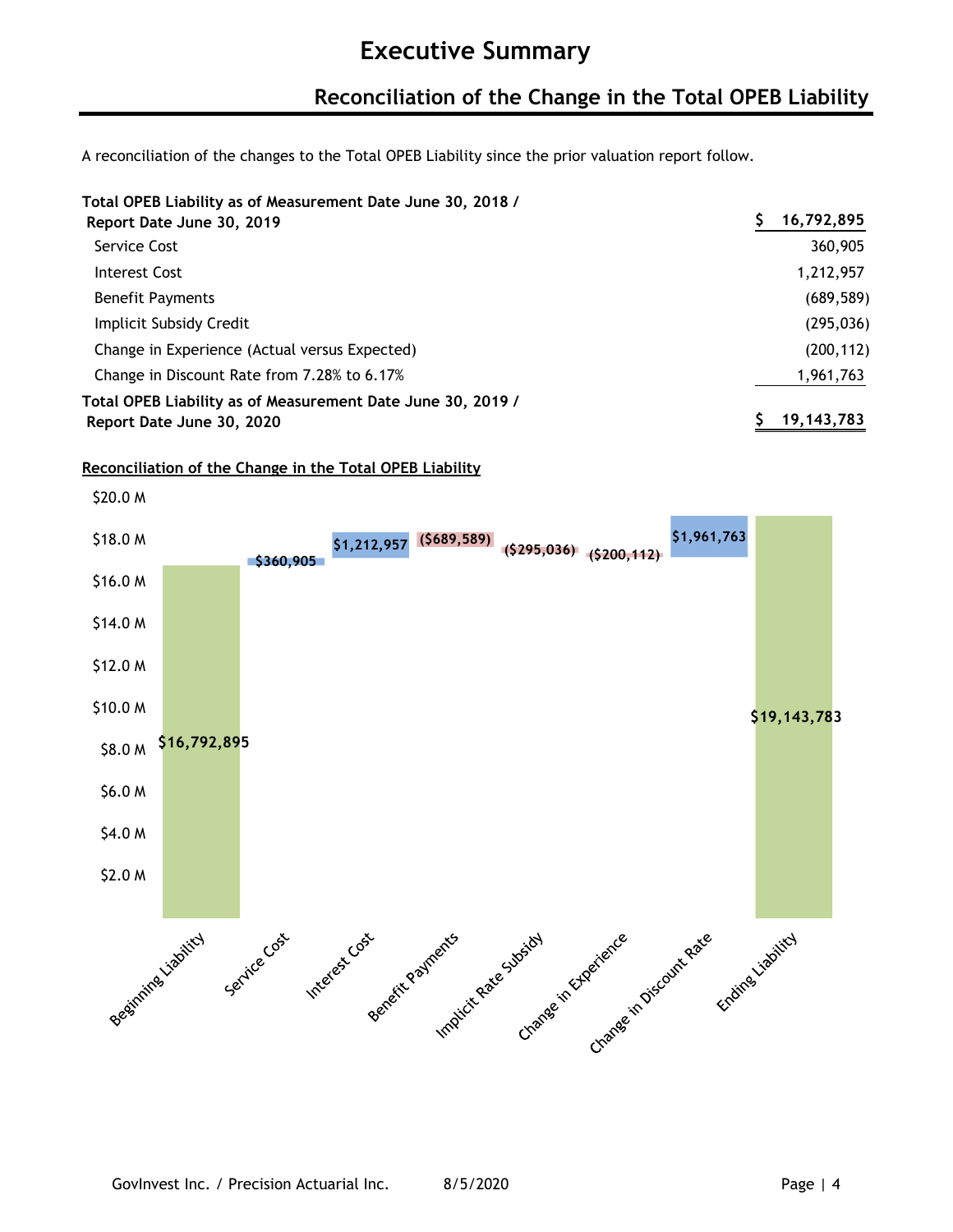### **Statement of Fiduciary Net Position**

| <b>Measurement Date:</b>                                                | June 30, 2019    |
|-------------------------------------------------------------------------|------------------|
| <b>Report Date:</b>                                                     | June 30, 2020    |
| <b>Assets</b>                                                           |                  |
| Cash and Deposits                                                       | \$               |
| Securities Lending Cash Collateral                                      |                  |
| <b>Total Cash</b>                                                       |                  |
| Receivables:                                                            |                  |
| Contributions                                                           |                  |
| Due from Broker for Investments Sold                                    |                  |
| Investment Income (Interest on Investments)                             |                  |
| Other                                                                   |                  |
| <b>Total Receivables</b>                                                |                  |
| Investments:                                                            |                  |
| <b>Domestic Fixed Income Securities</b>                                 |                  |
| <b>Domestic Equities</b>                                                |                  |
| <b>Investment Funds</b>                                                 | 10,968,772       |
| <b>International Equities</b>                                           |                  |
| <b>Real Estate</b>                                                      |                  |
| <b>Total Investments</b>                                                | 10,968,772       |
| <b>Total Assets</b>                                                     | \$<br>10,968,772 |
| <b>Liabilities</b>                                                      |                  |
| Payables:                                                               |                  |
| Investment Management Fees                                              | \$               |
| Due to Broker for Investments Purchased                                 |                  |
| Collateral Payable for Securities Lending                               |                  |
| Other                                                                   |                  |
| <b>Total Liabilities</b>                                                | \$               |
| Net Position Restricted for Postemployment Benefits Other than Pensions | \$<br>10,968,772 |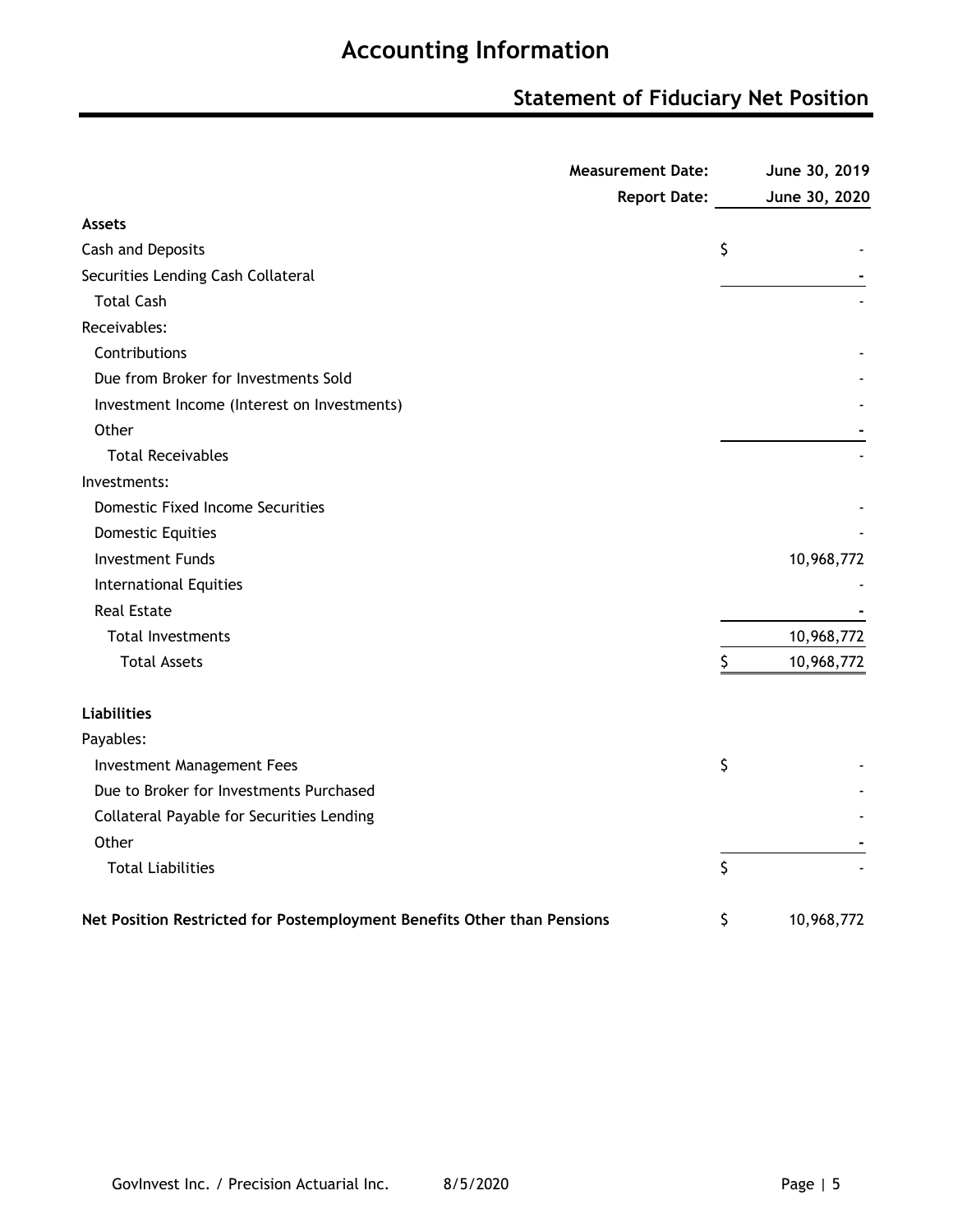# **Statement of Changes to the Fiduciary Net Position**

| <b>Measurement Date:</b><br><b>Report Date:</b>                         | June 30, 2018<br>June 30, 2019 | June 30, 2019<br>June 30, 2020 |
|-------------------------------------------------------------------------|--------------------------------|--------------------------------|
| <b>Additions</b>                                                        |                                |                                |
| Investment Income:                                                      |                                |                                |
| Net Appreciation in the Fair Value of Investments                       | \$<br>$(68, 656)$ \$           | 670,718                        |
| <b>Interest and Dividends</b>                                           |                                |                                |
| Less Investment Expense, Other than from Securities<br>Lending          | 3,882                          |                                |
| Net Income from Investing, Other than from Securities<br>Lending        | (72, 538)                      | 670,718                        |
| Securities Lending Income                                               |                                |                                |
| Less Securities Lending Expense                                         |                                |                                |
| Net Income from Securities Lending                                      |                                |                                |
| Other Income/(Expense)                                                  |                                | (10, 898)                      |
| Net Investment Income (a)                                               | (72, 538)                      | 659,820                        |
| Contributions:                                                          |                                |                                |
| Employer - City's Contribution                                          |                                | 661,483                        |
| Employer - Implicit Subsidy                                             | 285,661                        | 295,036                        |
| Total Contributions (b)                                                 | 285,661                        | 956,519                        |
| Total Additions $(c) = (a) + (b)$                                       | 213,123                        | 1,616,339                      |
| <b>Deductions</b>                                                       |                                |                                |
| <b>Benefit Payments</b>                                                 | (26, 466)                      | 689,589                        |
| Implicit Subsidy Credit                                                 | 285,661                        | 295,036                        |
| Administrative Expense                                                  | 66                             | 2,350                          |
| <b>Total Deductions (d)</b>                                             | 259,261                        | 986,975                        |
| Net Increase in Net Position = $(c) - (d)$                              | (46, 138)                      | 629,364                        |
| Net Position Restricted for Postemployment Benefits Other than Pensions |                                |                                |
| Beginning of Year                                                       | 10,385,546                     | 10,339,408                     |
| Net Increase in Net Position                                            | (46, 138)                      | 629,364                        |
| End of Year                                                             | \$<br>10,339,408               | \$<br>10,968,772               |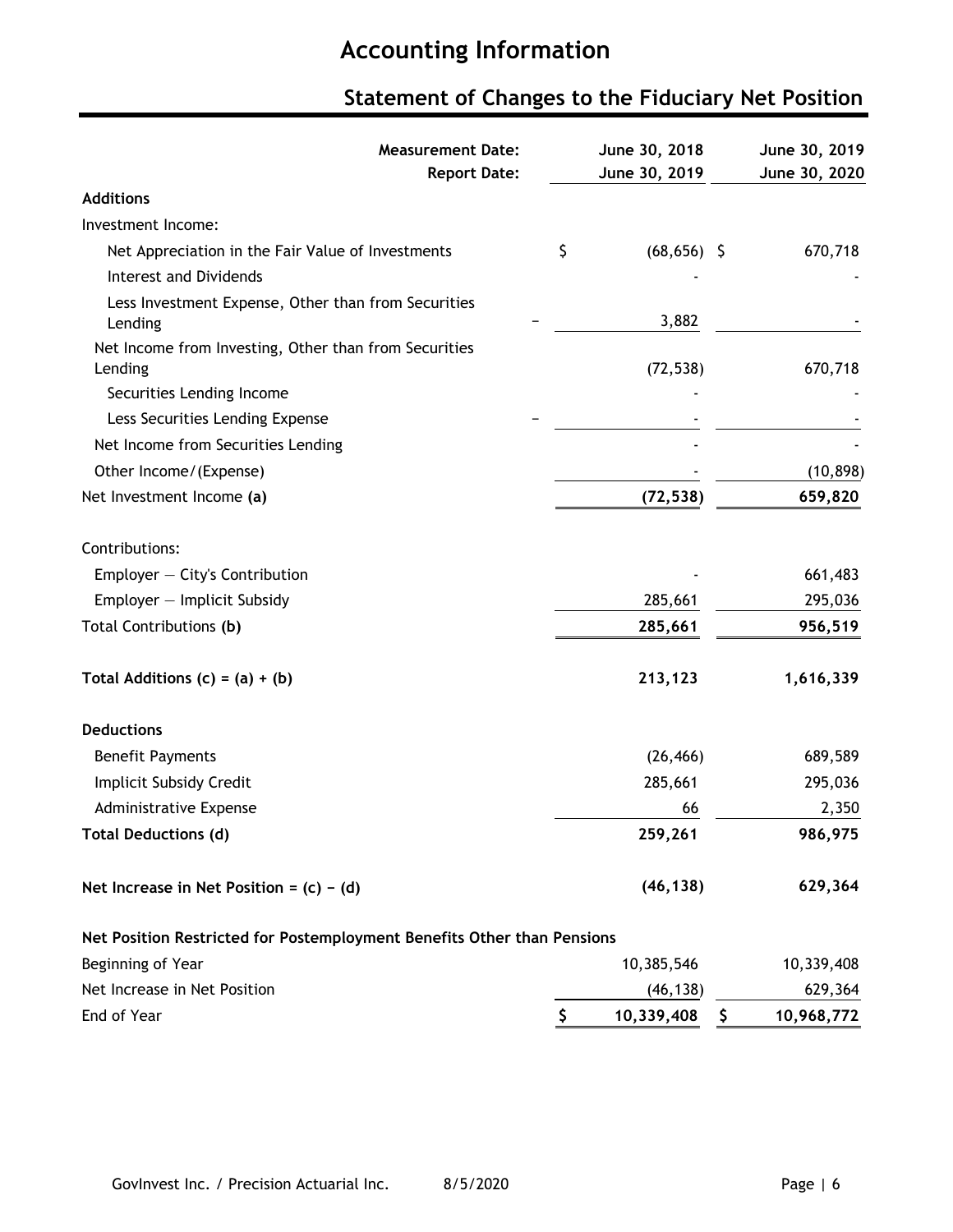The funded status of the Plan as of the fiscal year-end, as well as other required disclosure information, follows.

|                                                                             | Increase / (Decrease) |                                |    |                                              |    |                              |
|-----------------------------------------------------------------------------|-----------------------|--------------------------------|----|----------------------------------------------|----|------------------------------|
|                                                                             |                       | <b>Total OPEB</b><br>Liability |    | <b>Plan Fiduciary</b><br><b>Net Position</b> |    | <b>Net OPEB</b><br>Liability |
|                                                                             |                       | (a)                            |    | (b)                                          |    | $(c) = (a) - (b)$            |
| Balance as of Measurement Date June 30, 2018 /<br>Report Date June 30, 2019 |                       | 16,792,895                     | S  | 10,339,408                                   | \$ | 6,453,487                    |
| Changes for the year:                                                       |                       |                                |    |                                              |    |                              |
| Service Cost                                                                |                       | 360,905                        |    |                                              |    | 360,905                      |
| Interest                                                                    |                       | 1,212,957                      |    |                                              |    | 1,212,957                    |
| <b>Changes of Benefit Terms</b>                                             |                       |                                |    |                                              |    |                              |
| Differences Between Expected and Actual Experience                          |                       | (200, 112)                     |    |                                              |    | (200, 112)                   |
| <b>Changes of Assumptions</b>                                               |                       | 1,961,763                      |    |                                              |    | 1,961,763                    |
| Net Investment Income                                                       |                       |                                |    | 670,718                                      |    | (670, 718)                   |
| Contributions                                                               |                       |                                |    |                                              |    |                              |
| Employer $-$ City's Contribution                                            |                       |                                |    | 661,483                                      |    | (661, 483)                   |
| $Emplayer - Implicit Subsidy$                                               |                       |                                |    | 295,036                                      |    | (295, 036)                   |
| <b>Benefit Payments</b>                                                     |                       | (689, 589)                     |    | (689, 589)                                   |    |                              |
| Implicit Subsidy Credit                                                     |                       | (295, 036)                     |    | (295, 036)                                   |    |                              |
| <b>Administrative Expense</b>                                               |                       |                                |    | (2,350)                                      |    | 2,350                        |
| <b>Other Changes</b>                                                        |                       |                                |    | (10, 898)                                    |    | 10,898                       |
| <b>Net Changes</b>                                                          |                       | 2,350,888                      |    | 629,364                                      |    | 1,721,524                    |
| Balance as of Measurement Date June 30, 2019 /<br>Report Date June 30, 2020 |                       | 19, 143, 783                   | S. | 10,968,772                                   | S. | 8,175,011                    |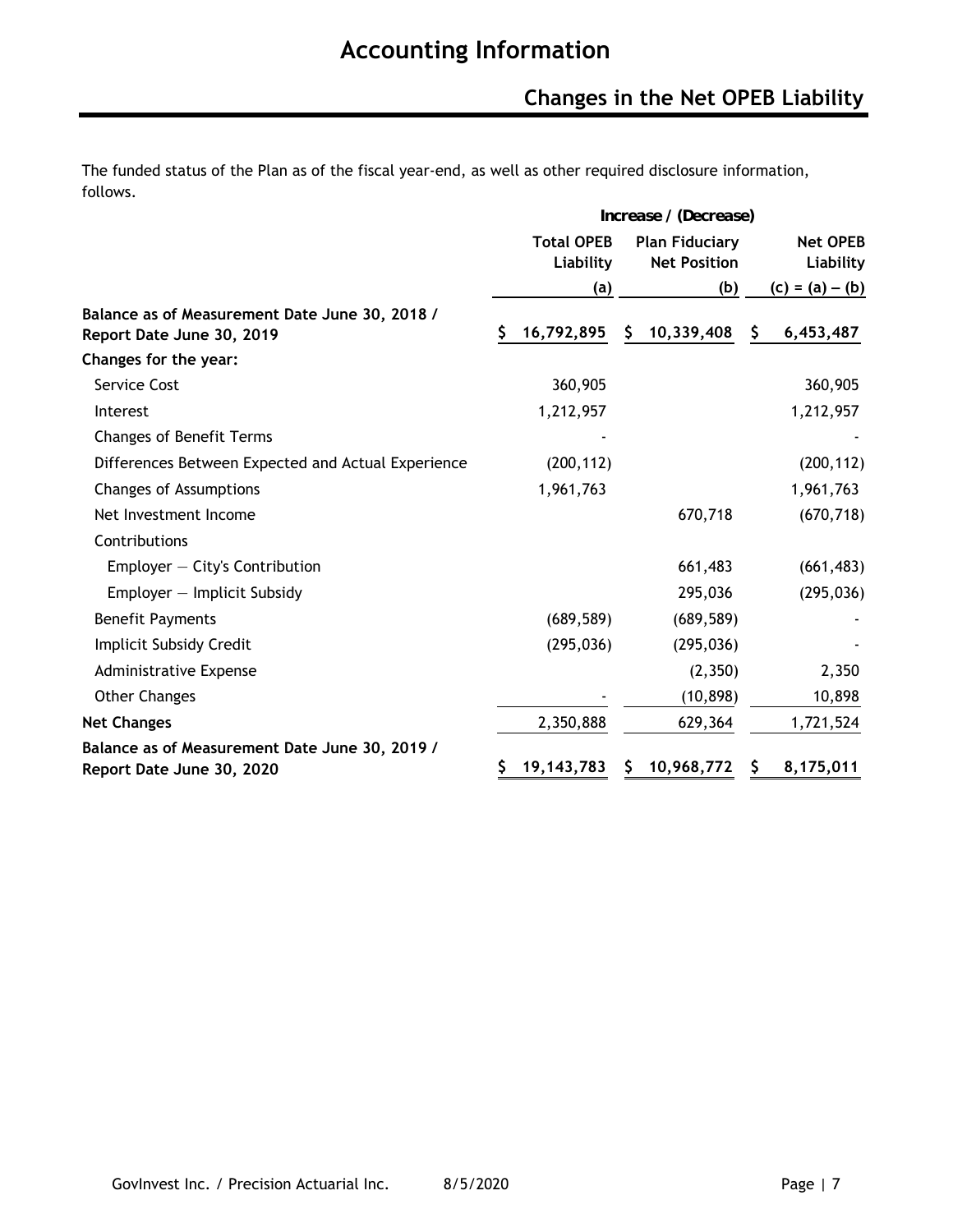### **Development of Deferred Outflows and Inflows of Resources**

**Balances as of Measurement Date June 30, 2019 / Report Date June 30, 2020**

#### **Deferred Outflows and Inflows of Resources Arising from Differences Between Expected and Actual Experience**

| Measurement |                          |                         | Amounts Recognized in Expense Through Deferred Outflows of |             | Deferred Inflows of |
|-------------|--------------------------|-------------------------|------------------------------------------------------------|-------------|---------------------|
| $Date -$    | <b>Experience Losses</b> | <b>Experience Gains</b> | Measurement Date June 30, 2019                             | Resources   | Resources           |
| June 30:    | (a)                      | (b)                     | (C)                                                        | $(a) - (c)$ | $(b) - (c)$         |
| 2017        |                          |                         |                                                            |             |                     |
| 2018*       |                          |                         |                                                            |             |                     |
| 2018**      | 135,598                  |                         | 39,882                                                     | 95,716      |                     |
| 2019        |                          | (200, 112)              | (29, 429)                                                  |             | (170, 683)          |
| Total       |                          |                         |                                                            | 95,716      | (170, 683)          |

#### **Deferred Outflows and Inflows of Resources Arising from Changes in Assumptions**

| Measurement | Increase in Total | Decrease in Total | Amounts Recognized in Expense Through Deferred Outflows of |             | Deferred Inflows of |
|-------------|-------------------|-------------------|------------------------------------------------------------|-------------|---------------------|
| Date $-$    | Liability         | Liability         | Measurement Date June 30, 2019                             | Resources   | Resources           |
| June 30:    | (a)               | (b)               | (C)                                                        | $(a) - (c)$ | $(b) - (c)$         |
| 2017        |                   |                   |                                                            |             |                     |
| 2018*       |                   |                   |                                                            |             |                     |
| 2018**      |                   | (854, 050)        | (251, 192)                                                 |             | (602, 858)          |
| 2019        | 1,961,763         |                   | 288,495                                                    | 1,673,268   |                     |
| Total       |                   |                   |                                                            | 1,673,268   | (602, 858)          |

\*Report Year Ending June 30, 2018

\*\*Report Year Ending June 30, 2019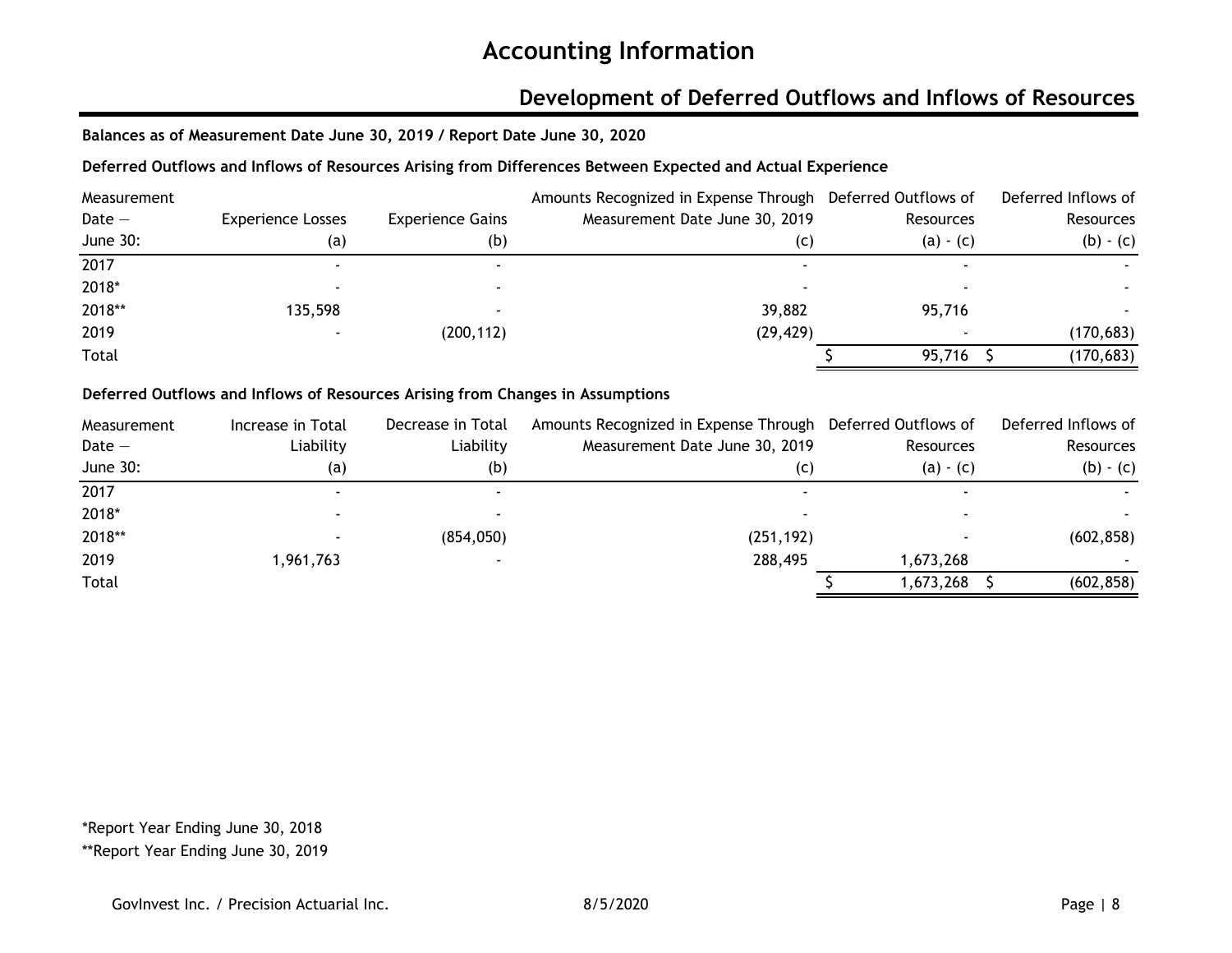### **Development of Deferred Outflows and Inflows of Resources**

**Balances as of Measurement Date June 30, 2019 / Report Date June 30, 2020**

**Deferred Outflows and Inflows of Resources Arising from Differences Between Projected and Actual Earnings on Investments**

|             |                            |                            | Amounts Recognized |                      |                     |                   |
|-------------|----------------------------|----------------------------|--------------------|----------------------|---------------------|-------------------|
|             |                            | <b>Investment Earnings</b> | in Expense Through |                      |                     |                   |
| Measurement | <b>Investment Earnings</b> | Greater Than               | Measurement Date   | Deferred Outflows of | Deferred Inflows of |                   |
| Date $-$    | Less Than Projected        | Projected                  | June 30, 2019      | Resources            | Resources           | <b>Net</b>        |
| June 30:    | (a)                        | (b)                        | (c)                | $(d) = (a) - (c)$    | $(e) = (b) - (c)$   | $(f) = (d) + (e)$ |
| 2017        |                            | (854, 695)                 | (683, 756)         |                      | (170, 939)          |                   |
| 2018*       | 266,057                    |                            | 159,636            | 106,421              |                     |                   |
| 2018**      | 72,538                     |                            | 29,016             | 43,522               |                     |                   |
| 2019        |                            | (34, 388)                  | (6, 878)           |                      | (27, 510)           |                   |
| Total       |                            |                            |                    | 149,943              | $(198, 449)$ \$     | (48, 506)         |

\*Report Year Ending June 30, 2018 \*\*Report Year Ending June 30, 2019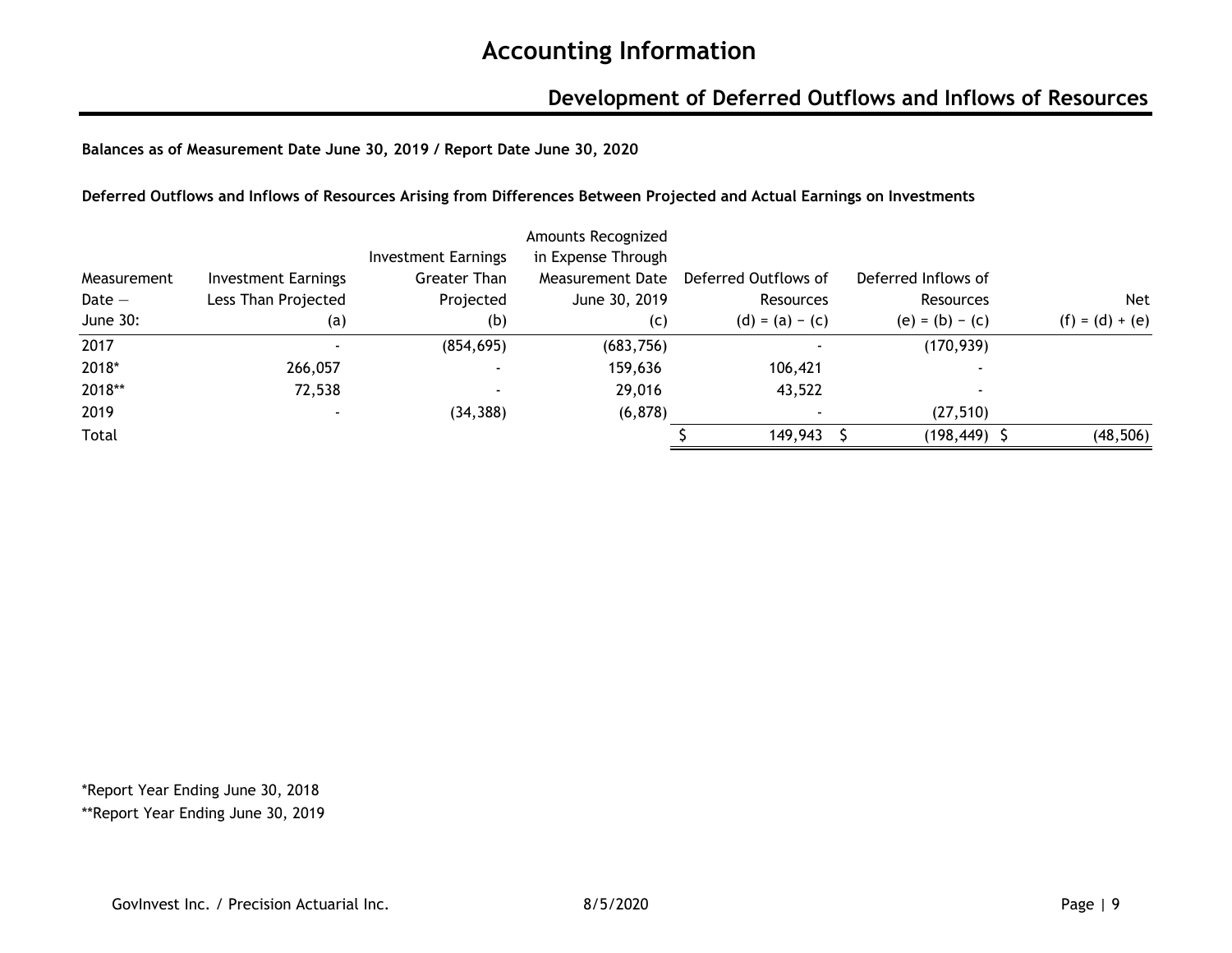# **Expense and Deferred Outflows and Inflows**

| <b>Measurement Period:</b><br><b>Reporting Period:</b>                             |                                  | 2017-2018<br>2018-2019 |    | 2018-2019<br>2019-2020 |
|------------------------------------------------------------------------------------|----------------------------------|------------------------|----|------------------------|
| <b>Expense</b>                                                                     |                                  |                        |    |                        |
| Service Cost                                                                       | \$                               |                        | \$ | 360,905                |
| Interest on Total OPEB Liability                                                   |                                  |                        |    | 1,212,957              |
| <b>Changes of Benefit Terms</b>                                                    |                                  |                        |    |                        |
| Recognized Differences Between Expected and Actual<br>Experience                   |                                  | 19,941                 |    | (9, 488)               |
| Recognized Changes of Assumptions                                                  |                                  | (125, 596)             |    | 162,899                |
| Projected Earnings on OPEB Plan Investments                                        |                                  |                        |    | (636, 330)             |
| Recognized Differences Between Projected and Actual                                |                                  |                        |    |                        |
| Earnings                                                                           |                                  | (103, 219)             |    | (110, 097)             |
| Administrative Expense                                                             |                                  | 66                     |    | 2,350                  |
| Other Miscellaneous (Income)/Expense                                               |                                  |                        |    | 10,898                 |
| <b>Total Expense</b>                                                               | \$                               | $(208, 808)$ \$        |    | 994,094                |
| Deferred Outflows and Inflows of Resources                                         | Report Year Ending June 30, 2020 |                        |    |                        |
|                                                                                    |                                  | Deferred Outflows of   |    | Deferred Inflows of    |
|                                                                                    |                                  | <b>Resources</b>       |    | <b>Resources</b>       |
| Differences Between Expected and Actual Experience                                 | \$                               | 95,716 \$              |    | (170, 683)             |
| <b>Changes of Assumptions</b>                                                      |                                  | 1,673,268              |    | (602, 858)             |
| Net Difference Between Projected and Actual Earnings on<br><b>Plan Investments</b> |                                  |                        |    | (48, 506)              |
| Contributions Subsequent to the Measurement Date                                   |                                  | 934,040                |    |                        |
| Total                                                                              | \$                               | 2,703,024              |    | (822, 047)             |

Amounts reported as deferred outflows of resources and deferred inflows of resources related to OPEB will be recognized in OPEB expense as follows:

| <b>Report Year Ending June 30:</b> | Amount  |
|------------------------------------|---------|
| $2021 \; \zeta$                    | 43,314  |
| 2022                               | 214,250 |
| 2023                               | 161,039 |
| 2024                               | 146,535 |
| 2025                               | 174,544 |
| Remaining                          | 207,255 |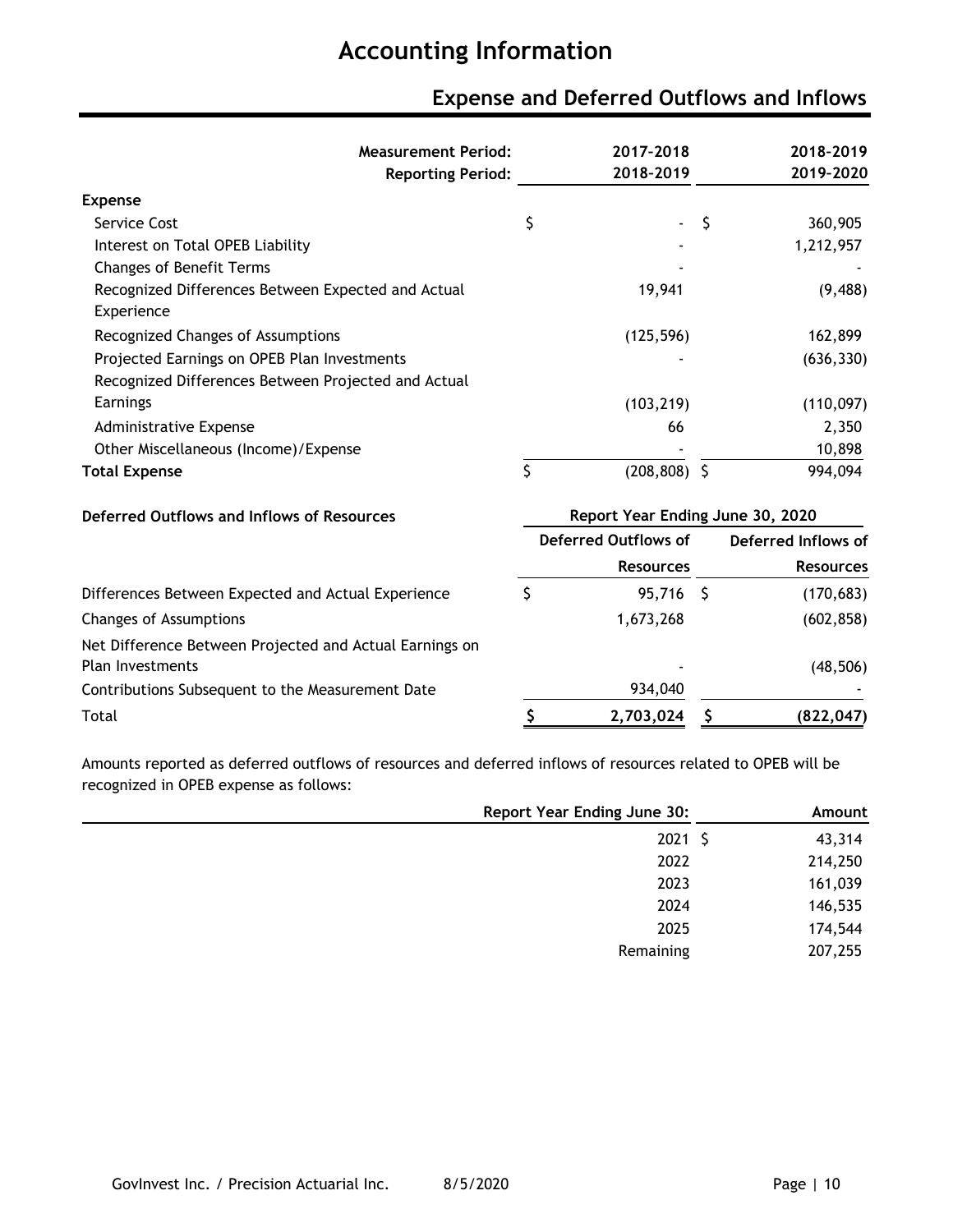#### **Reconciliation of Expense**

|                                                                             |               |                                                         |                              |                              |                                    | <b>Net Investment</b>  |                      | <b>Net OPEB</b>                        |    |                          |
|-----------------------------------------------------------------------------|---------------|---------------------------------------------------------|------------------------------|------------------------------|------------------------------------|------------------------|----------------------|----------------------------------------|----|--------------------------|
|                                                                             | Liability     | <b>Total OPEB Plan Fiduciary</b><br><b>Net Position</b> | <b>Net OPEB</b><br>Liability | <b>Deferred</b><br>(Inflows) | <b>Deferred</b><br><b>Outflows</b> | (Inflows)/<br>Outflows | <b>Net Deferrals</b> | Liability plus<br><b>Net Deferrals</b> |    | Annual<br><b>Expense</b> |
| Balance as of Measurement Date June 30, 2018 /<br>Report Date June 30, 2019 |               | \$(16, 792, 895) \$10, 339, 408 \$                      | (6, 453, 487)                | $(728, 454)$ \$              | $115,657$ \$                       | $(124, 215)$ \$        | (737, 012)           | $\frac{1}{2}$ (7,190,499)              |    |                          |
| Service Cost                                                                | (360, 905)    |                                                         | (360, 905)                   |                              |                                    |                        |                      |                                        | S  | 360,905                  |
| Interest on Total OPEB Liability                                            | (1, 212, 957) |                                                         | (1, 212, 957)                |                              |                                    |                        |                      |                                        |    | 1,212,957                |
| <b>Effect of Changes of Benefit Terms</b>                                   |               |                                                         |                              |                              |                                    |                        |                      |                                        |    |                          |
| <b>Effect of Liability Gains or Losses</b>                                  | 200,112       |                                                         | 200,112                      | (200, 112)                   |                                    |                        | (200, 112)           |                                        |    |                          |
| Effect of Assumption Changes or Inputs                                      | (1, 961, 763) |                                                         | (1, 961, 763)                | $\blacksquare$               | 1,961,763                          |                        | 1,961,763            |                                        |    |                          |
| Expected Investment Income (Net of Investment<br>Expenses)                  |               | 636,330                                                 | 636,330                      |                              |                                    |                        |                      |                                        |    | (636, 330)               |
| Investment Gains or Losses on Expected Return                               |               | 34,388                                                  | 34,388                       |                              |                                    | (34, 388)              | (34, 388)            |                                        |    |                          |
| Contributions                                                               |               |                                                         |                              |                              |                                    |                        |                      |                                        |    |                          |
| Employer $-$ City's Contribution                                            |               | 661,483                                                 | 661,483                      |                              |                                    |                        |                      | 661,483                                |    |                          |
| $Employer - Implicit Subsidy$                                               |               | 295,036                                                 | 295,036                      |                              |                                    |                        |                      | 295,036                                |    |                          |
| <b>Benefit Payments</b>                                                     | 689,589       | (689, 589)                                              |                              |                              |                                    |                        |                      |                                        |    |                          |
| Implicit Subsidy Credit                                                     | 295,036       | (295, 036)                                              |                              |                              |                                    |                        |                      |                                        |    |                          |
| <b>Administrative Expenses</b>                                              |               | (2,350)                                                 | (2, 350)                     |                              |                                    |                        |                      |                                        |    | 2,350                    |
| Other Income/(Expense)                                                      |               | (10, 898)                                               | (10, 898)                    |                              |                                    |                        |                      |                                        |    | 10,898                   |
| Recognition of Liability Gains or Losses                                    |               |                                                         |                              | 29,429                       | (19, 941)                          |                        | 9,488                |                                        |    | (9, 488)                 |
| Recognition of Assumption Changes or Inputs                                 |               |                                                         |                              | 125,596                      | (288, 495)                         |                        | (162, 899)           |                                        |    | 162,899                  |
| Recognition of Investment Gains or Losses                                   |               |                                                         |                              |                              |                                    | 110,097                | 110,097              |                                        |    | (110, 097)               |
| Annual Expense                                                              |               |                                                         |                              |                              |                                    |                        |                      | (994, 094)                             | -Ŝ | 994,094                  |
| Balance as of Measurement Date June 30, 2019 /<br>Report Date June 30, 2020 |               | \$(19, 143, 783) \$10, 968, 772 \$                      | (8, 175, 011)                | $(773, 541)$ \$              | 1,768,984 \$                       | $(48,506)$ \$          | 946,937              | (7, 228, 074)<br>S.                    |    |                          |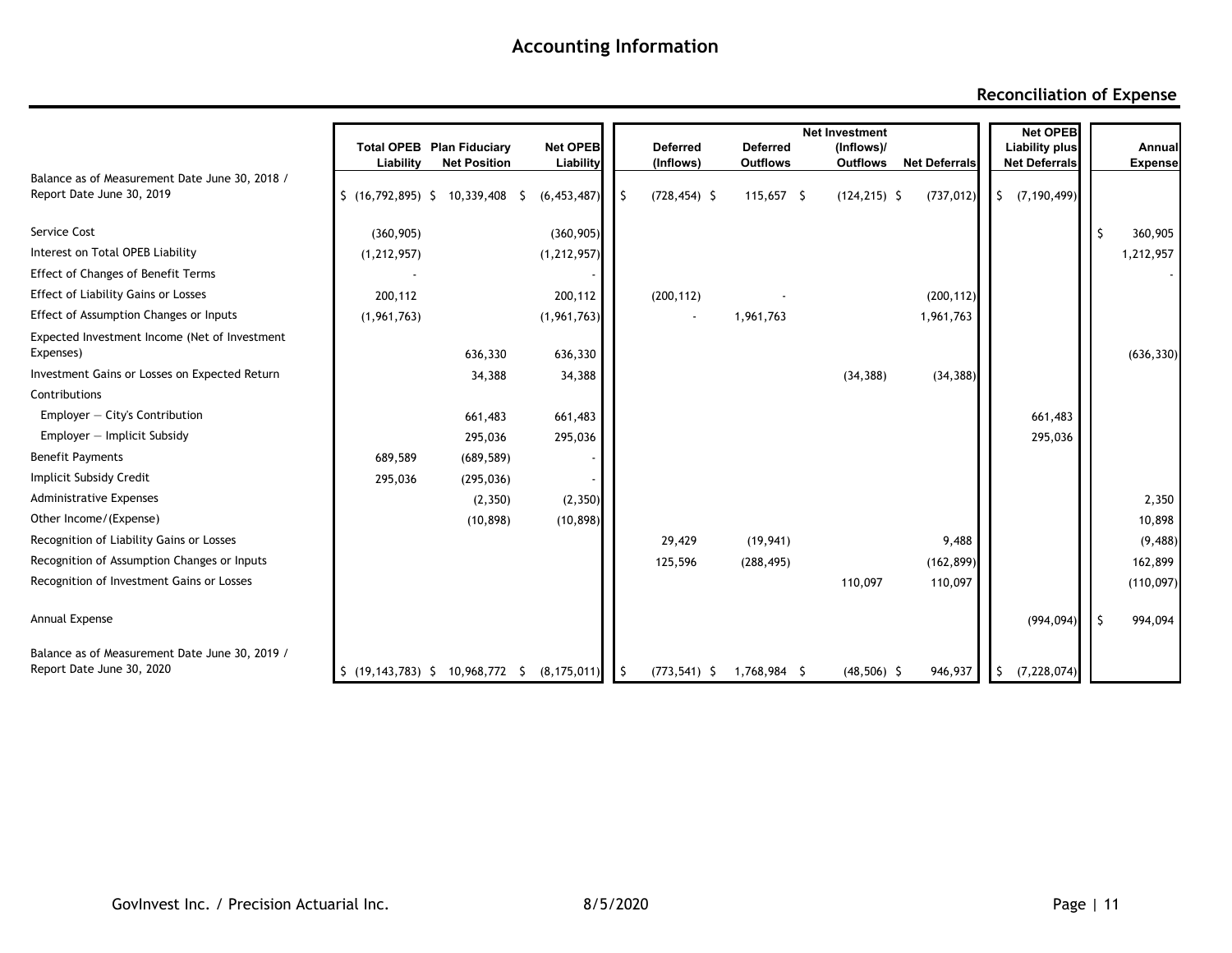### **Amortization of Unfunded Actuarial Accrued Liability**

A summary of the information used to establish the amortization amount for the current year, with respect to the Unfunded Actuarial Accrued Liability (UAAL), follows. We recalculate the amortization of the UAAL each fiscal year.

|                                                                                                                   |    | 2017-2018* |    | 2018-2019  |    | 2019-2020  |
|-------------------------------------------------------------------------------------------------------------------|----|------------|----|------------|----|------------|
|                                                                                                                   |    | 2018-2019  |    | 2019-2020  |    | 2020-2021  |
|                                                                                                                   |    |            |    |            |    |            |
|                                                                                                                   | S. | 15,003,730 | S. | 16,792,895 | S. | 19,143,783 |
|                                                                                                                   |    | 10,385,546 |    | 10,339,408 |    | 10,968,772 |
| $=$                                                                                                               | S  | 4,618,184  | S. | 6,453,487  | S. | 8,175,011  |
|                                                                                                                   |    |            |    |            |    |            |
|                                                                                                                   |    | 7.28%      |    | 7.28%      |    | 6.17%      |
|                                                                                                                   |    | 3.000%     |    | 2.750%     |    | 2.750%     |
|                                                                                                                   |    | 19 years   |    | 18 years   |    | 17 years   |
|                                                                                                                   |    | \$342,064  |    | 495,644    |    | 616,917    |
| <b>Measurement Period:</b><br><b>Reporting Period:</b><br>Actuarial Accrued Liability (AAL) - Beginning of Fiscal |    |            |    |            |    |            |

\*Prior to re-measurement for the June 30, 2019 fiscal-year report.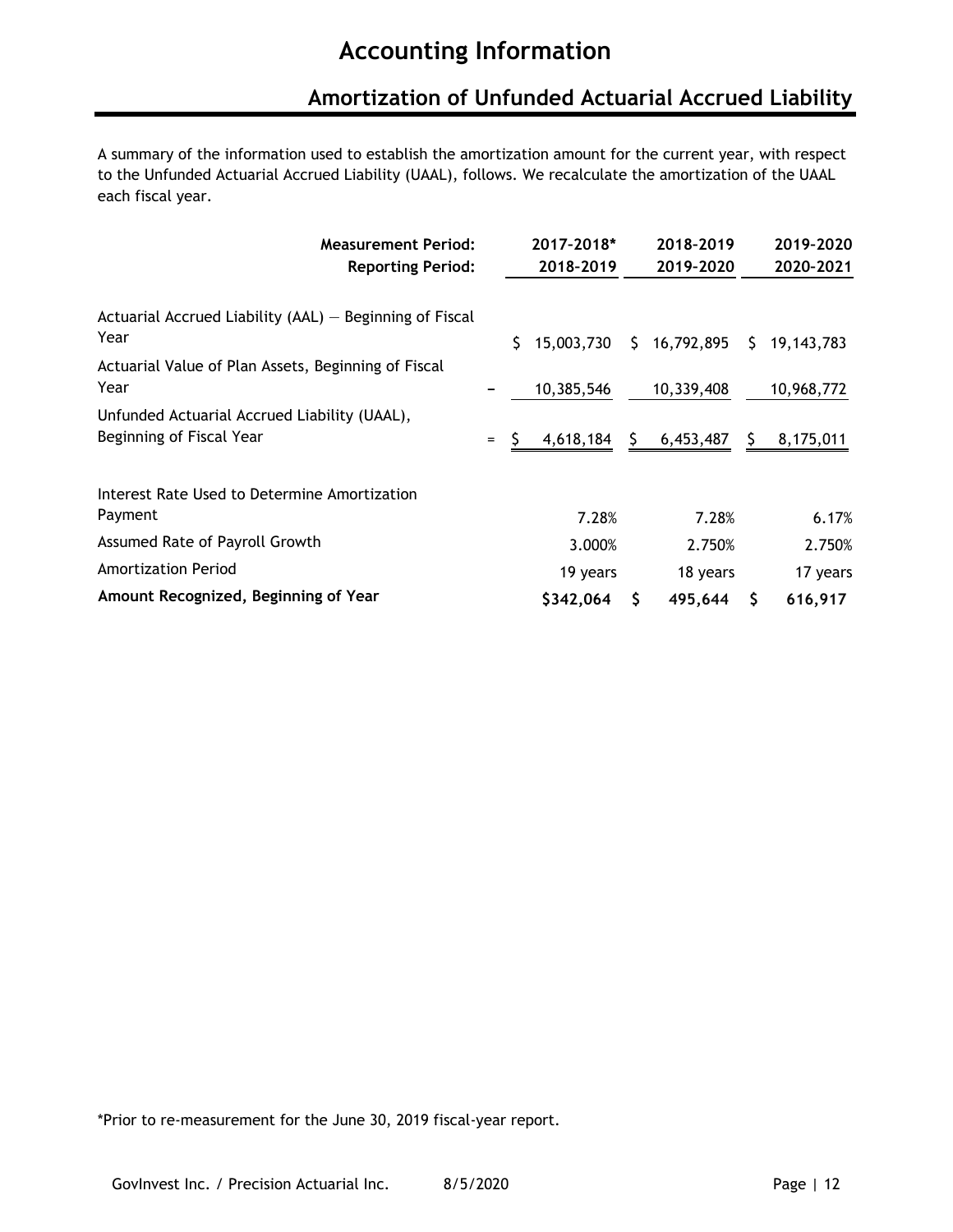### **Actuarially Determined Contribution (ADC)**

The calculation of the Actuarially Determined Contribution (ADC) follows. The ADC is based on the City's funding policy. The ADC is calculated as of the middle of the year.

| <b>Measurement Period:</b><br><b>Reporting Period:</b>   | 2017-2018*<br>2018-2019 |    | 2018-2019<br>2019-2020 |              | 2019-2020<br>2020-2021 |
|----------------------------------------------------------|-------------------------|----|------------------------|--------------|------------------------|
| Service Cost                                             | \$<br>319,522           | -S | 360,905                | -S           | 459,956                |
| Amortization of the Unfunded Actuarial Accrued Liability | 342,064                 |    | 495,644                |              | 616,917                |
| Interest to the End of the Year**                        | 5,244                   |    | 61,661                 |              | 38,064                 |
| <b>ADC</b>                                               | \$<br>666,830           | S  | 918,210                | S.           | 1,114,937              |
| ADC as a Percentage of Payroll                           | 3.31%                   |    | 4.44%                  |              | 5.25%                  |
| Discount Rate for ADC Calculation                        | 7.28%                   |    | 7.28%                  |              | 6.17%                  |
| <b>ADC Components</b>                                    |                         |    |                        |              |                        |
| <b>City's Contribution to the Trust Fund</b>             | \$<br>374,241           | S. | 613,620                | <sub>S</sub> | 812,461                |
| Credit for Retiree Benefit Payments                      |                         |    |                        |              |                        |
| Credit for Implicit Subsidy                              | 285,661                 |    | 295,036                |              | 302,476                |
| <b>Total Adjusted ADC***</b>                             | 659,902                 |    | 908,656                | S            | 1,114,937              |

#### **City's Funding Policy**

The City's funding policy is to contribute the full amount of the ADC each year.

The ADC is the sum of the service cost and the amortization of the unfunded liability. For payment of the ADC, however, it comprises three parts: the benefit payments paid directly by the City (not through the Trust Fund), the implicit subsidy, and the contribution to the Trust Fund. The contribution to the Trust Fund is the ADC, in total, less the benefit payments and the implicit subsidy.

| The City is amortizing the UAAL on a closed basis. Remaining years of amortization as of the<br>report date of June 30, 2020: | 17    |
|-------------------------------------------------------------------------------------------------------------------------------|-------|
| The discount rate assumed for ADC calculations is the expected long-term rate of return:                                      | 6.17% |
| The UAAL is amortized using a level percent of pay method.                                                                    |       |

Projections for fiscal year-end 2021 use an estimated expected rate of return, contributions, and benefit payments. We recommend that the City update these values for its 2021 financial statements.

\*Prior to the re-measurement for the June 30, 2019 fiscal-year report.

\*\*These are the administrative expenses, which were included in the 2017-2018 measurement period calculation.

\*\*\*The ADC is adjusted to use the actual benefit payments paid (instead of the expected benefit payments) in the measurement periods 2017–2018 and 2018–2019.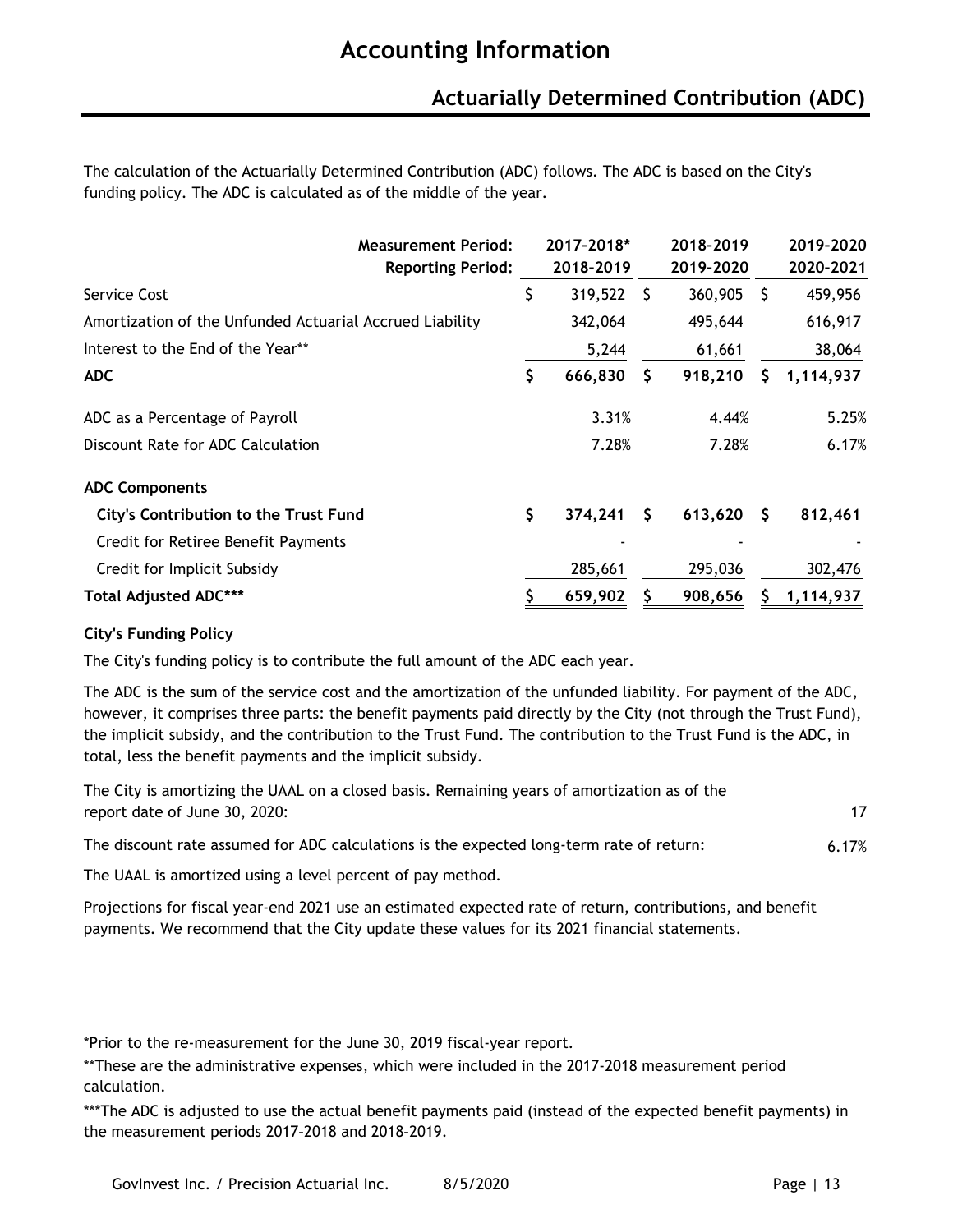# **Interest on Total OPEB Liability and Total Projected Earnings**

|                                               |    | Amount for | Portion of |                       | Interest on the Total             |  |  |  |
|-----------------------------------------------|----|------------|------------|-----------------------|-----------------------------------|--|--|--|
|                                               |    | Period     | Period     | <b>Interest Rate</b>  | <b>OPEB Liability</b>             |  |  |  |
| <b>Interest on Total OPEB Liability</b>       |    | (a)        | (b)        | (c)                   | $(d) = (a) \times (b) \times (c)$ |  |  |  |
| Beginning Total OPEB Liability                | \$ | 16,792,895 | 100%       | $7.28\%$ \$           | 1,036,122                         |  |  |  |
| Service Cost                                  |    | 360,905    | 100%       | 7.28%                 | 22,268                            |  |  |  |
| <b>Benefit Payments</b>                       |    | (689, 589) | 50%        | 7.28%                 | (25, 101)                         |  |  |  |
| Implicit Subsidy                              |    | (295, 036) | 50%        | 7.28%                 | (10, 739)                         |  |  |  |
| <b>Total Interest on Total OPEB Liability</b> |    |            |            |                       | 1,022,550                         |  |  |  |
|                                               |    | Amount for | Portion of | <b>Projected Rate</b> |                                   |  |  |  |
| <b>Projected Earnings on Plan</b>             |    | Period     | Period     | of Return             | <b>Projected Earnings</b>         |  |  |  |
| <b>Investments</b>                            |    | (a)        | (b)        | (c)                   | $(d) = (a) \times (b) \times (c)$ |  |  |  |
| Beginning Plan Fiduciary Net                  |    |            |            |                       |                                   |  |  |  |
| Position excluding Receivables                | Š. | 10,339,408 | 100%       | $7.28\%$ \$           | 637,941                           |  |  |  |
| <b>Employer Contributions</b>                 |    | 661,483    | 50%        | 7.28%                 | 20,407                            |  |  |  |
| <b>Benefit Payments from Trust</b>            |    | (689, 589) | 50%        | 7.28%                 | (21, 274)                         |  |  |  |
| Administrative Expense<br>Other Miscellaneous |    | (2,350)    | 50%        | 7.28%                 | (72)                              |  |  |  |

| <b>Other Miscellaneous</b><br>Income/(Expense)   | (10, 898) | 100% | 7.28% | (672)   |
|--------------------------------------------------|-----------|------|-------|---------|
| Total Projected Earnings<br>(Investment Expense) |           |      |       | 636,330 |
| <b>Net Projected Earnings</b>                    |           |      |       | 636,330 |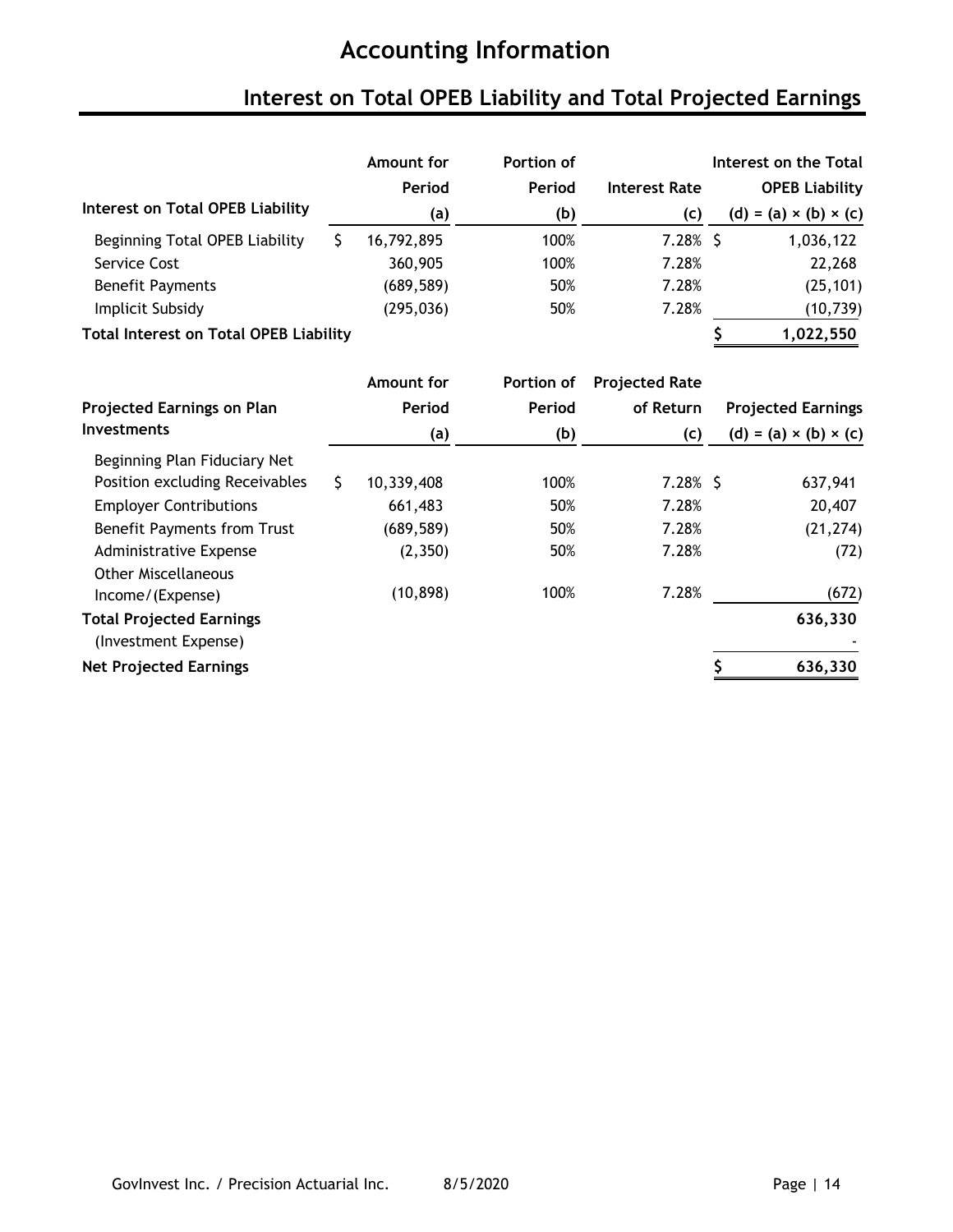### **OPEB Cash-Flow Projections**

| Measurement          |                         |           |                         |               | <b>Total Expected</b>   |
|----------------------|-------------------------|-----------|-------------------------|---------------|-------------------------|
| <b>Period Ending</b> | <b>Expected Retiree</b> |           |                         |               | <b>Credited Benefit</b> |
| <b>June 30:</b>      | <b>Benefit Payments</b> |           | <b>Implicit Subsidy</b> |               | <b>Payments</b>         |
| 2020                 | \$                      | 718,916   | \$                      | \$<br>302,476 | 1,021,392               |
| 2021                 |                         | 965,337   |                         | 300,577       | 1,265,914               |
| 2022                 |                         | 1,005,553 |                         | 303,351       | 1,308,904               |
| 2023                 |                         | 1,046,237 |                         | 297,659       | 1,343,896               |
| 2024                 |                         | 1,083,685 |                         | 279,420       | 1,363,105               |
| 2025                 |                         | 1,120,670 |                         | 257,396       | 1,378,066               |
| 2026                 |                         | 1,155,471 |                         | 275,288       | 1,430,759               |
| 2027                 |                         | 1,189,093 |                         | 268,812       | 1,457,905               |
| 2028                 |                         | 1,219,042 |                         | 277,051       | 1,496,093               |
| 2029                 |                         | 1,247,794 |                         | 277,923       | 1,525,717               |
| 2030                 |                         | 1,274,503 |                         | 314,887       | 1,589,390               |
| 2031                 |                         | 1,299,351 |                         | 320,285       | 1,619,636               |
| 2032                 |                         | 1,324,002 |                         | 332,869       | 1,656,871               |
| 2033                 |                         | 1,344,904 |                         | 346,850       | 1,691,754               |
| 2034                 |                         | 1,361,918 |                         | 366,652       | 1,728,570               |
| 2035                 |                         | 1,375,804 |                         | 362,533       | 1,738,337               |
| 2036                 |                         | 1,386,046 |                         | 344,228       | 1,730,274               |
| 2037                 |                         | 1,393,608 |                         | 355,501       | 1,749,109               |
| 2038                 |                         | 1,394,180 |                         | 334,768       | 1,728,948               |
| 2039                 |                         | 1,390,815 |                         | 341,529       | 1,732,344               |
| 2040                 |                         | 1,382,630 |                         | 371,097       | 1,753,727               |
| 2041                 |                         | 1,368,273 |                         | 330,885       | 1,699,158               |
| 2042                 |                         | 1,351,639 |                         | 351,382       | 1,703,021               |
| 2043                 |                         | 1,328,765 |                         | 377,994       | 1,706,759               |
| 2044                 |                         | 1,302,289 |                         | 347,815       | 1,650,104               |

OPEB cash-flow projections for current participants for the next twenty-five years follow.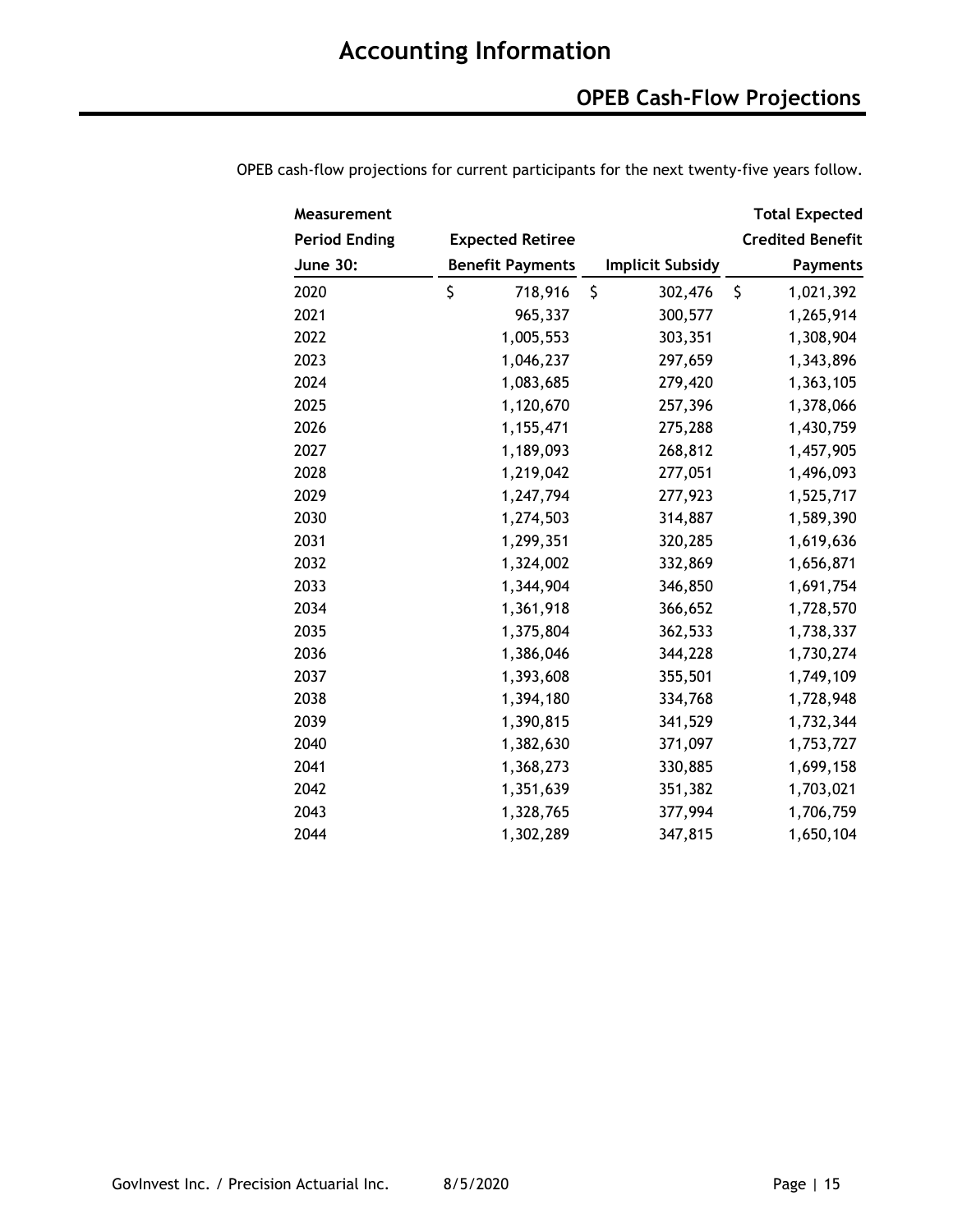**OPEB Cash-Flow Projections for Current Participants**

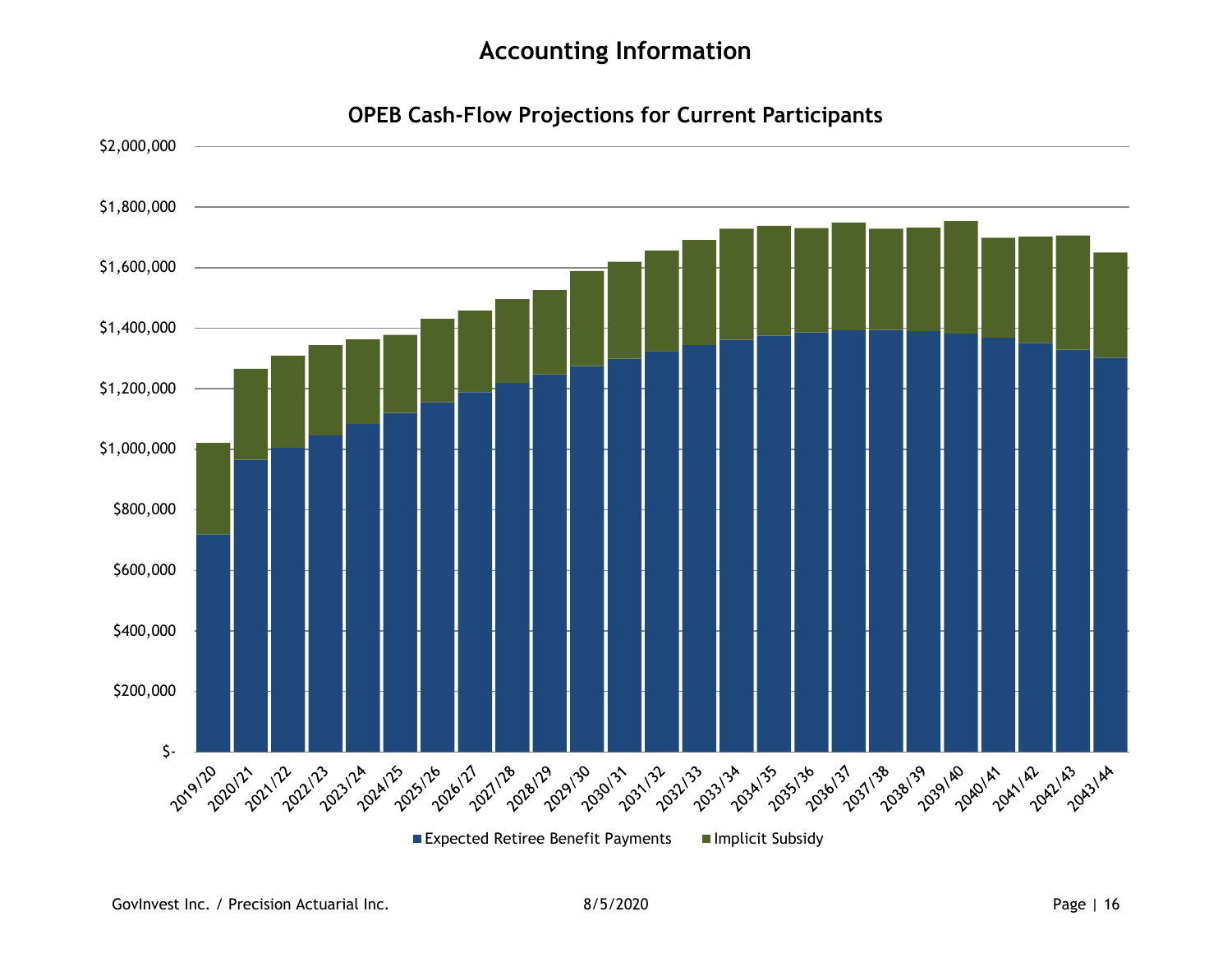### **Projection of Contributions**

|                      |                            |                           |         |                       |                                     |                                           | Employer                     |
|----------------------|----------------------------|---------------------------|---------|-----------------------|-------------------------------------|-------------------------------------------|------------------------------|
|                      |                            |                           |         |                       |                                     |                                           | <b>Contributions Related</b> |
|                      |                            |                           |         |                       |                                     | Employer                                  | to Payroll of all Plan       |
|                      |                            |                           |         |                       |                                     | Portion of Employer Contributions Related | <b>Members</b>               |
| Measurement          | <b>Payroll for Current</b> | <b>Payroll for Future</b> |         | <b>Total Employee</b> | <b>Contribution for</b>             | to Payroll of Future                      | $(f) = (c) \times 5.25%$ for |
| <b>Period Ending</b> | <b>Employees</b>           | <b>Employees</b>          |         |                       | <b>Payroll Current Plan Members</b> | <b>Plan Members</b>                       | 17 Years, 2.16%              |
| <b>June 30:</b>      | (a)                        | (b)                       |         | (c)                   | $(d) = (f) - (e)$                   | $(e) = (b) \times 2.16%$                  | Thereafter                   |
| 2020                 | \$<br>19,464,601 \$        | 1,786,884                 | $\zeta$ | $\zeta$<br>21,251,485 | 1,076,263                           | $\zeta$<br>38,674                         | $\zeta$<br>1,114,937         |
| 2021                 | 18,879,326                 | 2,956,575                 |         | 21,835,901            | 1,081,607                           | 63,991                                    | 1,145,598                    |
| 2022                 | 18,310,040                 | 4,126,348                 |         | 22,436,388            | 1,087,793                           | 89,309                                    | 1,177,102                    |
| 2023                 | 17,743,089                 | 5,310,300                 |         | 23,053,389            | 1,094,539                           | 114,933                                   | 1,209,472                    |
| 2024                 | 17, 159, 426               | 6,527,931                 |         | 23,687,357            | 1,101,445                           | 141,287                                   | 1,242,732                    |
| 2025                 | 16,548,045                 | 7,790,714                 |         | 24,338,759            | 1,108,290                           | 168,618                                   | 1,276,908                    |
| 2026                 | 15,858,730                 | 9,149,345                 |         | 25,008,075            | 1,113,999                           | 198,024                                   | 1,312,023                    |
| 2027                 | 15,144,088                 | 10,551,709                |         | 25,695,797            | 1,119,727                           | 228,376                                   | 1,348,103                    |
| 2028                 | 14,388,754                 | 12,013,677                |         | 26,402,431            | 1,125,158                           | 260,018                                   | 1,385,176                    |
| 2029                 | 13,635,430                 | 13,493,068                |         | 27,128,498            | 1,131,231                           | 292,037                                   | 1,423,268                    |
| 2030                 | 12,850,935                 | 15,023,597                |         | 27,874,532            | 1,137,245                           | 325,163                                   | 1,462,408                    |
| 2031                 | 12,076,223                 | 16,564,859                |         | 28,641,082            | 1,144,104                           | 358,521                                   | 1,502,625                    |
| 2032                 | 11,230,930                 | 18, 197, 782              |         | 29,428,712            | 1,150,084                           | 393,863                                   | 1,543,947                    |
| 2033                 | 10,327,396                 | 19,910,606                |         | 30,238,002            | 1,155,470                           | 430,935                                   | 1,586,405                    |
| 2034                 | 9,520,087                  | 21,549,460                |         | 31,069,547            | 1,163,626                           | 466,405                                   | 1,630,031                    |
| 2035                 | 8,688,934                  | 23,235,026                |         | 31,923,960            | 1,171,970                           | 502,887                                   | 1,674,857                    |
| 2036                 | 7,865,470                  | 24,936,399                |         | 32,801,869            | 1,181,206                           | 539,710                                   | 1,720,916                    |
| 2037                 | 7,089,753                  | 26,614,167                |         | 33,703,920            | 153,447                             | 576,023                                   | 729,470                      |
| 2038                 | 6,400,089                  | 28,230,689                |         | 34,630,778            | 138,520                             | 611,010                                   | 749,530                      |
| 2039                 | 5,768,390                  | 29,814,734                |         | 35,583,124            | 124,848                             | 645,294                                   | 770,142                      |
| 2040                 | 5,186,446                  | 31,375,214                |         | 36,561,660            | 112,252                             | 679,069                                   | 791,321                      |
| 2041                 | 4,678,175                  | 32,888,931                |         | 37,567,106            | 101,252                             | 711,831                                   | 813,083                      |
| 2042                 | 4,219,264                  | 34,380,937                |         | 38,600,201            | 91,320                              | 744,123                                   | 835,443                      |
| 2043                 | 3,785,908                  | 35,875,799                |         | 39,661,707            | 81,940                              | 776,477                                   | 858,417                      |
| 2044                 | 3,375,798                  | 37,376,606                |         | 40,752,404            | 73,064                              | 808,960                                   | 882,024                      |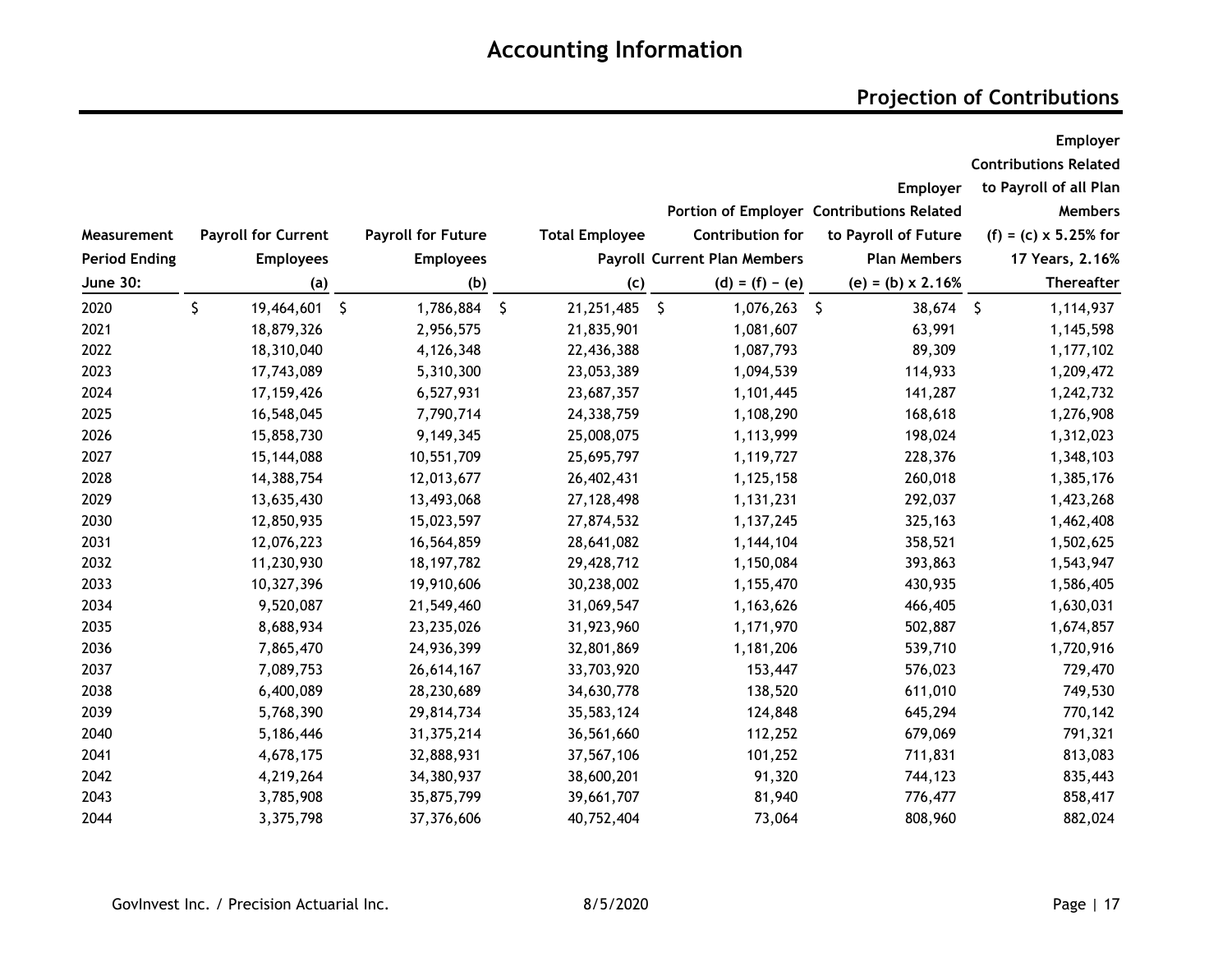### **Projection of Contributions Charts**



#### **Projected Payroll for Current and Future Employees**

**Projected Employer Contributions for Current and Future Plan Members**

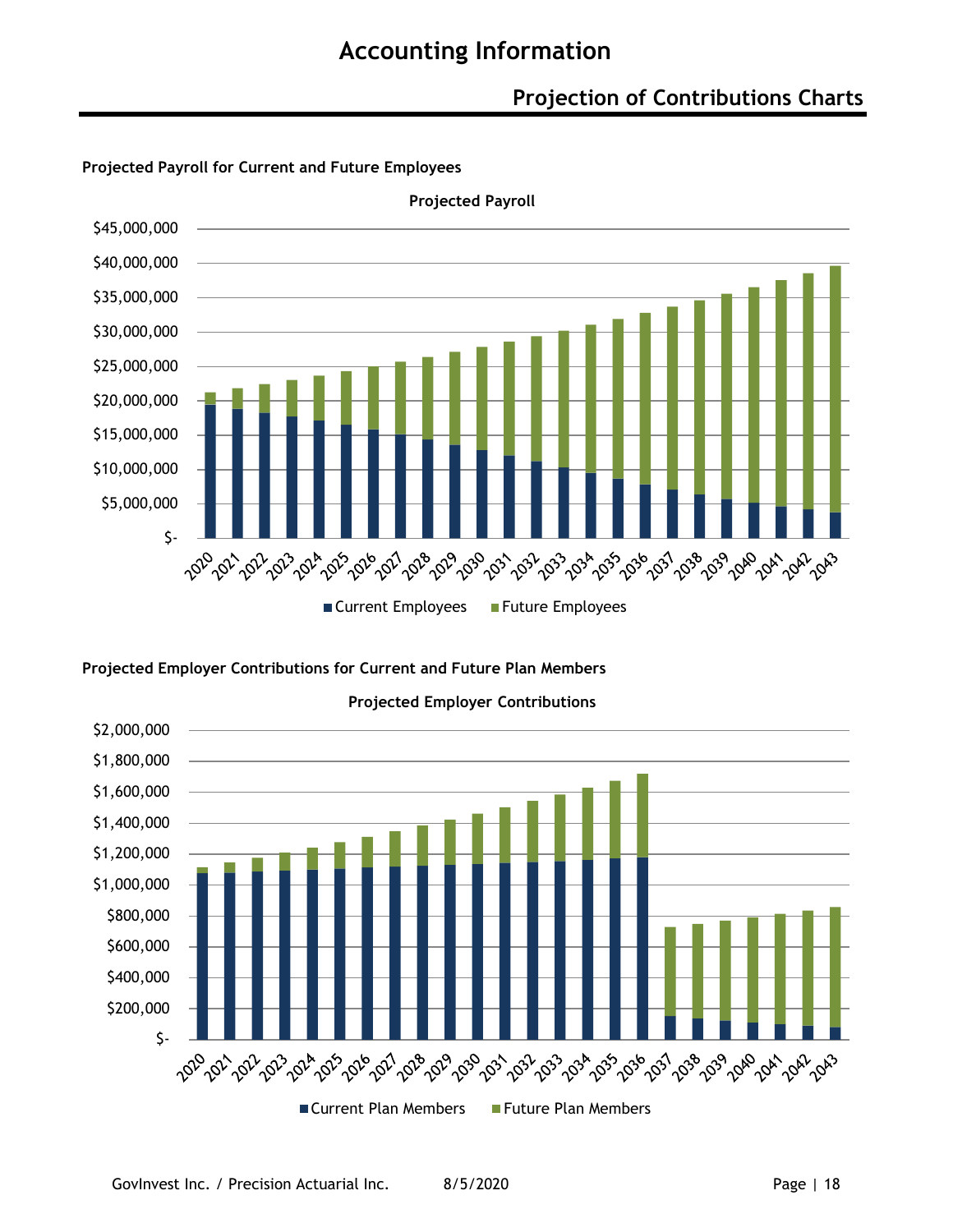### **Projection of Fiduciary Net Position**

Current Participants Only

|                      | <b>Projected Beginning</b> |                        | <b>Projected Benefit</b>   | Projected      |                                     | <b>Projected Ending</b>  |
|----------------------|----------------------------|------------------------|----------------------------|----------------|-------------------------------------|--------------------------|
| Measurement          | <b>Fiduciary Net</b>       | <b>Projected Total</b> | <b>Payments (Including</b> |                | Administrative Projected Investment | <b>Fiduciary Net</b>     |
| <b>Period Ending</b> | <b>Position</b>            | Contributions          | Implicit Subsidy)          | <b>Expense</b> | <b>Earnings</b>                     | <b>Position</b>          |
| <b>June 30:</b>      | (a)                        | (b)                    | (c)                        | (d)            | (e)                                 | $(f) = \sum [(a) : (e)]$ |
| 2020                 | \$<br>10,968,772 \$        | 1,076,263              | \$<br>$(1,228,647)$ \$     | $(2,409)$ \$   | 747,954 \$                          | 11,561,933               |
| 2021                 | 11,561,933                 | 1,081,607              | (1, 265, 914)              | (2, 469)       | 785,868                             | 12, 161, 025             |
| 2022                 | 12, 161, 025               | 1,087,793              | (1,308,904)                | (2, 531)       | 824,351                             | 12,761,734               |
| 2023                 | 12,761,734                 | 1,094,539              | (1, 343, 896)              | (2, 594)       | 862,705                             | 13,372,488               |
| 2024                 | 13,372,488                 | 1,101,445              | (1, 363, 105)              | (2,659)        | 901,196                             | 14,009,365               |
| 2025                 | 14,009,365                 | 1,108,290              | (1,378,066)                | (2, 725)       | 941,166                             | 14,678,030               |
| 2026                 | 14,678,030                 | 1,113,999              | (1,430,759)                | (2,793)        | 984,226                             | 15,342,703               |
| 2027                 | 15,342,703                 | 1,119,727              | (1,457,905)                | (2, 863)       | 1,026,253                           | 16,027,915               |
| 2028                 | 16,027,915                 | 1,125,158              | (1,496,093)                | (2,935)        | 1,069,878                           | 16,723,923               |
| 2029                 | 16,723,923                 | 1,131,231              | (1,525,717)                | (3,008)        | 1,113,926                           | 17,440,355               |
| 2030                 | 17,440,355                 | 1,137,245              | (1,589,390)                | (3,083)        | 1,160,282                           | 18, 145, 409             |
| 2031                 | 18, 145, 409               | 1,144,104              | (1,619,636)                | (3, 160)       | 1,204,931                           | 18,871,648               |
| 2032                 | 18,871,648                 | 1,150,084              | (1,656,871)                | (3, 239)       | 1,251,075                           | 19,612,697               |
| 2033                 | 19,612,697                 | 1,155,470              | (1,691,754)                | (3, 320)       | 1,298,043                           | 20,371,136               |
| 2034                 | 20,371,136                 | 1,163,626              | (1,728,570)                | (3, 403)       | 1,346,228                           | 21, 149, 017             |
| 2035                 | 21, 149, 017               | 1,171,970              | (1,738,337)                | (3, 488)       | 1,394,785                           | 21,973,947               |
| 2036                 | 21,973,947                 | 1,181,206              | (1,730,274)                | (3, 575)       | 1,445,722                           | 22,867,026               |
| 2037                 | 22,867,026                 | 153,447                | (1,749,109)                | (3,664)        | 1,469,702                           | 22,737,402               |
| 2038                 | 22,737,402                 | 138,520                | (1,728,948)                | (3,756)        | 1,460,625                           | 22,603,843               |
| 2039                 | 22,603,843                 | 124,848                | (1,732,344)                | (3, 850)       | 1,452,070                           | 22,444,567               |
| 2040                 | 22,444,567                 | 112,252                | (1,753,727)                | (3,946)        | 1,442,517                           | 22,241,663               |
| 2041                 | 22,241,663                 | 101,252                | (1,699,158)                | (4,045)        | 1,427,978                           | 22,067,690               |
| 2042                 | 22,067,690                 | 91,320                 | (1,703,021)                | (4, 146)       | 1,417,060                           | 21,868,903               |
| 2043                 | 21,868,903                 | 81,940                 | (1,706,759)                | (4, 250)       | 1,404,624                           | 21,644,458               |
| 2044                 | 21,644,458                 | 73,064                 | (1,650,104)                | (4, 356)       | 1,388,757                           | 21,451,819               |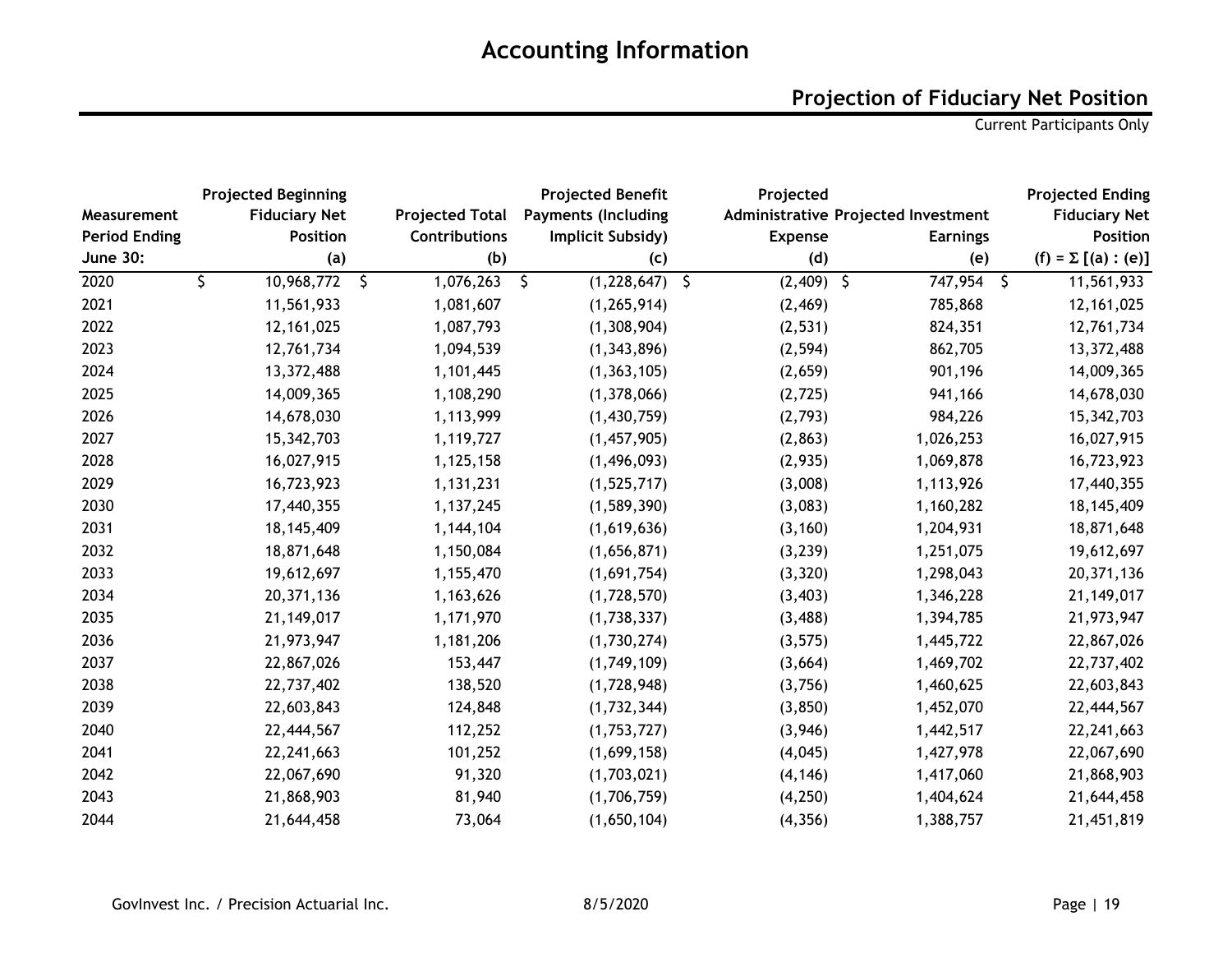### **Schedule of Implicit Subsidy Liability**

Actuarial standard of practice (ASOP) number 6, "Measuring Retiree Group Benefits Obligations and Determining Retiree Group Benefits Program Periodic Costs or Actuarially Determined Contributions", requires the inclusion of the implicit subsidy in OPEB valuations.

The implicit subsidy arises when an employer allows a retiree and the retiree's dependents to continue on the plans for active employees, and pay the active-employee premiums. Retirees are not paying the true cost of their benefits because they have higher costs than active employees, and therefore are partially subsidized by the active employees. Once a retiree reaches Medicare eligibility, the rates are set for Medicare retirees separately, and are set to be sufficient to cover the true costs of the Medicare retirees. Thus, there is no implicit subsidy for Medicare retirees.

| Measurement Date (June 30):       | 2017       | 2018 | 2018       |            |  |              |  |
|-----------------------------------|------------|------|------------|------------|--|--------------|--|
| Report Date (June 30):            | 2017       |      | 2018       | 2019       |  | 2020         |  |
| Benefit Payments \$               | 14,401,313 |      | 15,003,730 | 13,916,285 |  | 16,020,470   |  |
| <b>Implicit Subsidy</b>           | 2,511,028  |      | 2,481,151  | 2,876,610  |  | 3,123,313    |  |
| <b>Total OPEB Liability</b><br>S. | 16,912,341 |      | 17,484,881 | 16,792,895 |  | 19, 143, 783 |  |
| Discount Rate                     | 7.00%      |      | 7.00%      | 7.28%      |  | 6.17%        |  |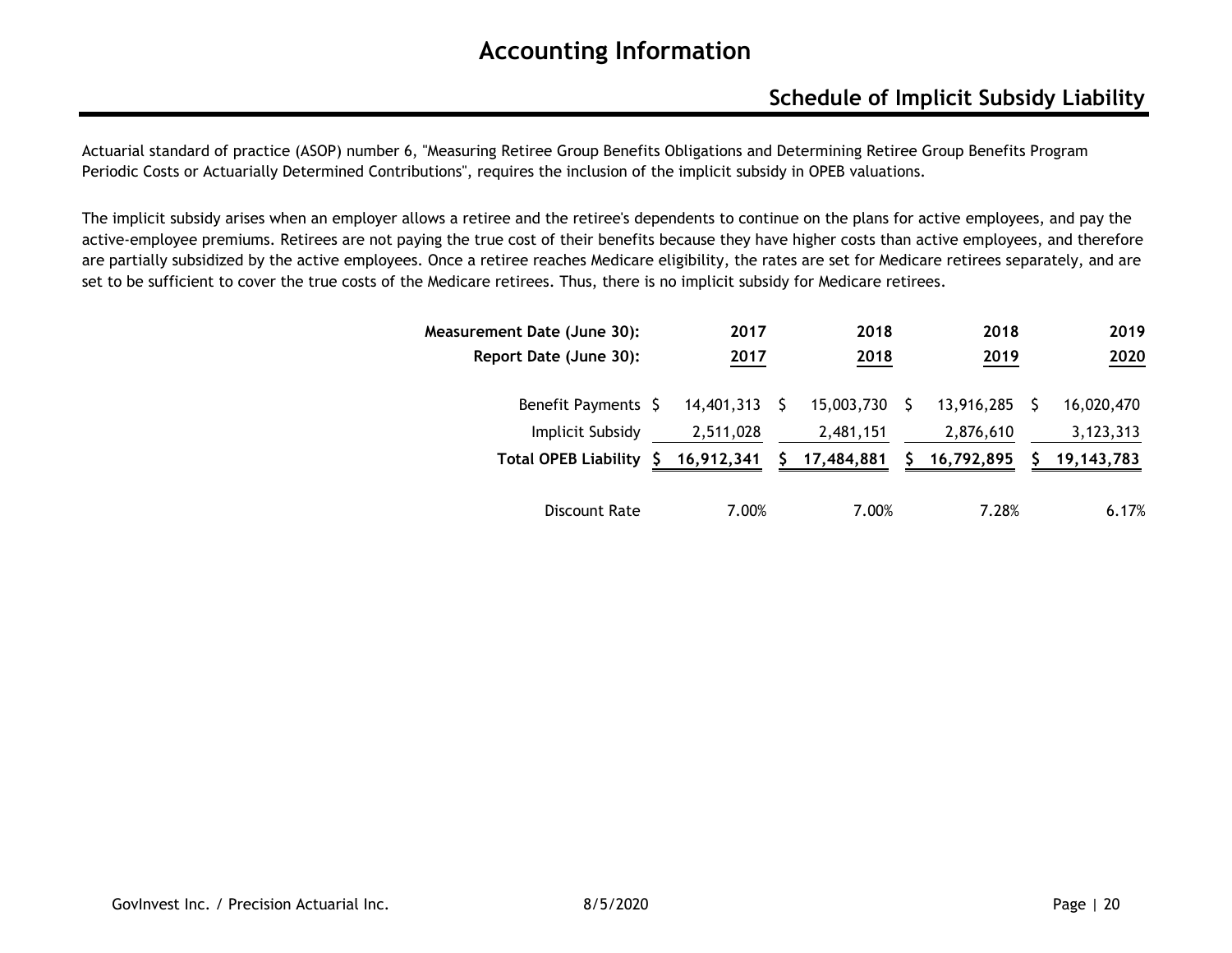#### **Schedule of Deferred Outflows and Inflows of Resources**

| Schedule of Deferred Outflows and Inflows of Resources |                               |                                                    |            |                                   |           |                  |              |                                                                            |                          |              |                |           |
|--------------------------------------------------------|-------------------------------|----------------------------------------------------|------------|-----------------------------------|-----------|------------------|--------------|----------------------------------------------------------------------------|--------------------------|--------------|----------------|-----------|
|                                                        |                               |                                                    | Amount     |                                   |           |                  |              | Increase/(Decrease) in Expense: Measurement / Report Years Ending June 30: |                          |              |                |           |
|                                                        | Measurement                   |                                                    | Previously | Recognition                       | Remaining | 2019             | 2020         | 2021                                                                       | 2022                     | 2023         | 2024           |           |
|                                                        | Period                        | <b>Base Amount</b>                                 | Recognized | Period                            | Period    | 2020             | 2021         | 2022                                                                       | 2023                     | 2024         | 2025           | Remaining |
| Differences Between Expected                           | 2016-2017                     |                                                    |            | 6.8                               | 3.8       | $\sim$           | $\sim$       | ٠                                                                          | $\sim$                   | $\sim$       | $\sim$         | $\sim$    |
| and Actual Experience                                  | 2017-2018*                    |                                                    |            | 6.8                               | 4.8       |                  |              |                                                                            |                          |              |                |           |
|                                                        | 2017-2018**                   | 135,598                                            | 19,941     | 6.8                               | 5.8       | 19,941           | 19,941       | 19,941                                                                     | 19,941                   | 19,941       | 15,952         |           |
|                                                        | 2018-2019                     | (200, 112)                                         |            | 6.8                               | 6.8       | (29, 429)        | (29, 429)    | (29, 429)                                                                  | (29, 429)                | (29, 429)    | (29, 429)      | (23, 538) |
| <b>Changes of Assumptions</b>                          | 2016-2017                     |                                                    |            | 6.8                               | 3.8       |                  |              |                                                                            |                          |              |                |           |
|                                                        | 2017-2018*                    |                                                    |            | 6.8                               | 4.8       |                  |              |                                                                            | $\overline{\phantom{a}}$ |              |                |           |
|                                                        | 2017-2018**                   | (854,050)                                          | (125, 596) | 6.8                               | 5.8       | (125, 596)       | (125, 596)   | (125, 596)                                                                 | (125, 596)               | (125, 596)   | (100, 474)     |           |
|                                                        | 2018-2019                     | 1,961,763                                          |            | 6.8                               | 6.8       | 288,495          | 288,495      | 288,495                                                                    | 288,495                  | 288,495      | 288,495        | 230,793   |
| Differences Between Projected                          | 2016-2017                     | (854, 695)                                         | (512, 817) | 5.0                               | 2.0       | (170, 939)       | (170, 939)   |                                                                            |                          |              |                |           |
| and Actual Earnings                                    | 2017-2018*                    | 266,057                                            | 106,424    | 5.0                               | 3.0       | 53,212           | 53,212       | 53,209                                                                     |                          |              |                |           |
|                                                        | 2017-2018**                   | 72.538                                             | 14,508     | 5.0                               | 4.0       | 14,508           | 14,508       | 14,508                                                                     | 14,506                   |              |                |           |
|                                                        | 2018-2019                     | (34, 388)                                          |            | 5.0                               | 5.0       | (6, 878)         | (6, 878)     | (6, 878)                                                                   | (6, 878)                 | (6, 876)     |                |           |
| Summary of Deferred Outflows and Inflows of Resources  |                               |                                                    |            |                                   |           |                  |              |                                                                            |                          |              |                |           |
| Measurement Period: July 1, 2018 - June 30, 2019       |                               |                                                    |            |                                   |           |                  |              |                                                                            |                          |              |                |           |
| Fiscal Reporting Period: July 1, 2019 - June 30, 2020  |                               |                                                    |            |                                   |           |                  |              |                                                                            |                          |              |                |           |
|                                                        |                               |                                                    |            | Measurement Years Ending June 30: |           | 2019             | 2020         | 2021                                                                       | 2022                     | 2023         | 2024           |           |
|                                                        |                               |                                                    |            | Report Years Ending June 30:      |           | 2020             | 2021         | 2022                                                                       | 2023                     | 2024         | 2025           | Remaining |
|                                                        |                               | Differences Between Expected and Actual Experience |            |                                   |           | $(9,488)$ \$     | $(9,488)$ \$ | $(9,488)$ \$                                                               | $(9,488)$ \$             | $(9,488)$ \$ | $(13, 477)$ \$ | (23, 538) |
|                                                        | <b>Changes of Assumptions</b> |                                                    |            |                                   |           | 162,899          | 162,899      | 162,899                                                                    | 162,899                  | 162,899      | 188,021        | 230,793   |
|                                                        |                               | Differences Between Projected and Actual Earnings  |            |                                   |           | (110, 097)       | (110, 097)   | 60,839                                                                     | 7,628                    | (6, 876)     |                |           |
|                                                        | <b>Total</b>                  |                                                    |            |                                   |           | Ŝ<br>$43,314$ \$ | 43,314       | 214,250<br>- S<br>s                                                        | 161,039<br>-S            | 146,535      | 174,544        | 207,255   |

\*For the report for the fiscal year ending June 30, 2018 \*\*For the report for the fiscal year ending June 30, 2019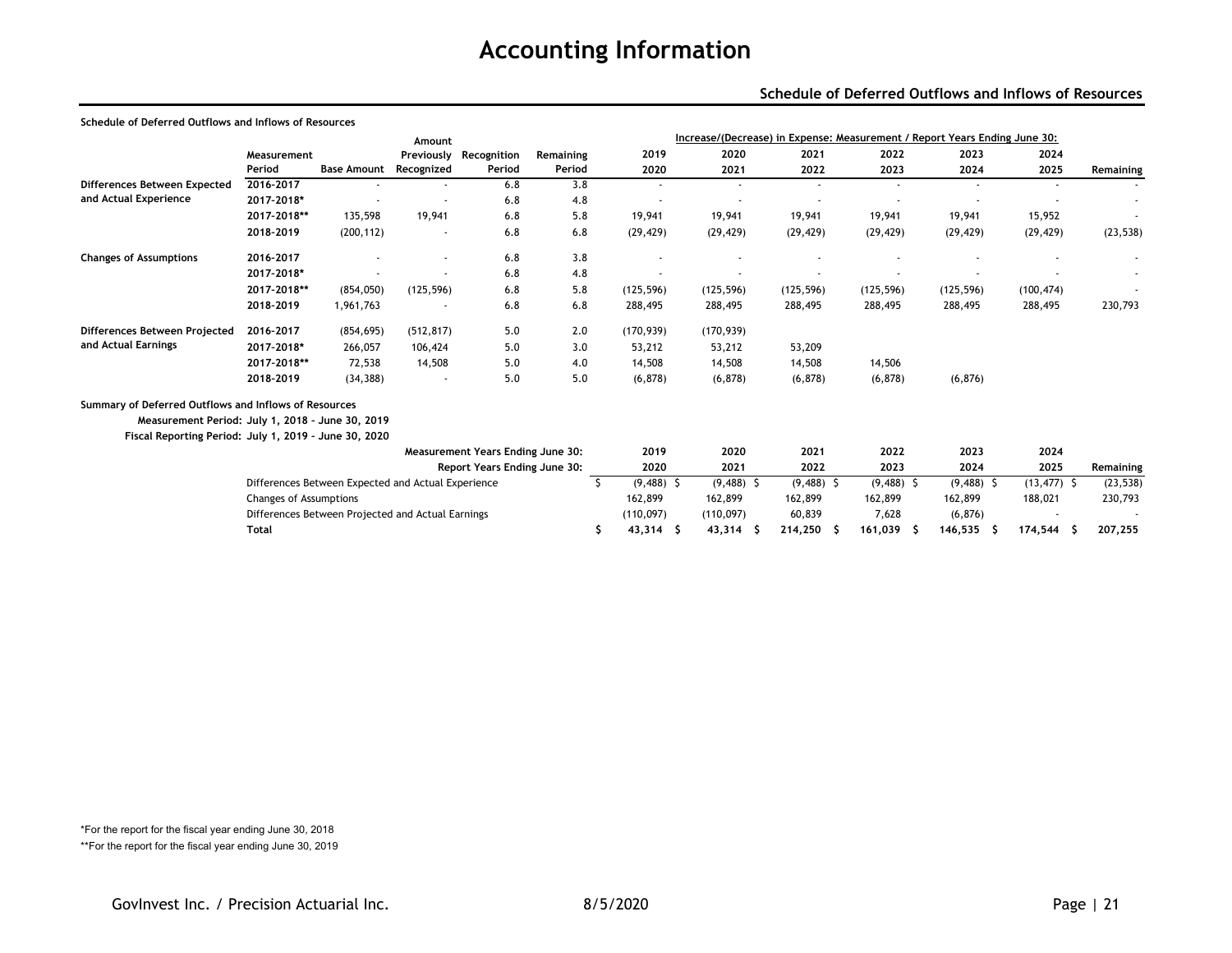### **Schedule of Changes in the Total OPEB Liability and Related Ratios**

| GASB 75 requires a disclosure of the changes in Net OPEB Liability for the last ten fiscal years, or for as many years as are available. |                |     |              |      |                |     |              |
|------------------------------------------------------------------------------------------------------------------------------------------|----------------|-----|--------------|------|----------------|-----|--------------|
| Measurement Date (June 30):                                                                                                              | 2017           |     | 2018         | 2018 |                |     | 2019         |
| Report Date (June 30):                                                                                                                   | 2017           |     | 2018         |      | 2019           |     | 2020         |
| <b>Total OPEB Liability</b>                                                                                                              |                |     |              |      |                |     |              |
| Service Cost \$                                                                                                                          | 397,604 \$     |     | $409,532$ \$ |      | $\blacksquare$ | \$  | 360,905      |
| Interest                                                                                                                                 | 1,103,301      |     | 1,149,342    |      |                |     | 1,212,957    |
| Changes of Benefit Terms                                                                                                                 |                |     |              |      |                |     |              |
| Differences Between Expected and Actual Experience                                                                                       |                |     |              |      | 135,598        |     | (200, 112)   |
| <b>Changes of Assumptions</b>                                                                                                            |                |     |              |      | (854, 050)     |     | 1,961,763    |
| <b>Benefit Payments</b>                                                                                                                  | (700,000)      |     | (700, 673)   |      | 26,466         |     | (689, 589)   |
| Implicit Subsidy Credit                                                                                                                  | (277, 892)     |     | (285, 661)   |      |                |     | (295, 036)   |
| Net Change in Total OPEB Liability                                                                                                       | 523,013        |     | 572,540      |      | (691, 986)     |     | 2,350,888    |
| Total OPEB Liability - Beginning                                                                                                         | 16,389,328     |     | 16,912,341   |      | 17,484,881     |     | 16,792,895   |
| Total OPEB Liability $-$ Ending (a) $\oint$                                                                                              | 16,912,341     | S.  | 17,484,881   |      | 16,792,895     |     | 19, 143, 783 |
| <b>Plan Fiduciary Net Position</b>                                                                                                       |                |     |              |      |                |     |              |
| Net Investment Income \$                                                                                                                 | $1,450,417$ \$ |     | 423,688 \$   |      | $(72, 538)$ \$ |     | 670,718      |
| Employer - City's Contribution                                                                                                           | 838,855        |     | 642,216      |      |                |     | 661,483      |
| Employer - Implicit Subsidy                                                                                                              | 277,892        |     | 285,661      |      |                |     | 295,036      |
| <b>Benefit Payments</b>                                                                                                                  | (700,000)      |     | (700, 673)   |      | 26,466         |     | (689, 589)   |
| Implicit Subsidy Credit                                                                                                                  | (277, 892)     |     | (285, 661)   |      |                |     | (295, 036)   |
| <b>Administrative Expense</b>                                                                                                            | (4,601)        |     | (5, 244)     |      | (66)           |     | (2, 350)     |
| Other Miscellaneous Income/(Expense)                                                                                                     |                |     |              |      |                |     | (10, 898)    |
| Net Change in Plan Fiduciary Net Position                                                                                                | 1,584,671      |     | 359,987      |      | (46, 138)      |     | 629,364      |
| Plan Fiduciary Net Position - Beginning                                                                                                  | 8,440,888      |     | 10,025,559   |      | 10,385,546     |     | 10,339,408   |
| Plan Fiduciary Net Position - Ending (b)                                                                                                 | 10,025,559     |     | 10,385,546   |      | 10,339,408     |     | 10,968,772   |
| <b>Net OPEB Liability</b>                                                                                                                |                |     |              |      |                |     |              |
| City's Net OPEB Liability – Ending = $(a) - (b)$ \$                                                                                      | 6,886,782      | -\$ | 7,099,335    | \$.  | 6,453,487      | \$  | 8,175,011    |
| Plan Fiduciary Net Position as a Percentage of the Total OPEB Liability                                                                  | 59.3%          |     | 59.4%        |      | 61.6%          |     | 57.3%        |
| Covered-Employee Payroll \$                                                                                                              | 20,650,038     | \$  | 21,269,539   | S.   | 20,129,158     | -\$ | 20,682,710   |
| City's Net OPEB Liability as a Percentage of Covered-Employee Payroll                                                                    | 33.3%          |     | 33.4%        |      | 32.1%          |     | 39.5%        |

Notes to schedule: the City adopted GASB 75 for the fiscal year ending June 30, 2017.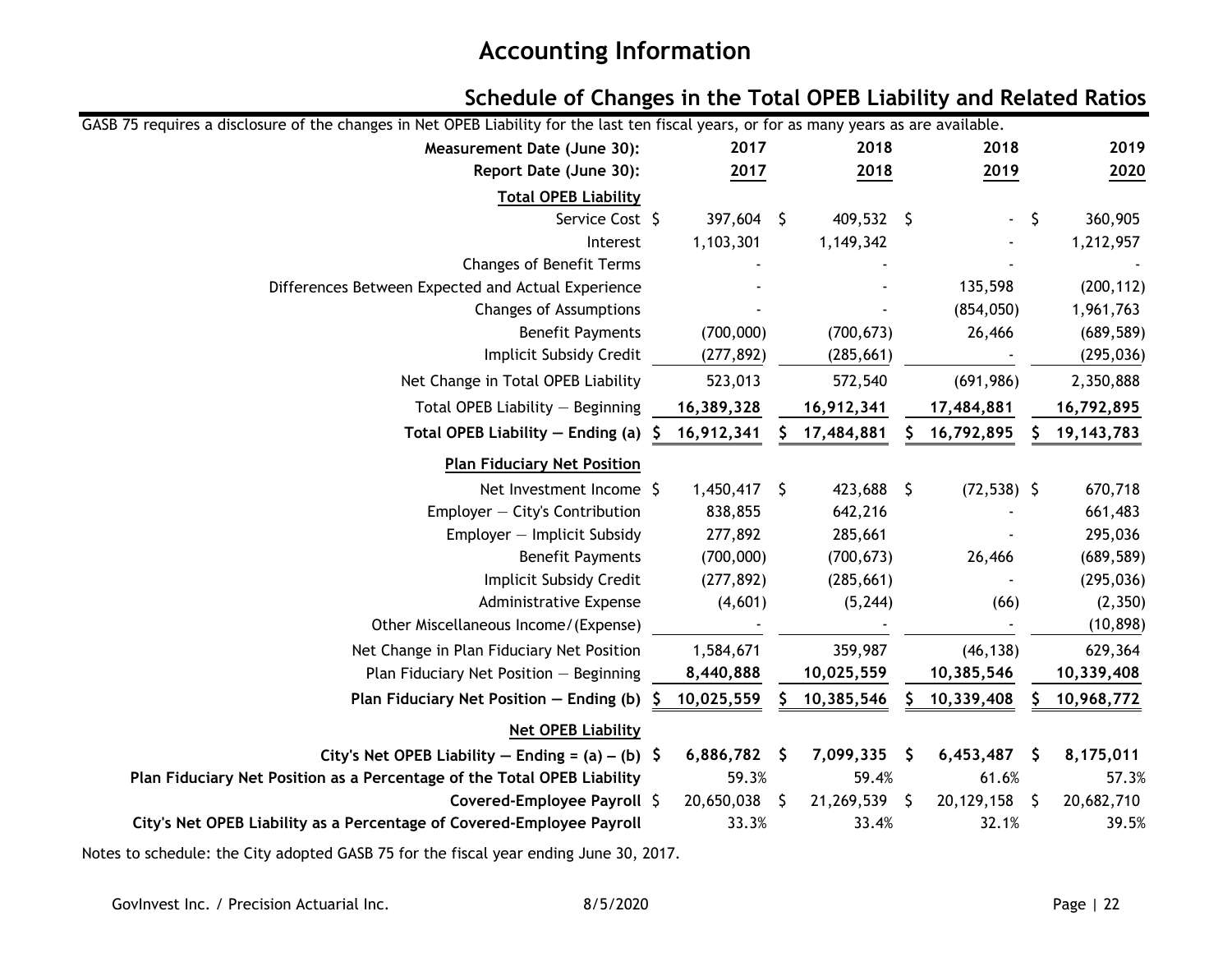### **Schedule of Investment Returns**

GASB 75 requires a schedule of investment returns for the last ten fiscal years, or for as many years as are available if less than ten years are available.

| Measurement Date (June 30):                                     | 2017  | 2018          | 2018 | 2019  |
|-----------------------------------------------------------------|-------|---------------|------|-------|
| Report Date (June 30):                                          | 2017  | 2018          | 2019 | 2020  |
| Annual Money-Weighted Rate of Return, Net of Investment Expense | 9.77% | 10.24% -0.70% |      | 6.72% |

The annual money-weighted rate of return, net of investment expenses, is the net investment income for the year divided by the average net position for the year (less investment expenses).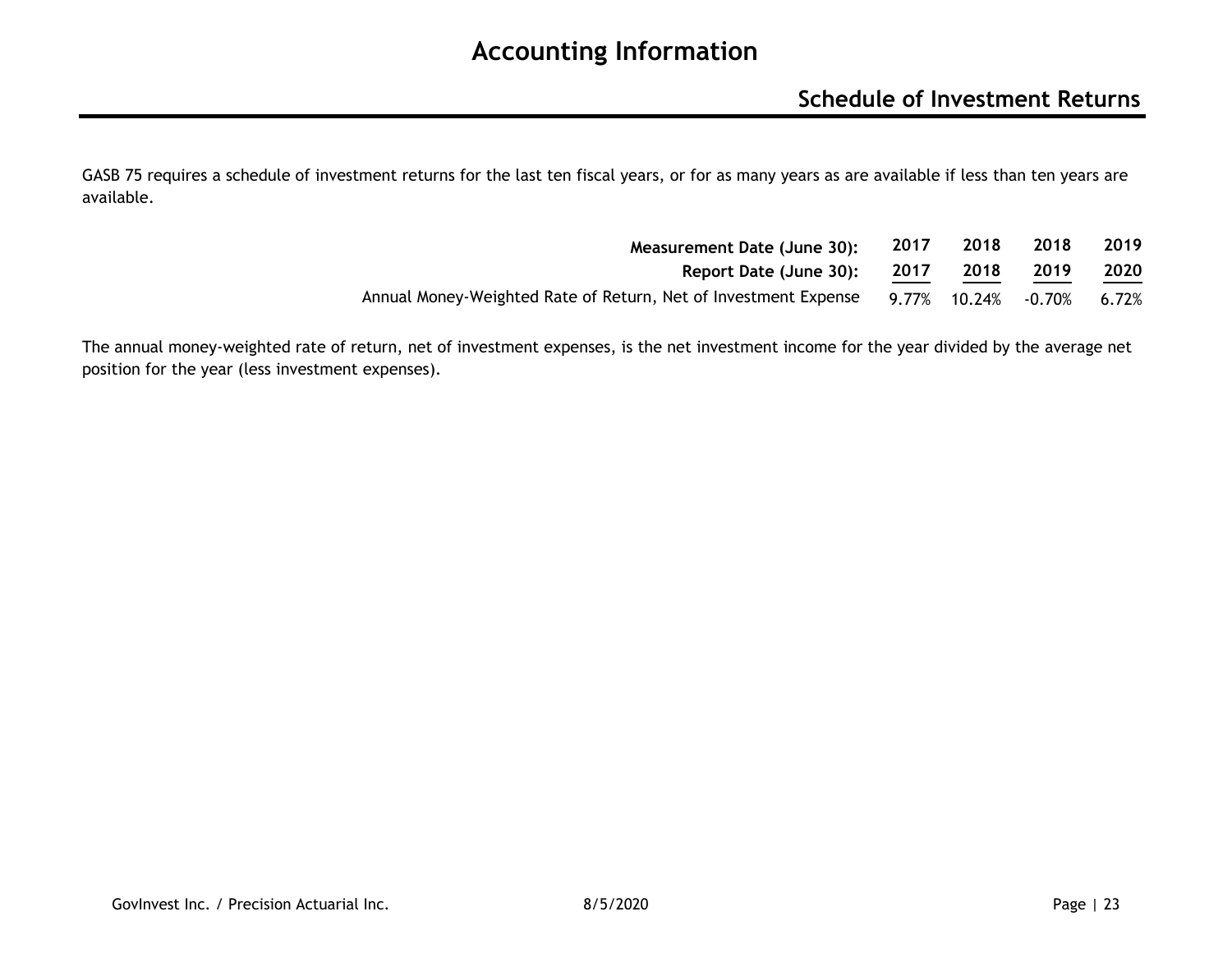### **Schedule of Contributions**

| <b>Measurement Period:</b>                                |                                 |          | 2016-2017                           |   | 2017-2018                              | 2017-2018  |    | 2018-2019  |
|-----------------------------------------------------------|---------------------------------|----------|-------------------------------------|---|----------------------------------------|------------|----|------------|
| <b>Reporting Period:</b>                                  |                                 |          | 2016-2017                           |   | 2017-2018                              | 2018-2019  |    | 2019-2020  |
| Report Date (June 30):                                    |                                 |          | 2017                                |   | 2018                                   | 2019       |    | 2020       |
| Actuarially Determined Contribution (ADC)                 |                                 | S        | 642,132                             | S | 659,902<br>- \$                        | ۰.         | \$ | 908,656    |
| Less: Contributions Made in Relation to the ADC -         |                                 |          | 1,116,747                           |   | 927,877                                |            |    | 956,519    |
| Contribution Deficiency (Excess)                          |                                 |          | (474, 615)                          |   | (267, 975)                             |            |    | (47, 863)  |
| Covered-Employee Payroll                                  |                                 |          | 20,650,038                          |   | 21,269,539<br>-S                       | 20,129,158 | -S | 20,682,710 |
| Contributions as a Percentage of Covered-Employee Payroll |                                 |          | 5.41%                               |   | 4.36%                                  | 0.00%      |    | 4.62%      |
| <b>Notes to Schedule:</b>                                 |                                 |          |                                     |   |                                        |            |    |            |
| <b>Assumptions and Methods</b>                            |                                 |          |                                     |   |                                        |            |    |            |
| <b>Actuarial Cost Method</b>                              |                                 |          |                                     |   | Entry-age normal, level percent of pay |            |    |            |
| <b>Amortization Method</b>                                |                                 |          | Closed period, level percent of pay |   |                                        |            |    |            |
| <b>Amortization Period</b>                                |                                 | 20 years |                                     |   |                                        |            |    |            |
| Inflation                                                 | 2.50%                           |          |                                     |   |                                        |            |    |            |
| <b>Assumed Payroll Growth</b>                             | 2.750%                          |          |                                     |   |                                        |            |    |            |
| <b>Healthcare Trend Rates</b>                             | 6.00%, trending down to $3.84%$ |          |                                     |   |                                        |            |    |            |
| Rate of Return on Assets                                  | 6.17%                           |          |                                     |   |                                        |            |    |            |
| <b>Mortality Rate</b>                                     |                                 |          | CalPERS Rates. See appendix.        |   |                                        |            |    |            |
| <b>Retirement Rates</b>                                   |                                 |          | CalPERS Rates. See appendix.        |   |                                        |            |    |            |

GASB 75 requires a schedule of contributions for the last ten fiscal years, or for as many years as are available if less than ten years are available.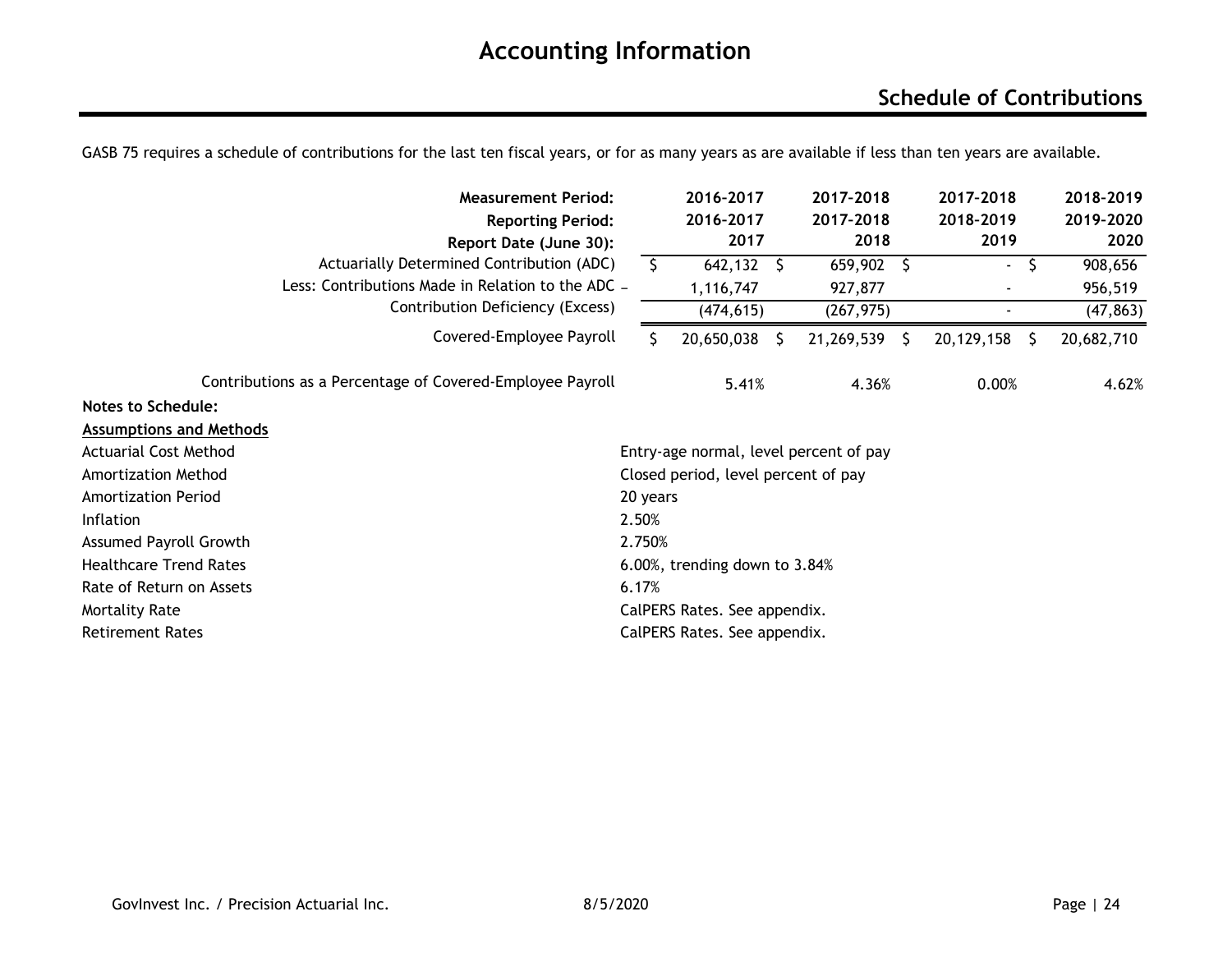### **Draft Notes to the Financial Statements**

*A draft of the required notes to the City's financial statements, based on the requirements of GASB 75 and our understanding of the City's retiree health plan, follows.*

#### **Notes to the Financial Statements for the Year Ended June 30, 2020**

#### **Summary of Significant Accounting Policies**

#### *Other Postemployment Benefits Other Than Pensions (OPEB)*

For purposes of measuring the net OPEB liability, deferred outflows of resources and deferred inflows of resources related to OPEB, and OPEB expense information about the fiduciary net position of the City Retiree Benefits Plan (the Plan) and additions to/deductions from the Plan's fiduciary net position have been determined on the same basis as they are reported by the Plan. For this purpose, the Plan recognizes benefit payments when due and payable in accordance with the benefit terms.

#### **Note X — Other Post-employment Benefits (OPEB)**

#### *Plan Description*

The City administers a single-employer defined-benefit post-employment healthcare plan (the Plan). Dependents are eligible to enroll, and benefits continue to surviving spouses.

#### *Benefits Provided*

The PEMHCA minimum amount for retirees participating in PEMHCA is \$136 month in 2019. PEMHCA amounts are adjusted on an annual basis. An additional \$318.73 per month will be paid for medical, dental, and vision for full-time employees hired and for City Council elected before September 30, 2011. The total subsidy will not be greater than the premium for the retiree and spouse. Coverage is allowed under any medical plan.

#### *Employees Covered by Benefit Terms*

At June 30, 2018 (the census date), the benefit terms covered the following employees:

| Category                                                                            | Count |
|-------------------------------------------------------------------------------------|-------|
| Inactive employees, spouses, or beneficiaries currently receiving benefit payments: | 270   |
| Inactive employees entitled to but not yet receiving benefit payments:              | 0     |
| Active employees:                                                                   | 296   |
| <b>Total</b>                                                                        | 566   |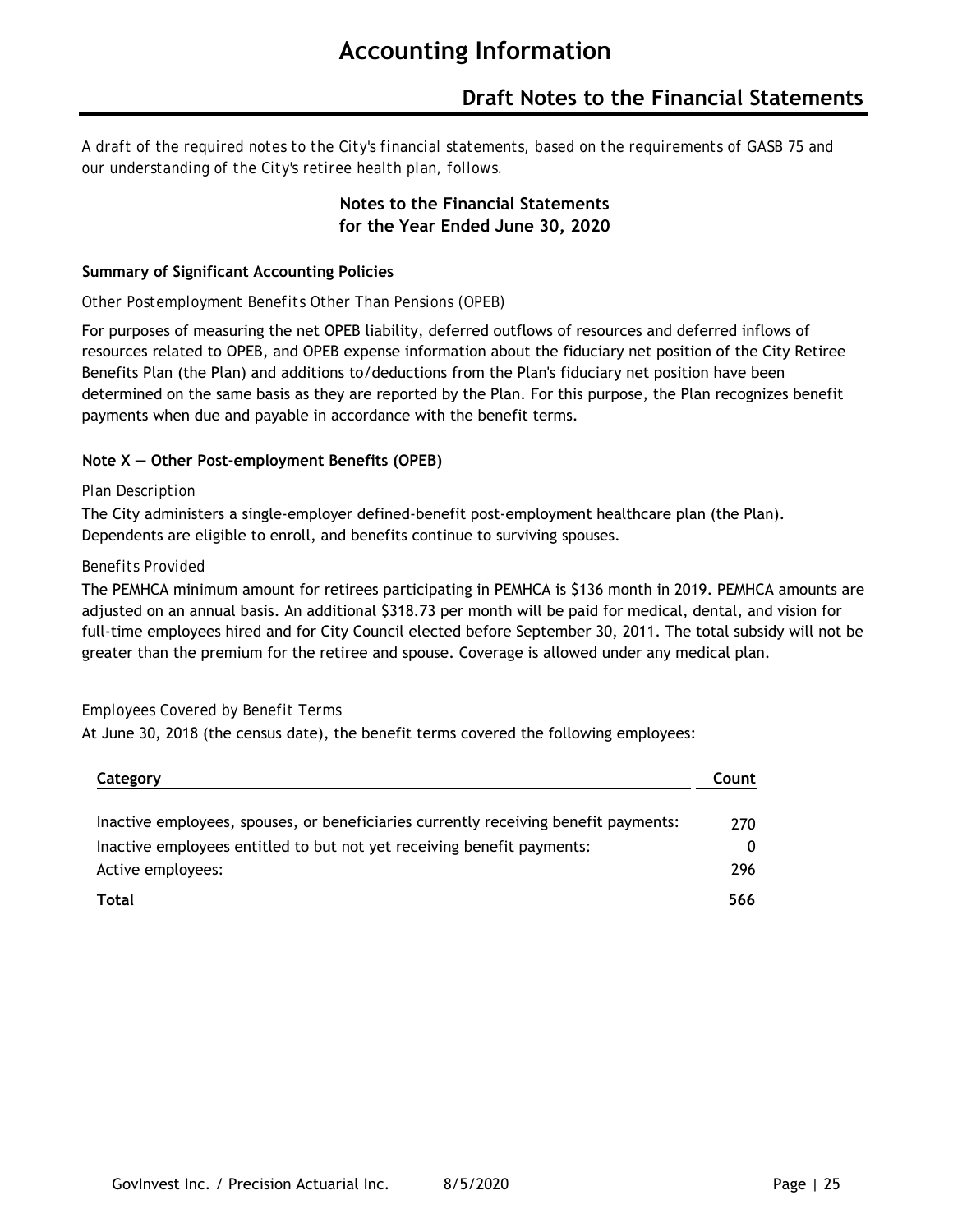### **Draft Notes to the Financial Statements**

#### *Contributions*

The City makes contributions based on an actuarially determined rate.

| Contribution rate:              | 5.25% for 17 years,                           |
|---------------------------------|-----------------------------------------------|
|                                 | 2.16% thereafter.                             |
| Reporting period contributions: | \$956,519 (Includes implicit subsidy credit.) |

#### *Financial Report*

The City issues a stand-alone financial report that is available to the public. The report is available at http://www.moval.org/departments/financial-mgmt-svcs/report-CAFR.html

#### **Net OPEB Liability**

The City's total OPEB liability was valued as of June 30, 2018 and was used to calculate the net OPEB liability measured as of June 30, 2019.

#### *Actuarial Assumptions*

The total OPEB liability in the June 30, 2019 actuarial valuation was determined using the following actuarial assumptions, applied to all periods included in the measurement, unless otherwise specified:

| <b>Measurement Date:</b>           | June 30, 2018 | June 30, 2019            |                                                                                              |
|------------------------------------|---------------|--------------------------|----------------------------------------------------------------------------------------------|
| Discount Rate                      | 7.28%         | 6.17%                    |                                                                                              |
| Investment Rate of Return          | 7.28%         | 6.17%                    |                                                                                              |
| <b>Inflation</b>                   | 2.50%         | 2.50%                    |                                                                                              |
| <b>Healthcare Cost Trend Rates</b> | n/a           |                          | 5.50% Trending down to 3.84% over 55                                                         |
|                                    |               |                          | vears.                                                                                       |
| Salary Increases                   | 2.750%        |                          | 2.750% Additional merit-based<br>increases based on CalPERS<br>merit salary increase tables. |
| Mortality Rates                    |               | Based on CalPERS tables. |                                                                                              |

• Projections of the sharing of benefit-related costs are based on an established pattern of practice.

• Experience studies come from the CalPERS Pension Assumption Model, revised May 14, 2018.

• Inactive employees (retirees) pay for the cost of premiums not covered by the plan as described elsewhere in this report.

• There were no ad hoc postemployment benefit changes (including ad hoc COLAs) to the plan.

#### *Discount Rate*

The discount rate used to measure the total OPEB liability is 6.17%. This is the expected long-term rate of return on City assets using the Strategy I asset allocation provided by California Employers' Retiree Benefit Trust (CERBT). The projection of cash flows used to determine the discount rate assumed that the City contribution will be made at rates equal to the actuarially determined contribution rates. Based on those assumptions, the OPEB plan's fiduciary net position is projected to cover all future OPEB payments. Therefore, the discount rate was set equal to the long-term expected rate of return.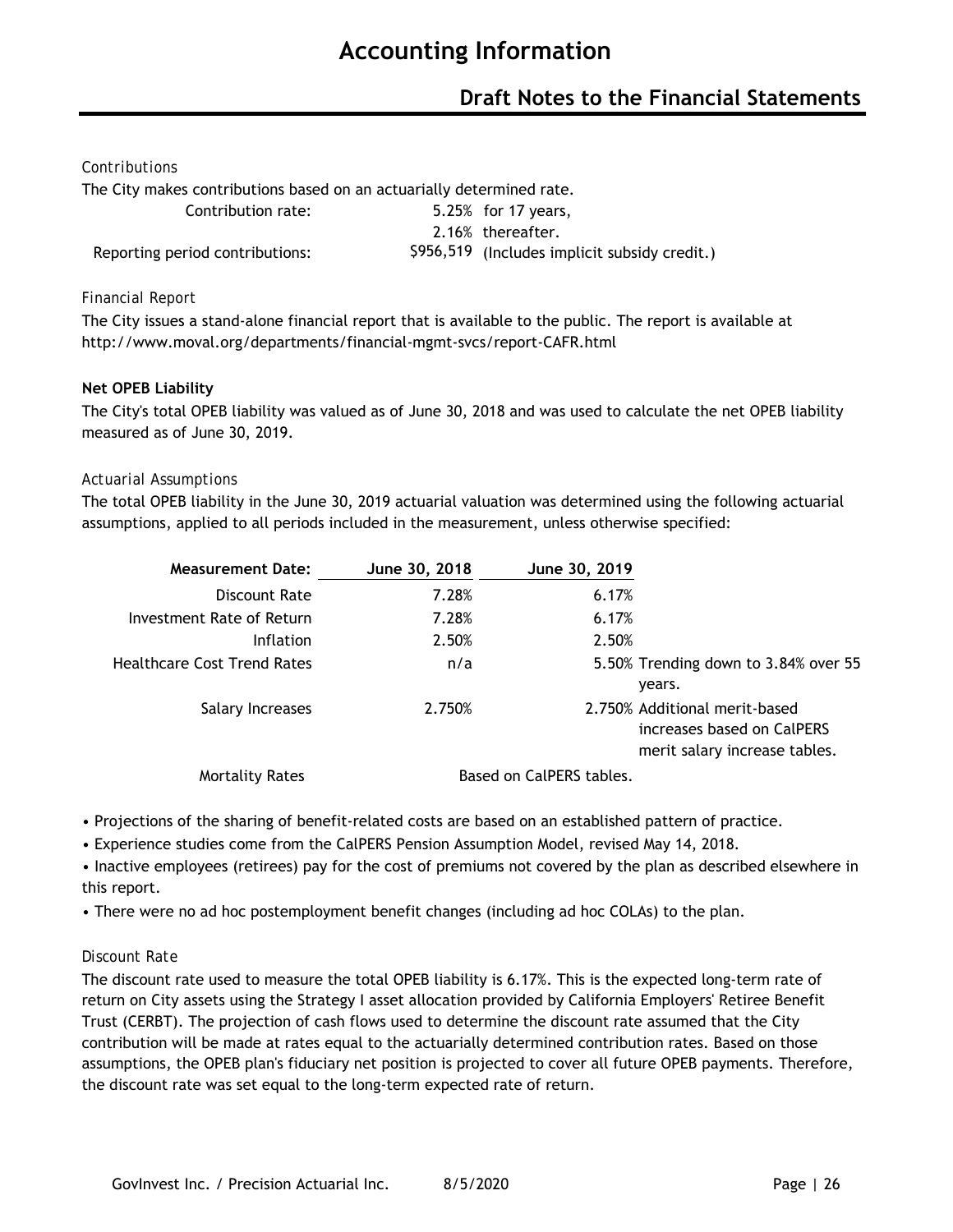### **Draft Notes to the Financial Statements**

#### *Long-Term Expected Real Rate of Return*

The long-term expected rate of return is determined using the long-term rates of return developed by the CalPERS Investment Office in their report dated August 18, 2014.

|                                                    |                   | Compound        |            | Arithmetic      | Long-Term |                   |
|----------------------------------------------------|-------------------|-----------------|------------|-----------------|-----------|-------------------|
|                                                    | <b>Target</b>     | <b>Expected</b> |            | <b>Expected</b> | Compound  |                   |
| <b>Asset Class</b>                                 | <b>Allocation</b> | Return          | Volatility | Return          |           | Return Cash Yield |
| <b>Global Equity</b>                               | 57%               | 7.75%           | 17.40%     | 9.15%           | 8.71%     | 2.73%             |
| Fixed Income                                       | 27%               | 4.29%           | 7.00%      | 4.52%           | 5.40%     | 3.70%             |
| <b>TIPS</b>                                        | 5%                | 3.50%           | 6.50%      | 3.70%           | 5.25%     | 2.00%             |
| Commodities                                        | 3%                | 2.84%           | 17.92%     | 4.39%           | 7.95%     | 0.00%             |
| <b>REITS</b>                                       | 8%                | 5.75%           | 19.50%     | 7.53%           | 10.88%    | 3.35%             |
| Total/Average                                      | 100%              |                 |            |                 |           |                   |
| Expected Compound Return (1-10 Years)              |                   |                 |            |                 |           | 6.71%             |
| <b>Expected Volatility</b>                         |                   |                 |            |                 |           | 11.74%            |
| <b>Expected Cash Yield</b>                         |                   |                 |            |                 |           | 2.92%             |
| Expected Blended Return Net of Fees (1-60 years)   |                   |                 |            |                 |           | 6.17%             |
| Uses an expected long-term inflation rate of 2.75% |                   |                 |            |                 |           |                   |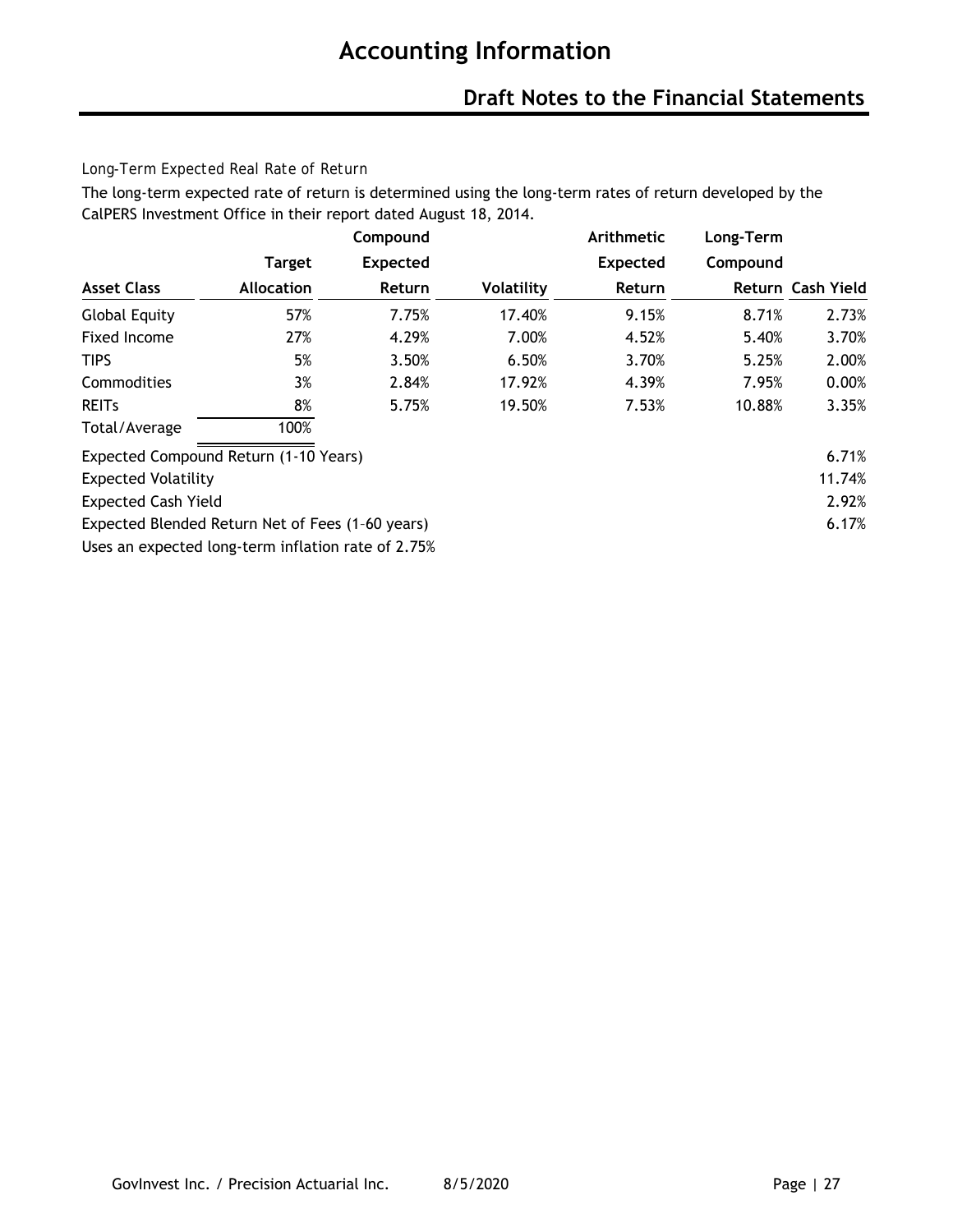| Changes in the Net OPEB Liability                  | Increase/(Decrease)                                                            |              |    |                              |    |                   |
|----------------------------------------------------|--------------------------------------------------------------------------------|--------------|----|------------------------------|----|-------------------|
|                                                    | <b>Total OPEB</b><br><b>Plan Fiduciary</b><br>Liability<br><b>Net Position</b> |              |    | <b>Net OPEB</b><br>Liability |    |                   |
|                                                    |                                                                                | (a)          |    | (b)                          |    | $(c) = (a) - (b)$ |
| Balance as of Report Date June 30, 2019            | \$                                                                             | 16,792,895   | \$ | 10,339,408                   | \$ | 6,453,487         |
| Changes for the year:                              |                                                                                |              |    |                              |    |                   |
| Service Cost                                       |                                                                                | 360,905      |    |                              |    | 360,905           |
| Interest                                           |                                                                                | 1,212,957    |    |                              |    | 1,212,957         |
| <b>Changes of Benefit Terms</b>                    |                                                                                |              |    |                              |    |                   |
| Differences Between Expected and Actual Experience |                                                                                | (200, 112)   |    |                              |    | (200, 112)        |
| Changes of Assumptions                             |                                                                                | 1,961,763    |    |                              |    | 1,961,763         |
| Contributions                                      |                                                                                |              |    |                              |    |                   |
| Employer $-$ City's Contribution                   |                                                                                |              |    | 661,483                      |    | (661, 483)        |
| Employer - Implicit Subsidy                        |                                                                                |              |    | 295,036                      |    | (295, 036)        |
| Net Investment Income                              |                                                                                |              |    | 670,718                      |    | (670, 718)        |
| <b>Benefit Payments</b>                            |                                                                                | (689, 589)   |    | (689, 589)                   |    |                   |
| Implicit Subsidy Credit                            |                                                                                | (295, 036)   |    | (295, 036)                   |    |                   |
| <b>Administrative Expenses</b>                     |                                                                                |              |    | (2,350)                      |    | 2,350             |
| Other Miscellaneous Income/(Expense)               |                                                                                |              |    | (10, 898)                    |    | 10,898            |
| Net Changes                                        |                                                                                | 2,350,888    |    | 629,364                      |    | 1,721,524         |
| Balance as of Report Date June 30, 2020            |                                                                                | 19, 143, 783 |    | 10,968,772                   | Ş  | 8,175,011         |

### **Draft Notes to the Financial Statements**

Sensitivity of the net OPEB liability to changes in the discount rate. The net OPEB liability of the City, as well as what the City's net OPEB liability would be if it were calculated using a discount rate that is one percentage point lower (5.17%) or one percentage point higher (7.17%) follows:

|                                         |  | 1% Decrease | Discount Rate                                   | 1% Increase |
|-----------------------------------------|--|-------------|-------------------------------------------------|-------------|
| 5.17%<br>and the control of the control |  | 6.17%       | 7.17%                                           |             |
| Net OPEB Liability (Asset)              |  |             | $$10,285,254 \quad $8,175,011 \quad $6,387,930$ |             |

Sensitivity of the net OPEB liability to changes in the healthcare cost trend rates. The net OPEB liability of the City, as well as what the City's net OPEB liability would be if it were calculated using healthcare cost trend rates that are one percentage point lower (4.50%) or one percentage point higher (6.50%) than current healthcare cost trend rates follows:

|                            | 1% Decrease   |  | <b>Trend Rate</b>                   |  | 1% Increase   |
|----------------------------|---------------|--|-------------------------------------|--|---------------|
|                            | 4.50%         |  | 5.50%                               |  | 6.50%         |
|                            | Decreasing to |  | Decreasing to                       |  | Decreasing to |
|                            | 2.84%         |  | 3.84%                               |  | 4.84%         |
| Net OPEB Liability (Asset) |               |  | 7,872,548 \$ 8,175,011 \$ 8,525,475 |  |               |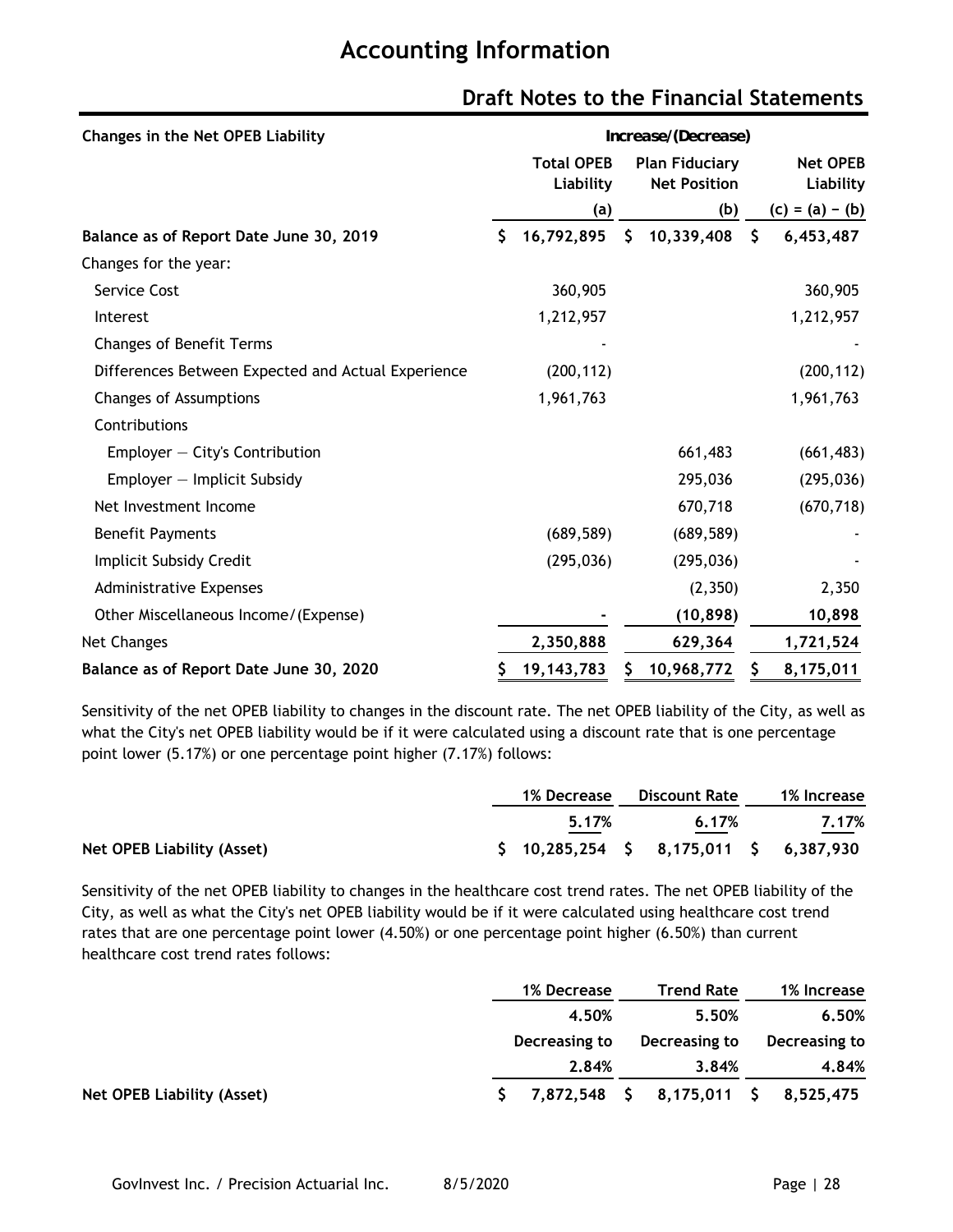#### **OPEB Expense and Deferred Inflows and Outflows of Resources Related to OPEB**

For the report year ended June 30, 2020, the City recognized an OPEB expense of \$994,094. The City reported deferred outflows of resources and deferred inflows of resources related to OPEB from the following sources:

|                                                                                         | Deferred Outflows of |                          |  | Deferred Inflows of |
|-----------------------------------------------------------------------------------------|----------------------|--------------------------|--|---------------------|
|                                                                                         |                      | <b>Resources</b>         |  | <b>Resources</b>    |
| Differences Between Actual and Expected Experience                                      |                      | 95,716 \$                |  | (170, 683)          |
| Changes of Assumptions                                                                  |                      | 1,673,268                |  | (602, 858)          |
| Net Difference Between Projected and Actual Earnings on<br><b>OPEB Plan Investments</b> |                      | $\overline{\phantom{0}}$ |  | (48, 506)           |
| Contributions Subsequent to the Measurement Date                                        |                      | 934,040                  |  |                     |
| <b>Total</b>                                                                            | \$                   | 2,703,024                |  | (822, 047)          |

Amounts reported as deferred outflows of resources and deferred inflows of resources related to OPEB will be recognized in OPEB expense as follows:

| <b>Report Year Ending June 30:</b> | Amount  |
|------------------------------------|---------|
| $2021$ \$                          | 43,314  |
| 2022                               | 214,250 |
| 2023                               | 161,039 |
| 2024                               | 146,535 |
| 2025                               | 174,544 |
| Remaining                          | 207,255 |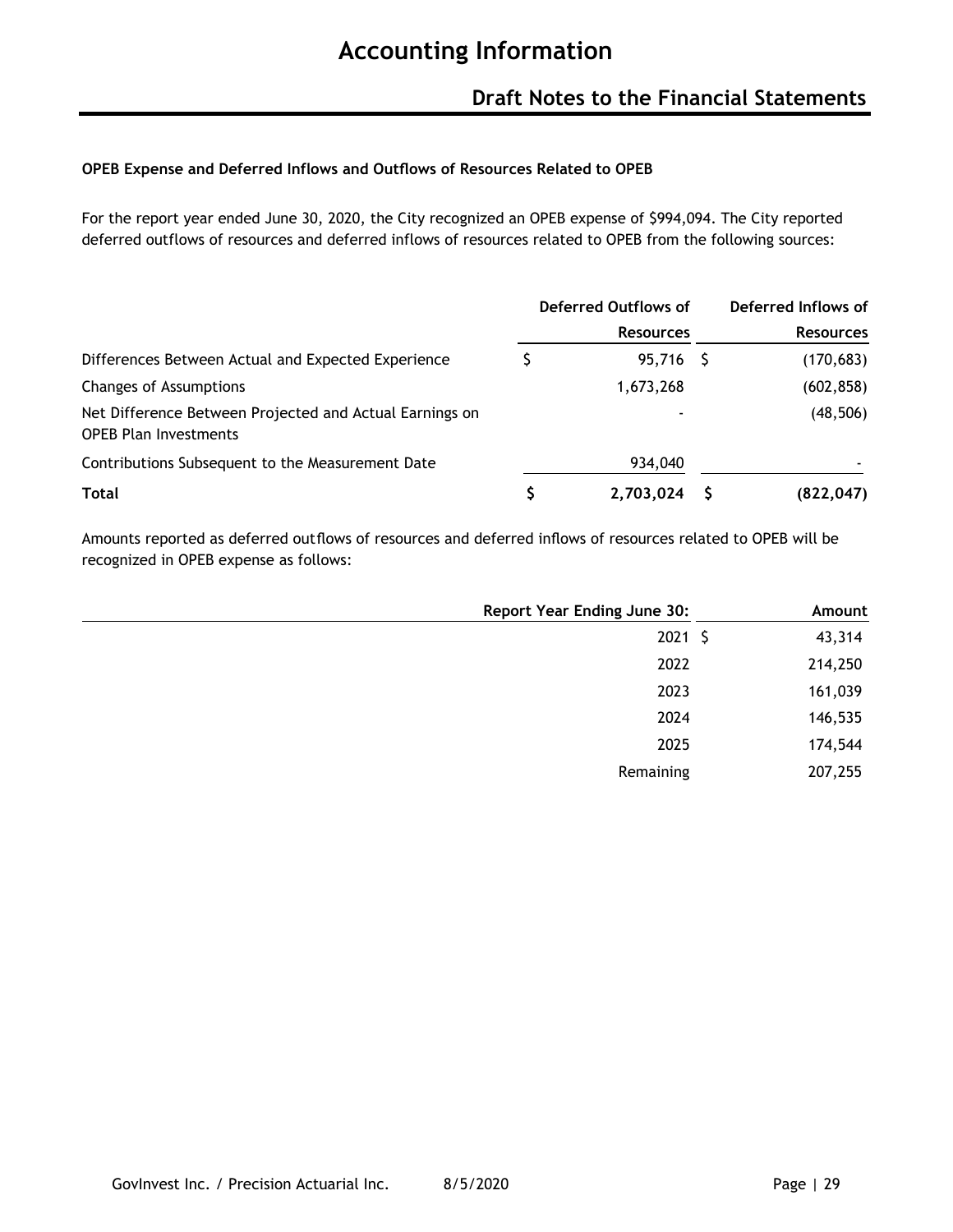A summary of the substantive plan used as the basis of the valuation follows.

| <b>All Retirees</b>         |                                                                                 |
|-----------------------------|---------------------------------------------------------------------------------|
| Duration of coverage        | Retiree's lifetime.                                                             |
| Conditions of coverage      | Retire directly from the City under CalPERS (service or disability).            |
| Dependent coverage          | Benefit continues to surviving spouse of retiree or on death of active employee |
|                             | while eligible for retirement.                                                  |
| <b>Medical plan choices</b> | Same as actives.                                                                |

|                                                        | Management hired/elected before September 30, 2011 and Non-Management hired before July 1, 2009 |  |
|--------------------------------------------------------|-------------------------------------------------------------------------------------------------|--|
| Eligibility for additional<br>retiree benefits         | Age 50 with 5 years of service.                                                                 |  |
| <b>Eligibility for PEMHCA-only</b><br><b>Ibenefits</b> | Age 50 with 5 years of service.                                                                 |  |
| Employer monthly contributions (full benefits)         |                                                                                                 |  |
| • Additional amount                                    | \$318.73 monthly, no future increases.                                                          |  |
| • PEMHCA amount                                        | \$133 monthly (2018 amount) with annual increase.                                               |  |

| Non-Management Full-Time Employees Hired between July 1, 2009 and September 30, 2011 |                                                   |  |
|--------------------------------------------------------------------------------------|---------------------------------------------------|--|
| Eligibility for additional<br><b>Iretiree benefits</b>                               | Age 50 with 10 years of service.                  |  |
| <b>Eligibility for PEMHCA-only</b><br>benefits                                       | Age 50 with 5 years of service.                   |  |
| Employer monthly contributions (full benefits)                                       |                                                   |  |
| • Additional amount                                                                  | \$318.73 monthly, no future increases.            |  |
| • PEMHCA amount                                                                      | \$133 monthly (2018 amount) with annual increase. |  |

| <b>EUSIDING TO FEMILA-ONY</b><br>Age 50 with 5 years of service.<br>$h$ anafita |                                                   |
|---------------------------------------------------------------------------------|---------------------------------------------------|
| Employer monthly contributions (full benefits)                                  |                                                   |
| • Retiree only                                                                  | \$133 monthly (2018 amount) with annual increase. |

| <b>Excluded Employees</b> |                                 |
|---------------------------|---------------------------------|
| Temporary employees       | Unless participating in PEMHCA. |
| <b>Crossing guards</b>    | Unless participating in PEMHCA. |
| Seasonal employees        | Unless participating in PEMHCA. |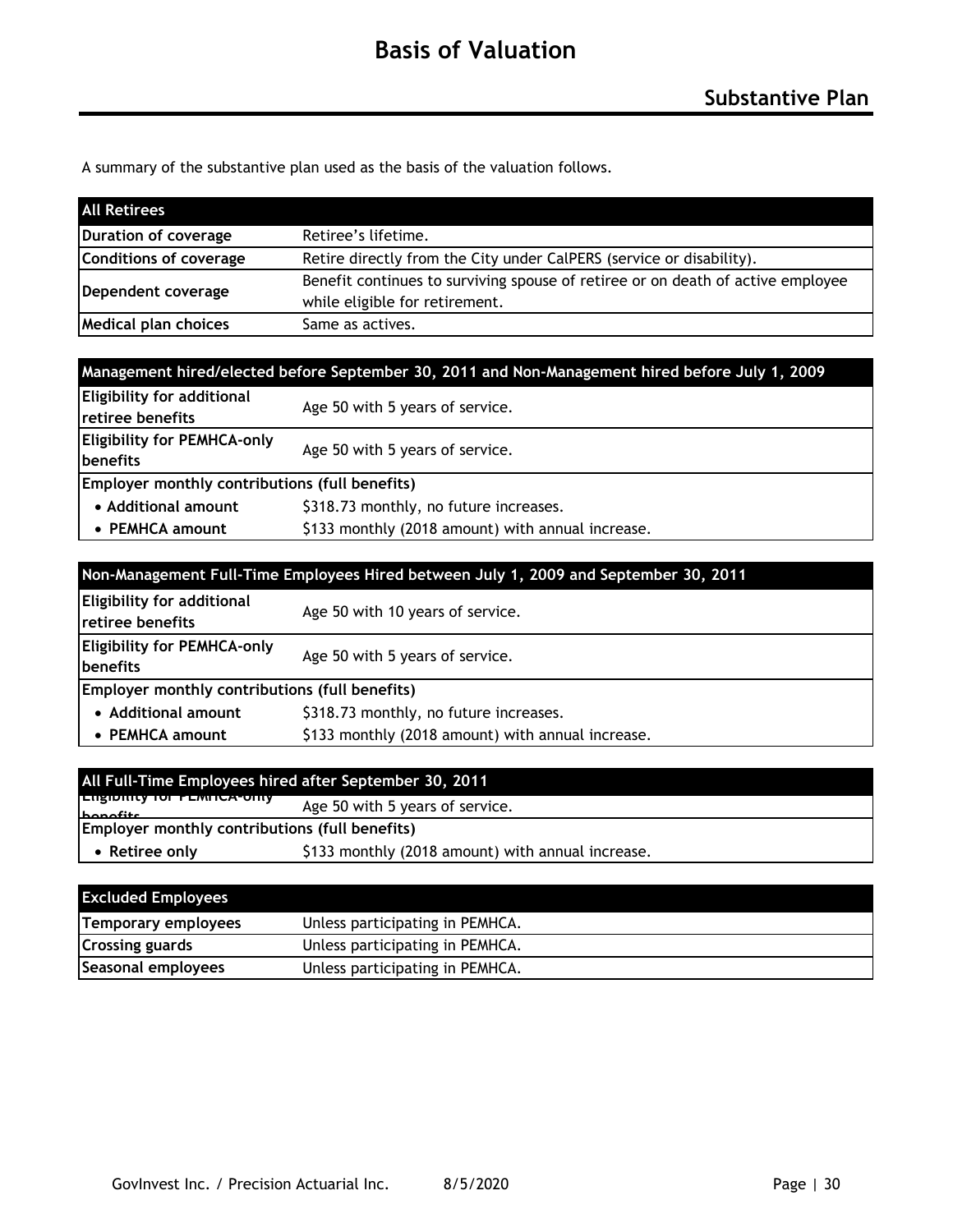### **Participant Summary**

**Census Date:**

June 30, 2018

Age and service determined as of the census date.

|           |                         |                |                  |                         |                         | <b>Active Participants</b> |           |           |           |             |                |
|-----------|-------------------------|----------------|------------------|-------------------------|-------------------------|----------------------------|-----------|-----------|-----------|-------------|----------------|
|           |                         |                |                  |                         | <b>Years of Service</b> |                            |           |           |           |             |                |
| Age       | $\leq 1$                | $1 - 4$        | $5 - 9$          | $10 - 14$               | $15 - 19$               | $20 - 24$                  | $25 - 29$ | $30 - 34$ | $35 - 39$ | $40+$       | <b>Total</b>   |
| < 25      | 3                       | $\overline{4}$ |                  |                         |                         |                            |           |           |           |             | $\overline{7}$ |
| $25 - 29$ | $\overline{\mathbf{4}}$ | 15             | 1                | 1                       |                         |                            |           |           |           |             | 21             |
| $30 - 34$ | $\overline{4}$          | 12             | 5                | $\overline{\mathbf{4}}$ |                         |                            |           |           |           |             | 25             |
| $35 - 39$ | $\overline{4}$          | 21             | $\boldsymbol{6}$ | 8                       | 5                       |                            |           |           |           |             | 44             |
| 40-44     | $\overline{7}$          | 6              |                  | 14                      | $\overline{\mathbf{4}}$ | $\overline{4}$             |           |           |           |             | 35             |
| 45-49     | $\boldsymbol{6}$        | 14             | 5                | 22                      | 8                       | $\overline{2}$             | 1         |           |           |             | 58             |
| $50 - 54$ | $\overline{2}$          | 5              | 3                | $\bf 8$                 | 18                      | 6                          | 1         |           |           |             | 43             |
| 55-59     | $\overline{3}$          | 1              | $\overline{4}$   | 8                       | 7                       | 5                          | 5         |           |           |             | 33             |
| $60 - 64$ |                         | $\overline{2}$ | $\overline{2}$   | 3                       | $\bf 8$                 | $\overline{4}$             | 6         |           |           |             | 25             |
| 65-69     |                         | 1              |                  | $\overline{2}$          |                         |                            | 1         |           |           |             | 4              |
| $70+$     |                         |                |                  |                         | 1                       |                            |           |           |           |             | 1              |
| Total     | 33                      | 81             | 26               | 70                      | 51                      | 21                         | 14        | $\pmb{0}$ | $\pmb{0}$ | $\mathbf 0$ | 296            |

**Average Employee Age: 45.7**

**Average Years of Service: 10.2**

|              |                | <b>Inactive Participants</b> |                         |              |
|--------------|----------------|------------------------------|-------------------------|--------------|
| Age          | <b>Retiree</b> | Spouse                       | <b>Surviving Spouse</b> | <b>Total</b> |
| ~< 50        |                | 1                            |                         | 1            |
| $50 - 54$    | $\overline{4}$ | 1                            |                         | 5            |
| 55-59        | 36             | 6                            | 2                       | 44           |
| $60 - 64$    | 64             | 15                           | 3                       | 82           |
| 65-69        | 50             | 11                           | 2                       | 63           |
| 70-74        | 28             | 4                            | $\overline{2}$          | 34           |
| 75-79        | 16             | $\overline{2}$               | $\overline{2}$          | 20           |
| 80-84        | 13             | 1                            | $\overline{2}$          | 16           |
| 85-89        | $\overline{2}$ |                              |                         | $\mathbf{2}$ |
| $90+$        | $\overline{2}$ |                              | 1                       | 3            |
| <b>Total</b> | 215            | 41                           | 14                      | 270          |

**Average Inactive Age: 66.2**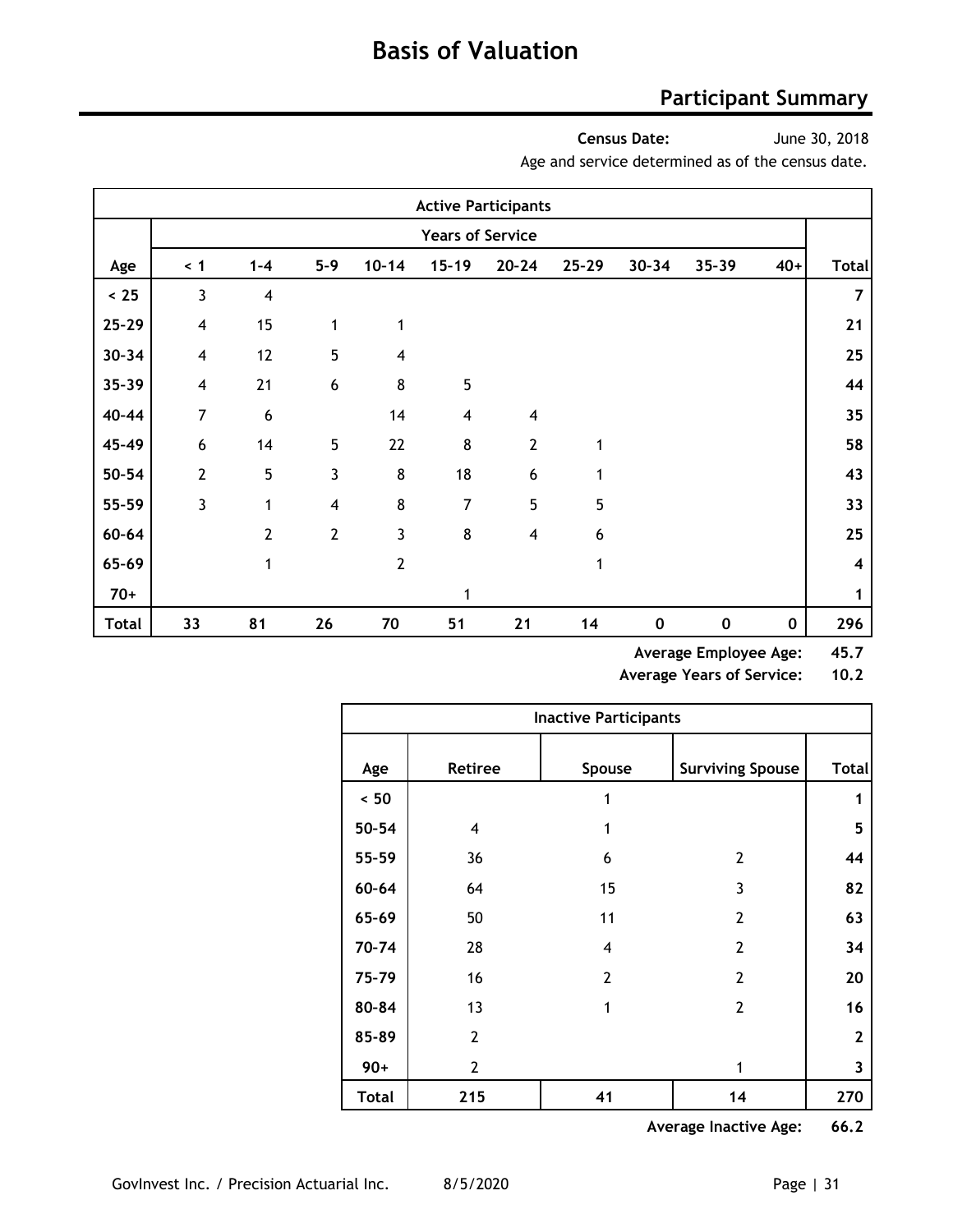### **Participant Summary Charts**

**Census Date:** June 30, 2018 Age and service determined as of the census date.



### **Count of Actives by Age Bracket**

**Count of Actives by Years of Service**





**Average Years of Service: 10.2**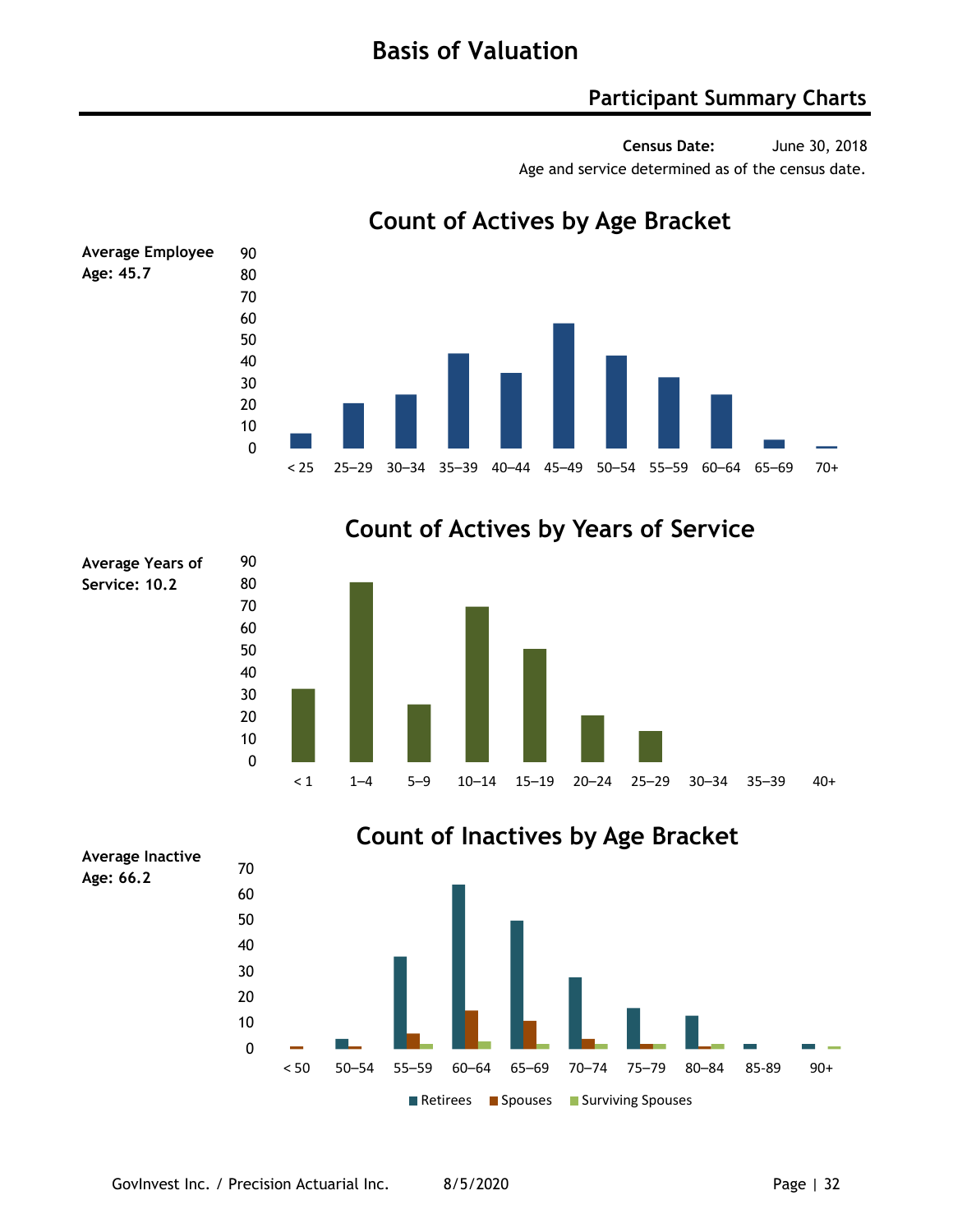# **Basis of Valuation**

A summary of the actuarial assumptions used for this valuation follows. We considered the reasonableness of each assumption independently based on its own merits, consistent with each other assumption, and the combined impact of all assumptions.

| <b>Assumption</b>             | Rates                                                                                                                                                                                                                                                                                                                                                                                                                                                                                                                                                                                                                                                                                                                                                                                                                                                                            |  |  |  |  |
|-------------------------------|----------------------------------------------------------------------------------------------------------------------------------------------------------------------------------------------------------------------------------------------------------------------------------------------------------------------------------------------------------------------------------------------------------------------------------------------------------------------------------------------------------------------------------------------------------------------------------------------------------------------------------------------------------------------------------------------------------------------------------------------------------------------------------------------------------------------------------------------------------------------------------|--|--|--|--|
| <b>Actuarial Cost Method</b>  | Entry-Age Normal, Level Percentage of Salary                                                                                                                                                                                                                                                                                                                                                                                                                                                                                                                                                                                                                                                                                                                                                                                                                                     |  |  |  |  |
| <b>Valuation Date</b>         | June 30, 2018                                                                                                                                                                                                                                                                                                                                                                                                                                                                                                                                                                                                                                                                                                                                                                                                                                                                    |  |  |  |  |
| <b>Measurement Date</b>       | June 30, 2019                                                                                                                                                                                                                                                                                                                                                                                                                                                                                                                                                                                                                                                                                                                                                                                                                                                                    |  |  |  |  |
| <b>Report Date</b>            | June 30, 2020                                                                                                                                                                                                                                                                                                                                                                                                                                                                                                                                                                                                                                                                                                                                                                                                                                                                    |  |  |  |  |
| <b>Discount Rate</b>          | The discount rate selected is 6.17%. The discount rate is the long-term rate of<br>return for the plan's assets, as our projections show that the assets will be<br>sufficient to cover the projected benefit payments should the District continue<br>to contribute to the plan with an amount of at least the ADC each year. Should<br>the assets not be sufficient to cover the projected benefit payments at any<br>time in the future, we would employ a discount rate reflecting the 20-year tax-<br>exempt municipal bond yield or index rate to the period after which we<br>project assets to run out. We would then use a single, blended discount rate<br>equivalent to the long-term rate of return and the 20-year tax-exempt<br>municipal bond yield. If there are no assets, we would use only the 20-year tax-<br>exempt municipal bond yield for the valuation. |  |  |  |  |
| Mortality                     | Same as CalPERS. See appendix.                                                                                                                                                                                                                                                                                                                                                                                                                                                                                                                                                                                                                                                                                                                                                                                                                                                   |  |  |  |  |
| <b>Termination Rates</b>      | Same as CalPERS. See appendix. Also known as "turnover".                                                                                                                                                                                                                                                                                                                                                                                                                                                                                                                                                                                                                                                                                                                                                                                                                         |  |  |  |  |
| <b>Disability</b>             | Same as CalPERS. See appendix.                                                                                                                                                                                                                                                                                                                                                                                                                                                                                                                                                                                                                                                                                                                                                                                                                                                   |  |  |  |  |
| <b>Retirement</b>             | Same as CalPERS. See appendix.                                                                                                                                                                                                                                                                                                                                                                                                                                                                                                                                                                                                                                                                                                                                                                                                                                                   |  |  |  |  |
| Annual Per Capita Claims Cost | Developed using CalPERS experience to calculate age-related risk scores, but<br>using the City's actual premiums for all other purposes. Assumed annual per<br>capita claims costs follow:                                                                                                                                                                                                                                                                                                                                                                                                                                                                                                                                                                                                                                                                                       |  |  |  |  |
|                               | Males<br>Females<br>Age<br>50<br>9,503<br>9,766<br>\$<br>S.                                                                                                                                                                                                                                                                                                                                                                                                                                                                                                                                                                                                                                                                                                                                                                                                                      |  |  |  |  |
|                               | 55<br>10,973<br>10,483                                                                                                                                                                                                                                                                                                                                                                                                                                                                                                                                                                                                                                                                                                                                                                                                                                                           |  |  |  |  |
|                               | 60-64<br>13,522<br>11,721                                                                                                                                                                                                                                                                                                                                                                                                                                                                                                                                                                                                                                                                                                                                                                                                                                                        |  |  |  |  |

**Average Per Capita Cost for Implicit Subsidy Calculation** Developed based on premiums for the City's enrollment by plan, family demographics from CalPERS plans, and risk scores (both HMO and PPO) for the CalPERS population.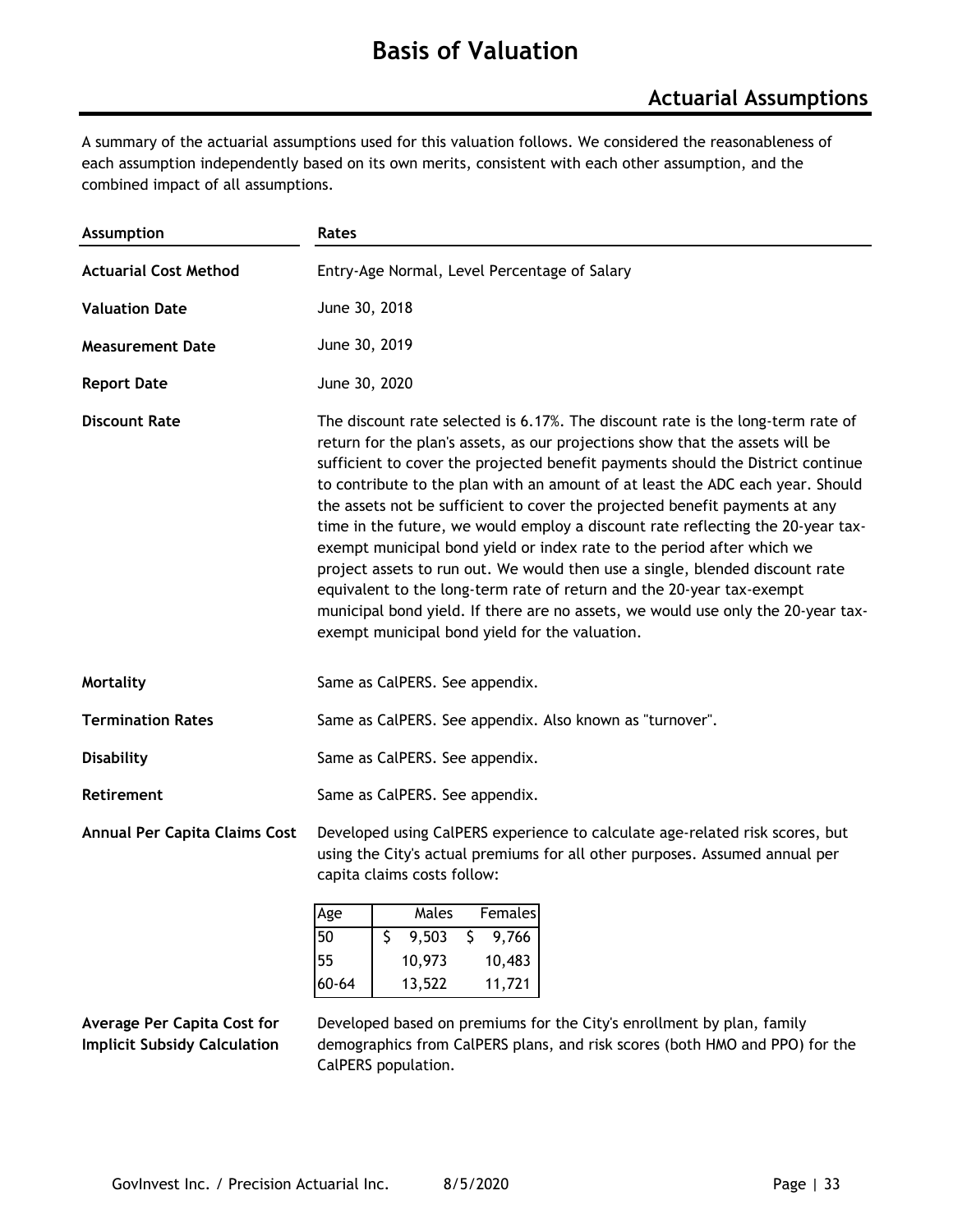# **Basis of Valuation**

### **Actuarial Assumptions**

| <b>Assumption</b>                 | <b>Rates</b>                                                                                                                   |                                                                                                                          |                             |  |  |
|-----------------------------------|--------------------------------------------------------------------------------------------------------------------------------|--------------------------------------------------------------------------------------------------------------------------|-----------------------------|--|--|
| <b>Aging or Morbidity Factors</b> | Based on actual CalPERS HMO and PPO population data.                                                                           |                                                                                                                          |                             |  |  |
| <b>Participant Contributions</b>  | Based on service at retirement and employee group.                                                                             |                                                                                                                          |                             |  |  |
| <b>Salary Increases</b>           | 2.750% The salary increase is used to determine the growth in the aggregate<br>payroll.                                        |                                                                                                                          |                             |  |  |
|                                   |                                                                                                                                | Individual Salary Increases: 2018 CalPERS Merit Salary Increases.                                                        |                             |  |  |
| <b>Inflation Rate</b>             | 2.50%                                                                                                                          |                                                                                                                          |                             |  |  |
| <b>Marital Status</b>             | Current Retirees: Actual spouse coverage is used.<br>Future retirees: 50% assumed to be married.                               |                                                                                                                          |                             |  |  |
| <b>Spouse Gender</b>              |                                                                                                                                | Assumes spouse of opposite gender for current and future retirees.                                                       |                             |  |  |
| Spouse Age Difference             |                                                                                                                                | Actual spouse age is used for current retirees. Assumes males are three years<br>older than females for future retirees. |                             |  |  |
| Participation                     | Current Retirees: Assume current elections continue until decrement.<br>Future Retiree election assumptions summarized below*: |                                                                                                                          |                             |  |  |
|                                   | <b>Healthcare Plan</b>                                                                                                         | Hired Before 9/30/2011                                                                                                   | Hired On or After 9/30/2011 |  |  |
|                                   | <b>PEMHCA</b>                                                                                                                  | 60%                                                                                                                      | 70.0%                       |  |  |
|                                   | Non-PEMHCA                                                                                                                     | 30%                                                                                                                      | 0.0%                        |  |  |
|                                   | Waived                                                                                                                         | 10%                                                                                                                      | 30.0%                       |  |  |
|                                   |                                                                                                                                | *Assumed all covered spouses elect survivor spouse benefits.                                                             |                             |  |  |
| <b>PEMHCA Administrative Fee</b>  | 0.31% of retiree premium.                                                                                                      |                                                                                                                          |                             |  |  |
| <b>Annual PEMHCA Amount</b>       |                                                                                                                                | \$1,614 for the period June 30, 2018, through June 30, 2019.                                                             |                             |  |  |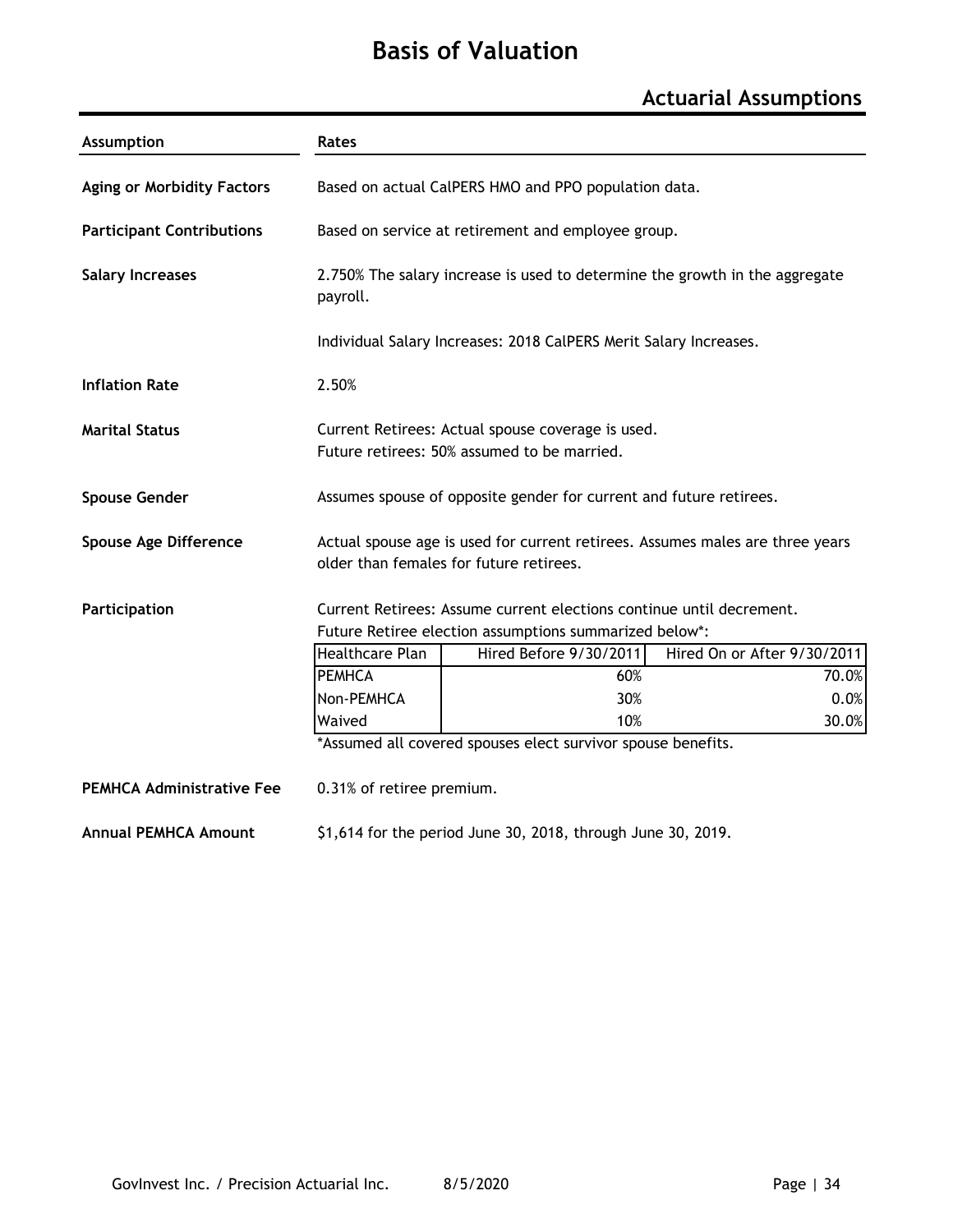# **Basis of Valuation**

| <b>Assumption</b>  | Rates                                                                    |                                                                             |                           |    |          |    |                  |  |
|--------------------|--------------------------------------------------------------------------|-----------------------------------------------------------------------------|---------------------------|----|----------|----|------------------|--|
| <b>Premiums</b>    |                                                                          | A single annual premium was developed based on current enrollment patterns. |                           |    |          |    |                  |  |
|                    | Grouping                                                                 |                                                                             |                           |    |          |    | <b>Two-Party</b> |  |
|                    | <b>Pre-Medicare Plans</b>                                                |                                                                             |                           | \$ | 7,738.00 | S. | 15,476.00        |  |
|                    | <b>Medicare Plans</b>                                                    |                                                                             |                           |    | 3,989.00 |    | 7,978.00         |  |
| <b>Trend Rates</b> | Medical Long-Term Trends from Society of Actuaries "Long Term Healthcare |                                                                             |                           |    |          |    |                  |  |
|                    | Cost Trends Model v2018_c" using baseline assumptions. Applied to both   |                                                                             |                           |    |          |    |                  |  |
|                    |                                                                          | Medical                                                                     |                           |    |          |    |                  |  |
|                    | Year                                                                     |                                                                             | <b>Trend PEMHCA Trend</b> |    |          |    |                  |  |
|                    | 2019                                                                     | 6.00%                                                                       | 3.00%                     |    |          |    |                  |  |
|                    | 2020                                                                     | 5.50%                                                                       | 3.00%                     |    |          |    |                  |  |
|                    | 2021                                                                     | 5.20%                                                                       | 3.00%                     |    |          |    |                  |  |
|                    | 2022                                                                     | 5.20%                                                                       | 3.00%                     |    |          |    |                  |  |
|                    | 2023                                                                     | 5.20%                                                                       | 3.00%                     |    |          |    |                  |  |
|                    | 2024                                                                     | 5.19%                                                                       | 3.00%                     |    |          |    |                  |  |
|                    | 2025                                                                     | 5.19%                                                                       | 3.00%                     |    |          |    |                  |  |
|                    | 2026                                                                     | 5.19%                                                                       | 3.00%                     |    |          |    |                  |  |
|                    | 2027-2074                                                                | $\cdots$                                                                    | $\cdots$                  |    |          |    |                  |  |
|                    | $2075+$                                                                  | 3.84%                                                                       | 3.00%                     |    |          |    |                  |  |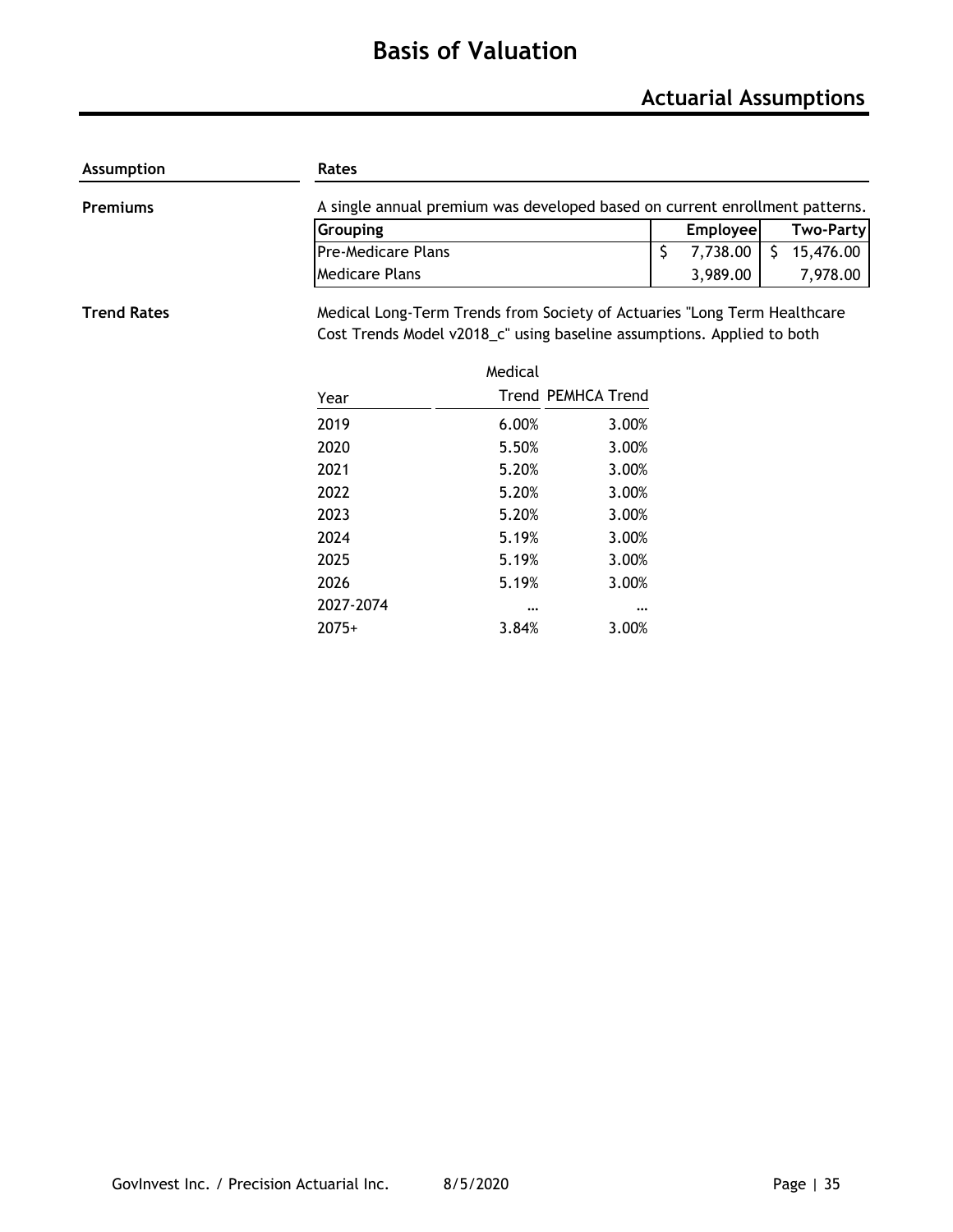This section includes a brief summary of GASB 75, as well as definitions of some of the key terminology used in this report.

#### **About GASB 75**

*In General.* In June 2015 the Governmental Accounting Standards Board released GASB 75, "Accounting and Financial Reporting for Postemployment Benefits Other Than Pensions". GASB 75 replaced GASB 45 for fiscal years beginning after June 15, 2017, for employers that sponsor OPEB plans. The provisions in GASB 75 are similar to the provisions of GASB 68 for pensions.

*Accounting.* GASB 75 requires a liability known as the Net OPEB Liability (NOL). The employer recognizes the NOL on its balance sheet. The employer also recognizes an OPEB expense in the income statement. GASB 45 recorded the Unfunded Accrued Actuarial Liability (UAAL) in the notes to the financial statement, whereas GASB 75 records the NOL, which is very similar to the UAAL with just a few technical differences, on the balance sheet.

*Financial Statement Impact (Employers).* One of the biggest changes to the financial statements of governmental employers that provide OPEB is the reporting of the OPEB liability on the face of the statements rather than in the footnotes. Governments that do not provide OPEB through a trust are required to recognize the entire OPEB liability in the financial statements. For governments that provide OPEB through an OPEB plan that is administered through a trust, the government's OPEB liability is recognized net of the amount of the OPEB plan's fiduciary net position.

*Changes to the Measurement of the Total OPEB Liability.* Measurement of the OPEB liability includes discounting future benefit payments for current and former employees and their beneficiaries to their present value and allocating the present value over past and future periods of the employee service (total OPEB liability), less the amount of the OPEB plan's fiduciary net position. The calculation continues to include employee-related events, such as projected salary increases and projected years of service, if they affect the amount of OPEB payments employees will receive, as well as provisions for automatic cost-of-living adjustments (COLAs) and other automatic benefits. Additionally, ad hoc COLAs and other ad hoc benefit changes, which are made at the discretion of the government, are included in projections as well, if they routinely recur.

GASB 75 requires governments to discount projected OPEB payments to their present value. Under the new standard, governments discount the projected OPEB payments to be made in each year and the amount of plan assets (if a government administers the OPEB through a trust) available for providing those benefits to current active and inactive employees and their beneficiaries. Similar to the pension standards, the discount rate used is based on whether the plan assets are projected to be sufficient to make future payments. If the plan assets are sufficient, governments discount future payments using the long-term expected rate of return. If projected plan assets are insufficient to make all future payments to current and inactive employees and their beneficiaries, or if there are no plan assets held in trust, the discount rate is based on a high-quality 20-year tax-exempt general obligation municipal bond yield or index rate. "High-quality" is defined as being rated AA or higher (or an equivalent rating).

*Cost Method.* The Entry Age Normal Cost method must be used.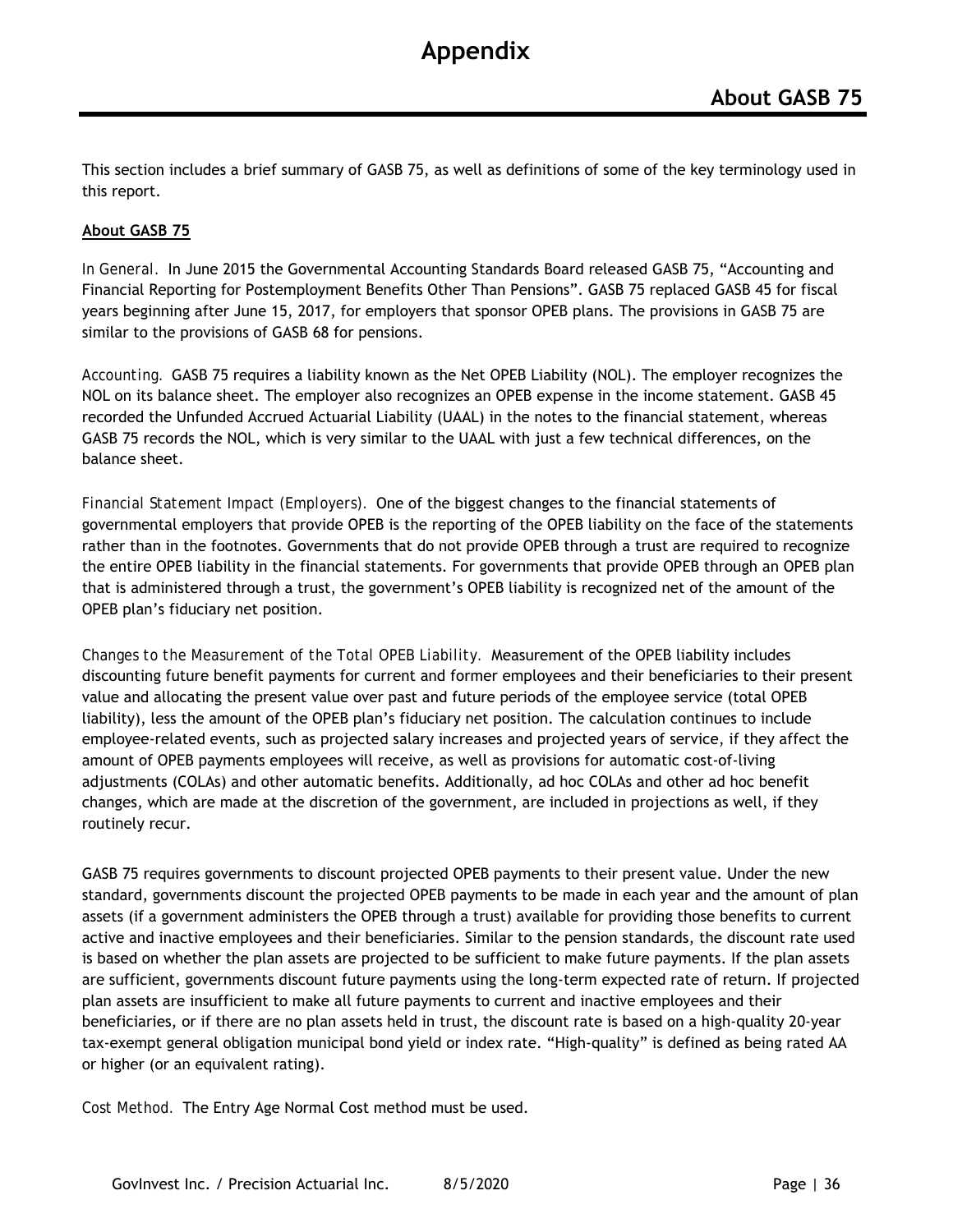#### **About GASB 75 (continued)**

Factors that affect a government's OPEB liability, such as actual earnings on plan investments when the OPEB plan is administered as a trust, employee compensation changes, interest on the outstanding OPEB liability, contributions from employees and employers, and actual demographic and economic changes that are not in line with assumptions made in the actuarial calculations, are considered when determining the government's OPEB expense. A government's annual OPEB expense is calculated with consideration for factors affecting the OPEB liability within the reporting period. Several causes of changes in OPEB liability are immediately factored into the calculation of OPEB expense for the period, such as benefits earned each year, interest on the total OPEB liability, changes in benefit terms, and projected earnings on plan investments, if administered through a trust.

Governments are required to recognize deferred outflows of resources or deferred inflows of resources and then introduce into the expense calculation, systematically and rationally over the average remaining years of employment (active employees and inactive employees, including retirees), the effect on the total OPEB liability of differences between assumptions and actual experience.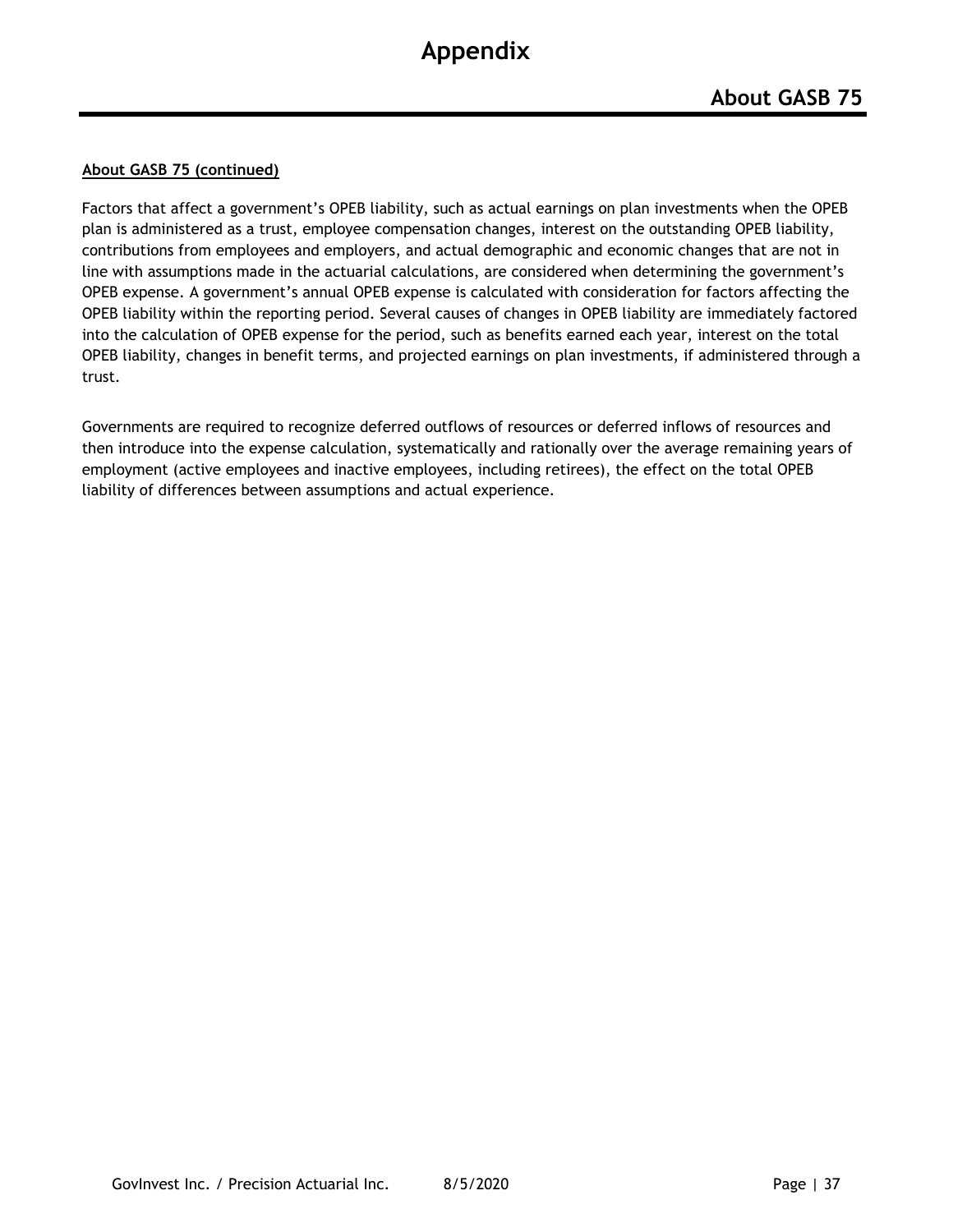### **Key Terminology**

| <b>Actuarially Determined</b><br>Contribution                             | A target or recommended contribution to a defined benefit OPEB plan for the<br>reporting period, determined in conformity with Actuarial Standards of Practice<br>based on the most recent measurement available when the contribution for the<br>reporting period was adopted.                                                                      |
|---------------------------------------------------------------------------|------------------------------------------------------------------------------------------------------------------------------------------------------------------------------------------------------------------------------------------------------------------------------------------------------------------------------------------------------|
| <b>Actuarial Present Value</b><br>of Projected Benefit<br><b>Payments</b> | Projected benefit payments discounted to reflect the expected effects of the time<br>value (present value) of money and the probabilities of payment.                                                                                                                                                                                                |
| <b>Agent Employer</b>                                                     | An employer whose employees are provided with OPEB through an agent multiple-<br>employer defined-benefit OPEB plan.                                                                                                                                                                                                                                 |
| <b>Closed Period</b>                                                      | A specific number of years that is counted from one date, which declines to zero<br>with the passage of time. For example, if the recognition period initially is five<br>years on a closed basis, four years remain after the first year, three years after the<br>second year, and so forth until no years remain.                                 |
| <b>Contributions</b>                                                      | Additions to an OPEB plan's fiduciary net position for amounts from employers, non-<br>employer contributing entities, or employees.                                                                                                                                                                                                                 |
| <b>Dates and Periods</b>                                                  |                                                                                                                                                                                                                                                                                                                                                      |
| • Census Date                                                             | The date of the census. It is usually the same as the Valuation Date.                                                                                                                                                                                                                                                                                |
| • Measurement Date                                                        | The date on which assets are measured. The liabilities are rolled forward to this<br>date from the Valuation Date, should it differ, using actuarial roll-forward<br>techniques.                                                                                                                                                                     |
| • Measurement Period                                                      | The year ending on the Measurement Date.                                                                                                                                                                                                                                                                                                             |
| • Report Date                                                             | The date on which the amounts are reported in the financial statements. It is the<br>same as the fiscal year-end. It may be up to one year ahead of the Measurement<br>Date, with no roll-forward of liabilities or assets required.                                                                                                                 |
| • Reporting Period                                                        | The year ending on the Report Date. It is the same as the fiscal year.                                                                                                                                                                                                                                                                               |
| • Valuation Date                                                          | The date on which the liabilities are valued.                                                                                                                                                                                                                                                                                                        |
| Deferred Inflows and<br><b>Outflows of Resources</b>                      | The portion of the changes in the Net OPEB Liability that are not recognized in the<br>current pension expense and are recognized in later periods. The changes deferred<br>include differences between expected and actual experience, changes in<br>assumptions, and differences between expected and actual earnings on OPEB plan<br>investments. |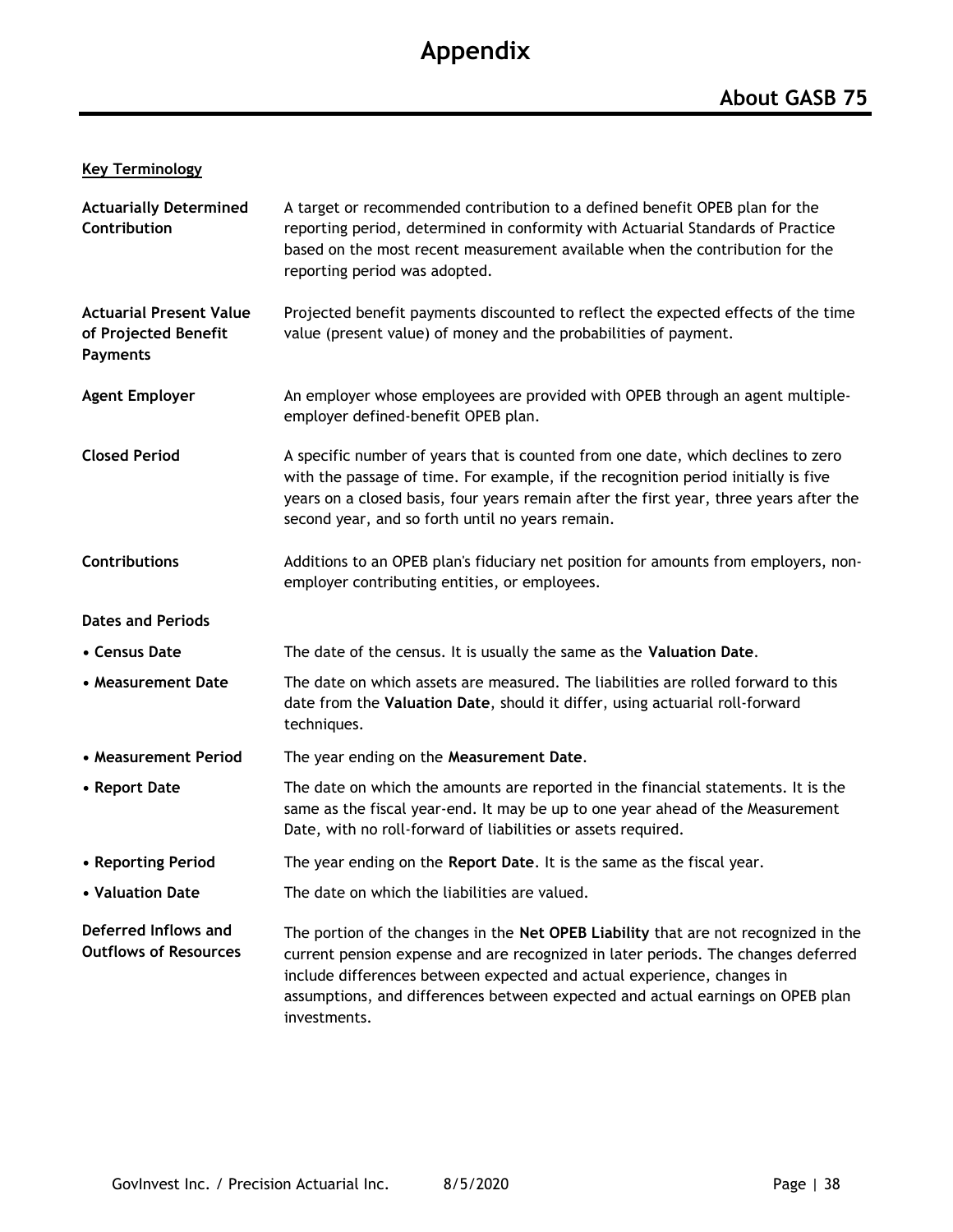#### **Key Terminology (continued)**

| <b>Defined-Benefit OPEB</b>                    | OPEB for which the benefits that the employee will receive at or after separation<br>from employment are defined by the benefit terms. The OPEB may be stated as (a)<br>a specified dollar amount (b) an amount that is calculated based on one or more<br>factors such as age, years of service, and compensation, or (c) a type or level of<br>coverage such as prescription drug coverage or a percentage of health insurance<br>premiums. OPEB that does not have all of the terms of defined contribution OPEB is<br>classified as defined-benefit OPEB.                                                                 |
|------------------------------------------------|-------------------------------------------------------------------------------------------------------------------------------------------------------------------------------------------------------------------------------------------------------------------------------------------------------------------------------------------------------------------------------------------------------------------------------------------------------------------------------------------------------------------------------------------------------------------------------------------------------------------------------|
| <b>Discount Rate</b>                           | The single rate of return that reflects the following:                                                                                                                                                                                                                                                                                                                                                                                                                                                                                                                                                                        |
|                                                | a. The long-term expected rate of return on OPEB plan investments that are<br>expected to be used to finance the payment of benefits, to the extent that (1) the<br>OPEB plan's fiduciary net position is projected to be sufficient to make projected<br>benefit payments, and (2) OPEB plan assets are expected to be invested using a<br>strategy to achieve that return.                                                                                                                                                                                                                                                  |
|                                                | b. A yield or index rate for 20-year, tax-exempt general-obligation municipal bonds<br>with an average rating of AA/Aa or higher (or equivalent quality on another scale),<br>to the extend that the conditions in (a) are not met.                                                                                                                                                                                                                                                                                                                                                                                           |
| <b>Fiduciary Net Position</b>                  | The market value of assets as of the Measurement Date.                                                                                                                                                                                                                                                                                                                                                                                                                                                                                                                                                                        |
| <b>Implicit Subsidy</b>                        | The implicit subsidy arises when an employer allows a retiree and the retiree's<br>dependents to continue on the plans for active employees, and pay the active-<br>employee premiums. Retirees are not paying the true cost of their benefits because<br>they have higher costs than active employees, and therefore are partially subsidized<br>by the active employees. Once a retiree reaches Medicare eligibility, the rates are<br>set for Medicare retirees separately, and are set to be sufficient to cover the true<br>costs of the Medicare retirees. Thus, there is no implicit subsidy for Medicare<br>retirees. |
| <b>Net OPEB Liability</b>                      | The Total OPEB Liability minus the Fiduciary Net Position.                                                                                                                                                                                                                                                                                                                                                                                                                                                                                                                                                                    |
| <b>Normal Cost</b>                             | See Service Cost.                                                                                                                                                                                                                                                                                                                                                                                                                                                                                                                                                                                                             |
| <b>Other Postemployment</b><br>Benefits (OPEB) | Benefits (such as death benefits, life insurance, disability, and long-term care) that<br>are paid in the period after employment and that are provided separately from a<br>pension plan, as well as healthcare benefits paid in the period after employment,<br>regardless of the manner in which they are provided. OPEB does not include<br>termination benefits or termination payment for sick leave.                                                                                                                                                                                                                   |
| <b>Projected Benefit</b><br><b>Payments</b>    | All benefits estimated to be payable through OPEB plan to current active and<br>inactive employees as a result of their past service and their expected future<br>service.                                                                                                                                                                                                                                                                                                                                                                                                                                                    |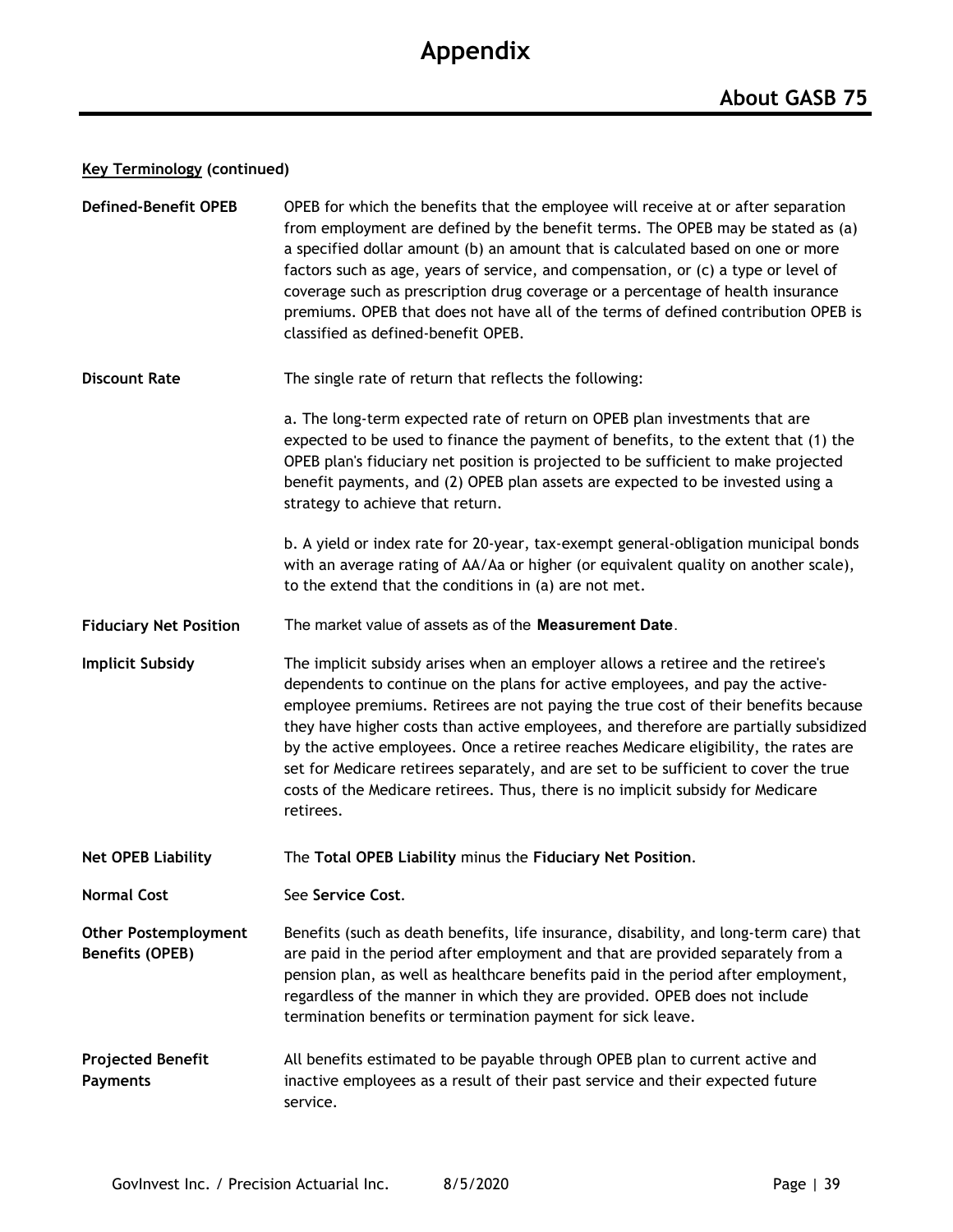#### **Key Terminology (continued)**

| <b>Service Cost</b>         | The portions of the actuarial present value of projected benefit payments that are<br>attributed to valuation years. Also called Normal Cost.                                                                                          |
|-----------------------------|----------------------------------------------------------------------------------------------------------------------------------------------------------------------------------------------------------------------------------------|
| Substantive Plan            | The plan terms as understood by the employer and the plan members at the time of<br>the valuation, including only changes to plan terms that have been made and<br>communicated to employees.                                          |
| <b>Total OPEB Liability</b> | The liability of employers and non-employer contributing entities to employees for<br>benefits provided through a defined-benefit OPEB plan that is administered through<br>a trust that meets the criteria in paragraph 4 of GASB 75. |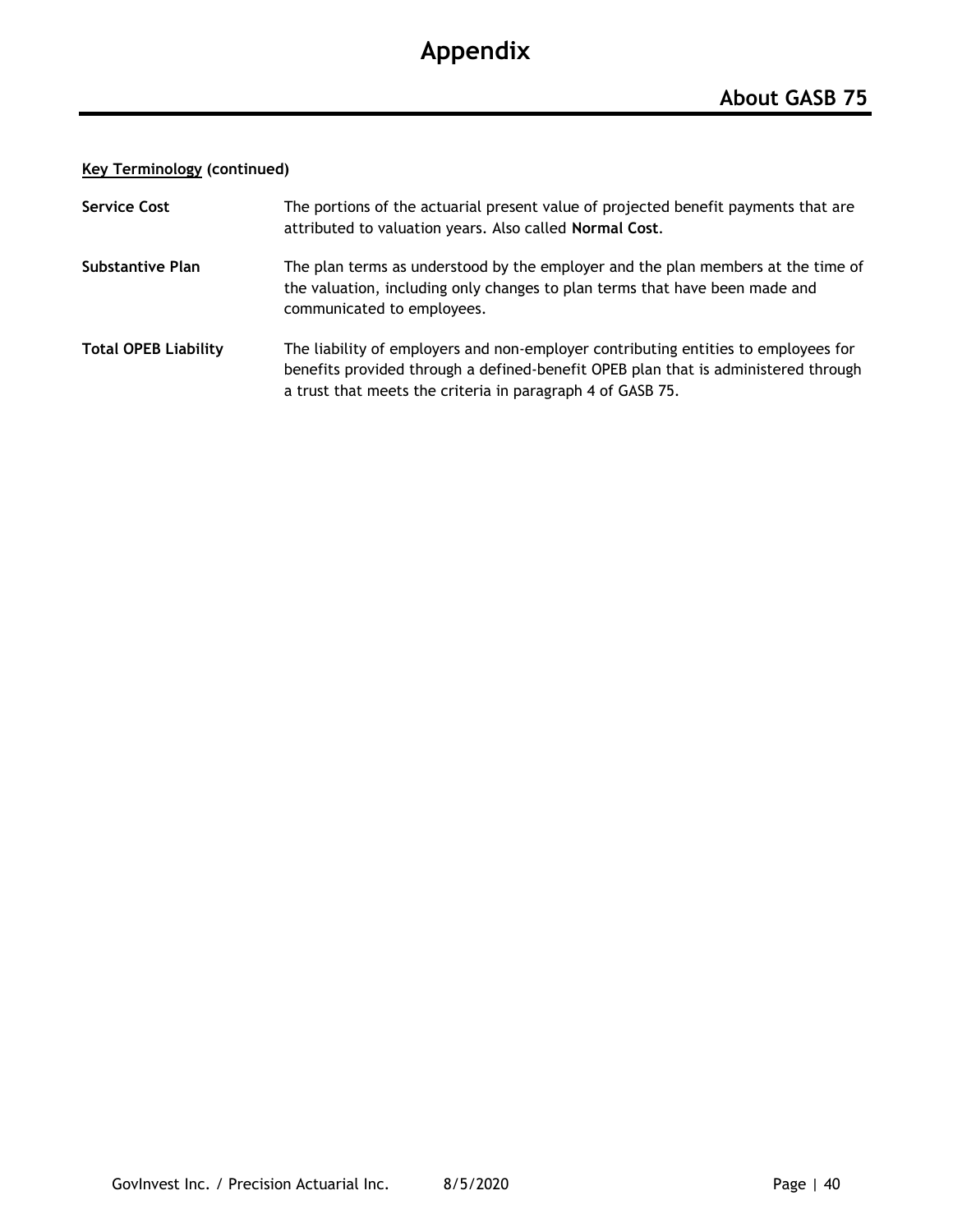The valuation used the following decrement tables from the CalPERS OPEB Assumption Model, revised May 14, 2018:

| <b>Mortality</b>                | <b>Source Table</b>                    |
|---------------------------------|----------------------------------------|
| Miscellaneous Employees         | Mort and Disb Rates_PA Misc            |
| <b>Disability Rates</b>         |                                        |
| Miscellaneous Employees         | Mort and Disb Rates_PA Misc            |
| <b>Terminated Refund Rates</b>  |                                        |
| Miscellaneous Employees         | <b>Terminated Refund Rates_Misc</b>    |
| <b>Terminated Vested Rates</b>  |                                        |
| Miscellaneous Employees         | <b>Terminated Vested Rates_PA Misc</b> |
| <b>Salary Scale Rates</b>       |                                        |
| Miscellaneous Employees         | Salary Scale Rates_PA Misc             |
| <b>Service Retirement Rates</b> |                                        |
| Miscellaneous Employees         |                                        |
| $\cdot$ 2.0% at 55              | Rx PA Misc 2% @ 55                     |
| $\cdot$ 2.0% at 60              | Rx PA Misc $2\%$ @ 60                  |
| • 2.0% at 62                    | Rx PA Misc $2\%$ @ 62                  |
| • 2.7% at 55                    | Rx PA Misc 2.7% @ 55                   |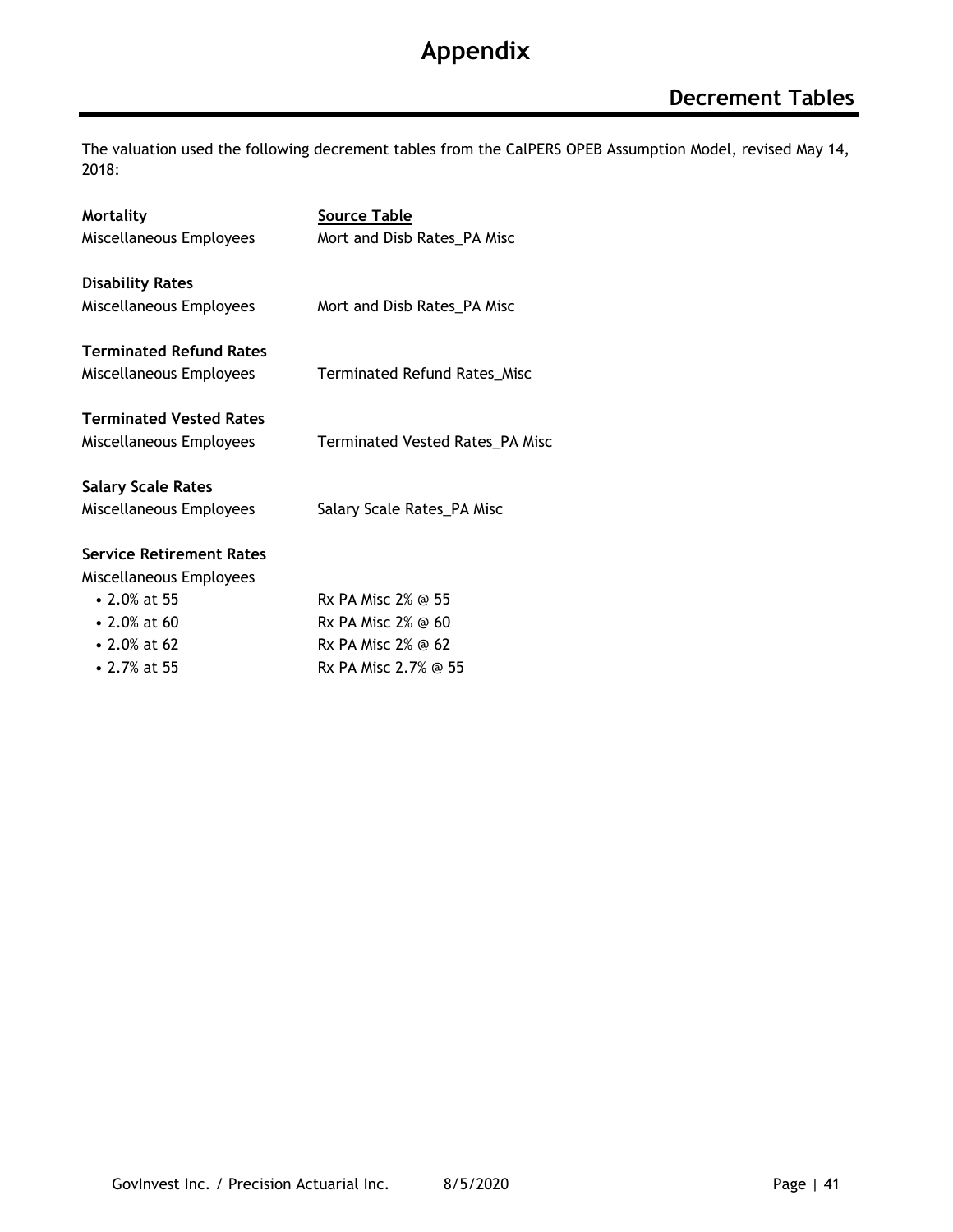#### **Sample Mortality and Disability Rates**

**Public Agency Miscellaneous**

|          |            |                  | Pre-Retirement Mortality |                           | Post-Retirement Mortality |                  |                           |            |                           | Disability |            |                  |            |                    |
|----------|------------|------------------|--------------------------|---------------------------|---------------------------|------------------|---------------------------|------------|---------------------------|------------|------------|------------------|------------|--------------------|
|          |            | Male Assumptions |                          | <b>Female Assumptions</b> |                           | Male Assumptions |                           |            | <b>Female Assumptions</b> |            |            | Male Assumptions |            | Female Assumptions |
|          | Non        |                  | Non                      |                           |                           | Non              |                           |            | <b>Non</b>                |            | Non        |                  | Non        |                    |
| Attained | Industrial | Industrial       | Industrial               | Industrial                | Healthy                   |                  | Industrially Industrially | Healthy    | Industrially Industrially |            | Industrial | Industrial       | Industrial | Industrial         |
| Age      | Death      | Death            | Death                    | Death                     | Recipients                | <b>Disabled</b>  | Disabled                  | Recipients | Disabled                  | Disabled   | Disability | Disability       | Disability | Disability         |
|          | 0.00000    | 0.00000          | 0.00000                  | 0.00000                   | 0.00016                   | 0.00016          | 0.00003                   | 0.00003    | 0.00003                   | 0.00003    | 0.00000    | 0.00000          | 0.00000    | 0.00000            |
| 5        | 0.00000    | 0.00000          | 0.00000                  | 0.00000                   | 0.00016                   | 0.00016          | 0.00003                   | 0.00003    | 0.00003                   | 0.00003    | 0.00000    | 0.00000          | 0.00000    | 0.00000            |
| 10       | 0.00000    | 0.00000          | 0.00000                  | 0.00000                   | 0.00016                   | 0.00016          | 0.00003                   | 0.00003    | 0.00003                   | 0.00003    | 0.00000    | 0.00000          | 0.00000    | 0.00000            |
| 15       | 0.00016    | 0.00000          | 0.00003                  | 0.00000                   | 0.00016                   | 0.00016          | 0.00003                   | 0.00003    | 0.00003                   | 0.00003    | 0.00017    | 0.00000          | 0.00010    | 0.00000            |
| 20       | 0.00022    | 0.00000          | 0.00007                  | 0.00000                   | 0.00022                   | 0.00022          | 0.00004                   | 0.00007    | 0.00007                   | 0.00004    | 0.00017    | 0.00000          | 0.00010    | 0.00000            |
| 25       | 0.00029    | 0.00000          | 0.00011                  | 0.00000                   | 0.00029                   | 0.00029          | 0.00006                   | 0.00011    | 0.00011                   | 0.00006    | 0.00017    | 0.00000          | 0.00010    | 0.00000            |
| 30       | 0.00038    | 0.00000          | 0.00016                  | 0.00000                   | 0.00038                   | 0.00038          | 0.00007                   | 0.00016    | 0.00016                   | 0.00007    | 0.00019    | 0.00000          | 0.00024    | 0.00000            |
| 35       | 0.00049    | 0.00000          | 0.00027                  | 0.00000                   | 0.00049                   | 0.00049          | 0.00009                   | 0.00027    | 0.00027                   | 0.00009    | 0.00039    | 0.00000          | 0.00071    | 0.00000            |
| 40       | 0.00064    | 0.00000          | 0.00037                  | 0.00000                   | 0.00064                   | 0.00064          | 0.00010                   | 0.00037    | 0.00037                   | 0.00010    | 0.00102    | 0.00000          | 0.00135    | 0.00000            |
| 45       | 0.00080    | 0.00000          | 0.00054                  | 0.00000                   | 0.00080                   | 0.00080          | 0.00012                   | 0.00054    | 0.00054                   | 0.00012    | 0.00151    | 0.00000          | 0.00188    | 0.00000            |
| 50       | 0.00116    | 0.00000          | 0.00079                  | 0.00000                   | 0.00372                   | 0.01183          | 0.00372                   | 0.00346    | 0.01083                   | 0.00346    | 0.00158    | 0.00000          | 0.00199    | 0.00000            |
| 55       | 0.00172    | 0.00000          | 0.00120                  | 0.00000                   | 0.00437                   | 0.01613          | 0.00437                   | 0.00410    | 0.01178                   | 0.00410    | 0.00158    | 0.00000          | 0.00149    | 0.00000            |
| 60       | 0.00255    | 0.00000          | 0.00166                  | 0.00000                   | 0.00671                   | 0.02166          | 0.00671                   | 0.00476    | 0.01404                   | 0.00476    | 0.00153    | 0.00000          | 0.00105    | 0.00000            |
| 65       | 0.00363    | 0.00000          | 0.00233                  | 0.00000                   | 0.00928                   | 0.02733          | 0.01113                   | 0.00637    | 0.01757                   | 0.00765    | 0.00128    | 0.00000          | 0.00088    | 0.00000            |
| 70       | 0.00623    | 0.00000          | 0.00388                  | 0.00000                   | 0.01339                   | 0.03358          | 0.01607                   | 0.00926    | 0.02184                   | 0.01112    | 0.00102    | 0.00000          | 0.00084    | 0.00000            |
| 75       | 0.01057    | 0.00000          | 0.00623                  | 0.00000                   | 0.02316                   | 0.04277          | 0.02779                   | 0.01635    | 0.02969                   | 0.01962    | 0.00102    | 0.00000          | 0.00088    | 0.00000            |
| 80       | 0.01659    | 0.00000          | 0.00939                  | 0.00000                   | 0.03977                   | 0.06272          | 0.04773                   | 0.03007    | 0.04641                   | 0.03609    | 0.00102    | 0.00000          | 0.00088    | 0.00000            |
| 85       | 0.00000    | 0.00000          | 0.00000                  | 0.00000                   | 0.07122                   | 0.09793          | 0.08547                   | 0.05418    | 0.07847                   | 0.06501    | 0.00000    | 0.00000          | 0.00000    | 0.00000            |
| 90       | 0.00000    | 0.00000          | 0.00000                  | 0.00000                   | 0.13044                   | 0.14616          | 0.14348                   | 0.10089    | 0.13220                   | 0.11098    | 0.00000    | 0.00000          | 0.00000    | 0.00000            |
| 95       | 0.00000    | 0.00000          | 0.00000                  | 0.00000                   | 0.21658                   | 0.21658          | 0.21658                   | 0.17698    | 0.21015                   | 0.17698    | 0.00000    | 0.00000          | 0.00000    | 0.00000            |
| 100      | 0.00000    | 0.00000          | 0.00000                  | 0.00000                   | 0.32222                   | 0.32222          | 0.32222                   | 0.28151    | 0.32226                   | 0.28151    | 0.00000    | 0.00000          | 0.00000    | 0.00000            |
| 105      | 0.00000    | 0.00000          | 0.00000                  | 0.00000                   | 0.46691                   | 0.46691          | 0.46691                   | 0.43491    | 0.43491                   | 0.43491    | 0.00000    | 0.00000          | 0.00000    | 0.00000            |
| 110      | 0.00000    | 0.00000          | 0.00000                  | 0.00000                   | 1.00000                   | 1.00000          | 1.00000                   | 1.00000    | 1.00000                   | 1.00000    | 0.00000    | 0.00000          | 0.00000    | 0.00000            |
| 115      | 0.00000    | 0.00000          | 0.00000                  | 0.00000                   | 1.00000                   | 1.00000          | 1.00000                   | 1.00000    | 1.00000                   | 1.00000    | 0.00000    | 0.00000          | 0.00000    | 0.00000            |
| 120      | 0.00000    | 0.00000          | 0.00000                  | 0.00000                   | 1.00000                   | 1.00000          | 1.00000                   | 1.00000    | 1.00000                   | 1.00000    | 0.00000    | 0.00000          | 0.00000    | 0.00000            |

#### **Notes:**

1) Pre-Retirement and Post-Retirement mortality rates include 20 years of projected on-going mortality improvement using Scale BB published by the Society of Actuaries.

2) Miscellaneous Plans usually have Industrial Death rates set to zero unless the agency has specifically contracted for Industrial Death benefits. If so, each Non-Industrial Death rate shown above will be split into two components: 99% will become the Non-Industrial Death rate and 1% will become the Industrial Death rate.

3) The Miscellaneous Non-Industrial Disability rates are used for Local Prosecutors.

4) Normally, Industrial Disability rates are zero for miscellaneous plans unless the agency has specifically contracted for Industrial Disability benefits. If so, each miscellaneous nonindustrial disability rate will be split into two components: 50% will become the Non-Industrial Disability rate and 50% will become the Industrial Disability rate.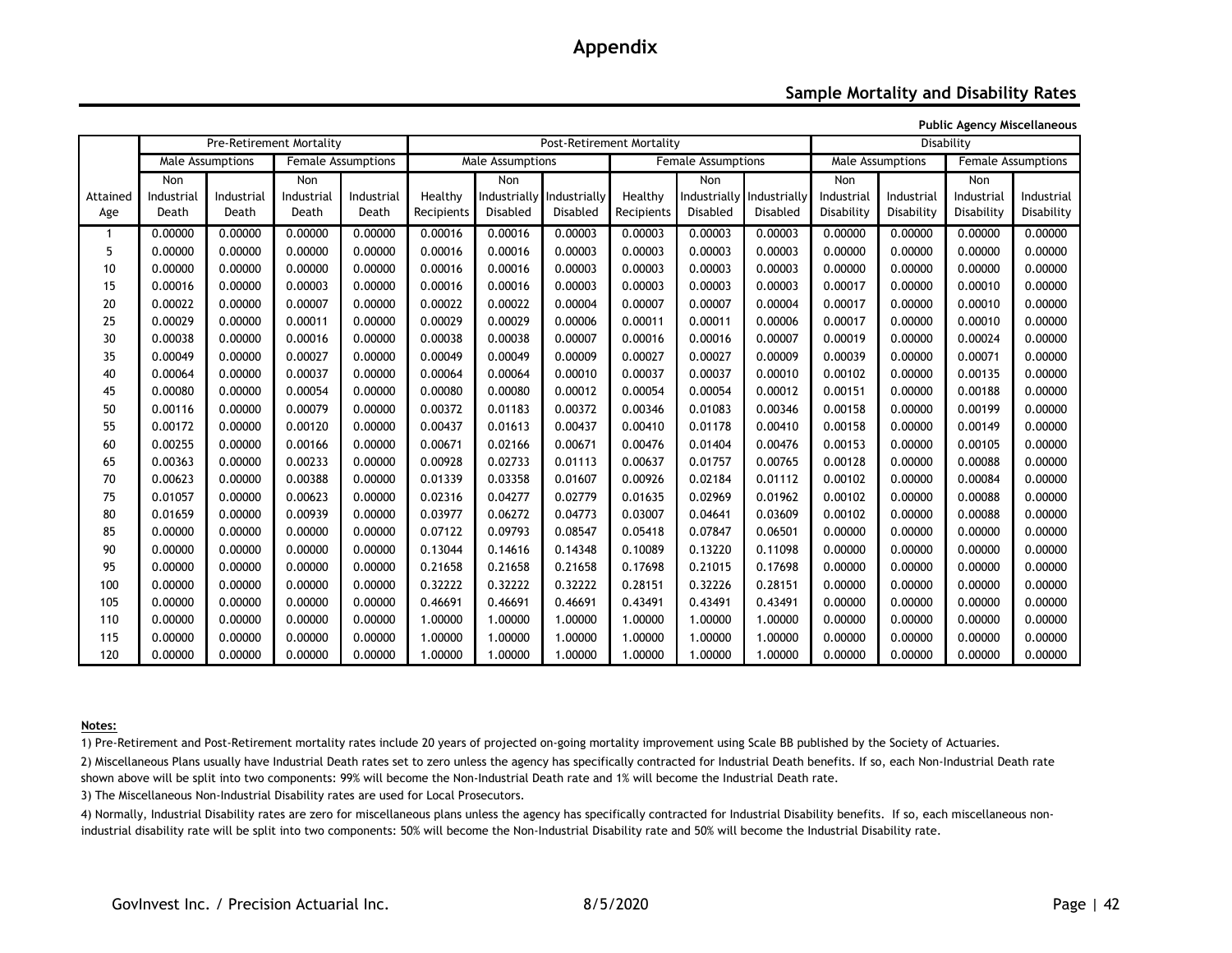### **Sample Termination Rates**

**Sample Terminated Refund Rates** Entry Ages **Public Agency Miscellaneous**

| Servicel        | 15 <sub>l</sub> | 20      | 25      | 30      | 35      | 40      | 45      | 50      | 55      | 59      |
|-----------------|-----------------|---------|---------|---------|---------|---------|---------|---------|---------|---------|
| ΩI              | 0.18120         | 0.17420 | 0.16740 | 0.16060 | 0.15370 | 0.14680 | 0.14000 | 0.13320 | 0.12620 | 0.12080 |
| 5 <sub>l</sub>  | 0.02320         | 0.02120 | 0.01930 | 0.01740 | 0.01550 | 0.01360 | 0.01160 | 0.00970 | 0.00780 | 0.00620 |
| 10 <sup>1</sup> | 0.01550         | 0.01380 | 0.01210 | 0.01040 | 0.00880 | 0.00710 | 0.00550 | 0.00380 | 0.00210 | 0.00080 |
| 15              | 0.00700         | 0.00600 | 0.00510 | 0.00420 | 0.00320 | 0.00230 | 0.00140 | 0.00040 | 0.00020 | 0.00020 |
| 20              | 0.00450         | 0.00370 | 0.00290 | 0.00210 | 0.00130 | 0.00050 | 0.00010 | 0.00010 | 0.00010 | 0.00010 |
| 25              | 0.00240         | 0.00170 | 0.00110 | 0.00050 | 0.00010 | 0.00010 | 0.00010 | 0.00010 | 0.00010 | 0.00010 |
| 30              | 0.00110         | 0.00050 | 0.00010 | 0.00010 | 0.00010 | 0.00010 | 0.00010 | 0.00010 | 0.00000 | 0.00000 |
| 35              | 0.00010         | 0.00010 | 0.00010 | 0.00010 | 0.00010 | 0.00010 | 0.00010 | 0.00000 | 0.00000 | 0.00000 |
| 40              | 0.00010         | 0.00010 | 0.00010 | 0.00010 | 0.00010 | 0.00010 | 0.00000 | 0.00000 | 0.00000 | 0.00000 |
| 45              | 0.00010         | 0.00010 | 0.00010 | 0.00010 | 0.00010 | 0.00000 | 0.00000 | 0.00000 | 0.00000 | 0.00000 |
| 50              | 0.00010         | 0.00010 | 0.00010 | 0.00010 | 0.00000 | 0.00000 | 0.00000 | 0.00000 | 0.00000 | 0.00000 |

#### **Sample Terminated Vested Rates**

Entry Ages **Public Agency Miscellaneous**

|                 | ----- <i>--</i> --- |         |                 |         |         |         |         |         | 1.451127147711555115115 |         |
|-----------------|---------------------|---------|-----------------|---------|---------|---------|---------|---------|-------------------------|---------|
| Service         | 15 <sub>l</sub>     | 20      | 25 <sub>l</sub> | 30      | 35I     | 40      | 45      | 50      | 55                      | 59      |
| 01              | 0.00000             | 0.00000 | 0.00000         | 0.00000 | 0.00000 | 0.00000 | 0.00000 | 0.00000 | 0.00000                 | 0.00000 |
| 51              | 0.07140             | 0.06560 | 0.05970         | 0.05370 | 0.04770 | 0.04180 | 0.00000 | 0.00000 | 0.00000                 | 0.00000 |
| 10              | 0.05940             | 0.05300 | 0.04660         | 0.04030 | 0.03390 | 0.00000 | 0.00000 | 0.00000 | 0.00000                 | 0.00000 |
| 15              | 0.05110             | 0.04430 | 0.03730         | 0.03050 | 0.00000 | 0.00000 | 0.00000 | 0.00000 | 0.00000                 | 0.00000 |
| 20 <sub>l</sub> | 0.04050             | 0.03330 | 0.02610         | 0.00000 | 0.00000 | 0.00000 | 0.00000 | 0.00000 | 0.00000                 | 0.00000 |
| 25              | 0.02880             | 0.02120 | 0.00000         | 0.00000 | 0.00000 | 0.00000 | 0.00000 | 0.00000 | 0.00000                 | 0.00000 |
| 30 <sup>l</sup> | 0.01500             | 0.00000 | 0.00000         | 0.00000 | 0.00000 | 0.00000 | 0.00000 | 0.00000 | 0.00000                 | 0.00000 |
| 35              | 0.00000             | 0.00000 | 0.00000         | 0.00000 | 0.00000 | 0.00000 | 0.00000 | 0.00000 | 0.00000                 | 0.00000 |
| 40              | 0.00000             | 0.00000 | 0.00000         | 0.00000 | 0.00000 | 0.00000 | 0.00000 | 0.00000 | 0.00000                 | 0.00000 |
| 45              | 0.00000             | 0.00000 | 0.00000         | 0.00000 | 0.00000 | 0.00000 | 0.00000 | 0.00000 | 0.00000                 | 0.00000 |
| <b>50</b>       | 0.00000             | 0.00000 | 0.00000         | 0.00000 | 0.00000 | 0.00000 | 0.00000 | 0.00000 | 0.00000                 | 0.00000 |

When a member is eligible to retire, the termination with vested benefits probability is set to zero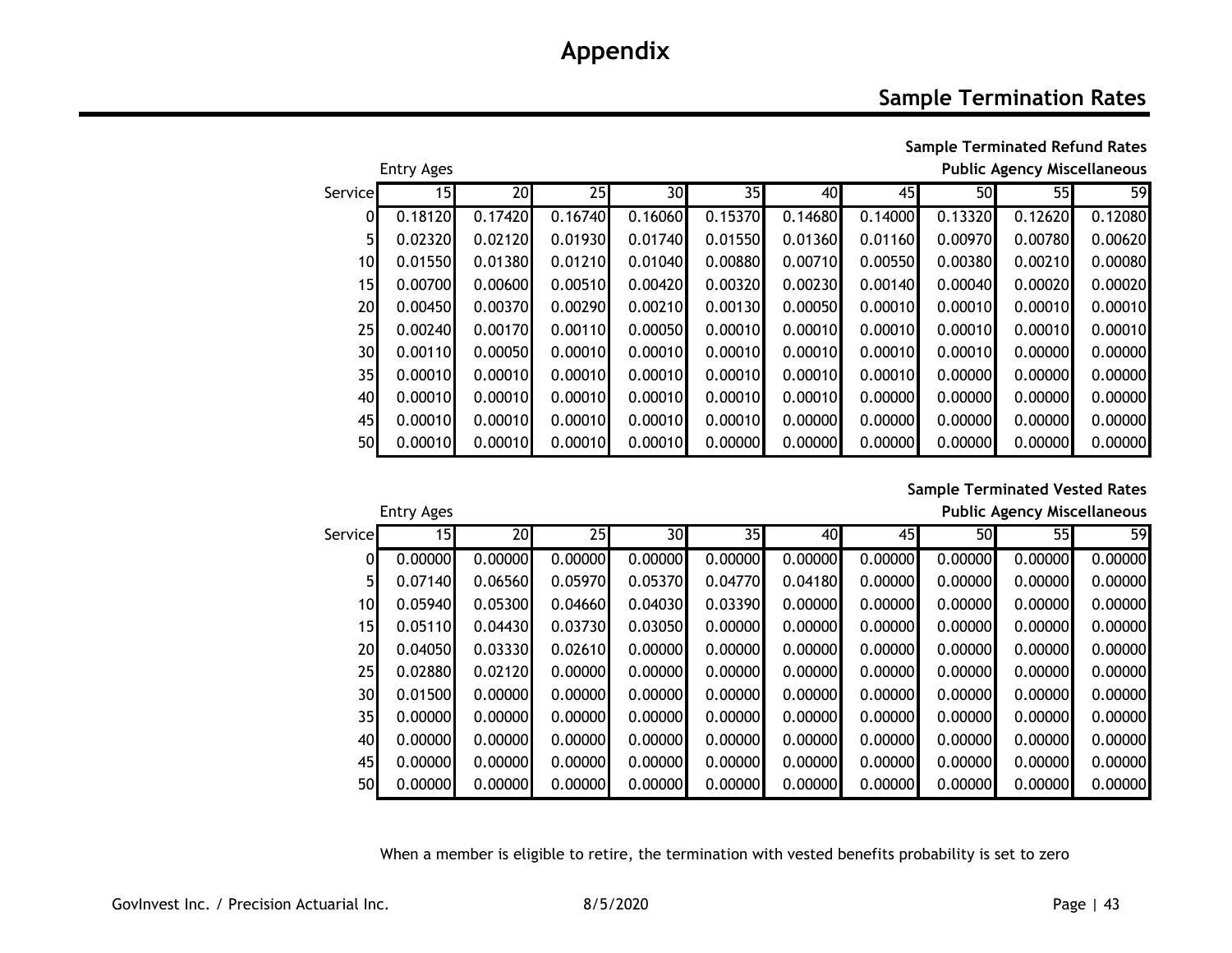### **Sample Salary Scale Rates**

|                 | Entry Ages |        |        |        |        |        |        |        |        |        |        |        | <b>Public Agency Miscellaneous</b> |        |
|-----------------|------------|--------|--------|--------|--------|--------|--------|--------|--------|--------|--------|--------|------------------------------------|--------|
| Service         | 15         | 20     | 25     | 30     | 35I    | 40     | 45     | 50     | 55     | 60     | 65     | 70     | 75I                                | 79     |
| 01              | 0.1220     | 0.1220 | 0.1220 | 0.1160 | 0.1090 | 0.1020 | 0.0950 | 0.0950 | 0.0950 | 0.0950 | 0.0950 | 0.0950 | 0.0950                             | 0.0950 |
|                 | 0.0640     | 0.0640 | 0.0640 | 0.0600 | 0.0550 | 0.0520 | 0.0480 | 0.0480 | 0.0480 | 0.0480 | 0.0480 | 0.0480 | 0.0480                             | 0.0480 |
| 10              | 0.0460     | 0.0460 | 0.0460 | 0.0430 | 0.0410 | 0.0390 | 0.0370 | 0.0370 | 0.0370 | 0.0370 | 0.0370 | 0.0370 | 0.0370                             | 0.0370 |
| 15              | 0.0420     | 0.0420 | 0.0420 | 0.0400 | 0.0380 | 0.0360 | 0.0340 | 0.0340 | 0.0340 | 0.0340 | 0.0340 | 0.0340 | 0.0340                             | 0.0340 |
| 20              | 0.0390     | 0.0390 | 0.0390 | 0.0380 | 0.0360 | 0.0340 | 0.0330 | 0.0330 | 0.0330 | 0.0330 | 0.0330 | 0.0330 | 0.0330                             | 0.0330 |
| 25              | 0.0370     | 0.0370 | 0.0370 | 0.0360 | 0.0340 | 0.0330 | 0.0310 | 0.0310 | 0.0310 | 0.0310 | 0.0310 | 0.0310 | 0.0310                             | 0.0310 |
| 30              | 0.0350     | 0.0350 | 0.0350 | 0.0340 | 0.0330 | 0.0320 | 0.0300 | 0.0300 | 0.0300 | 0.0300 | 0.0300 | 0.0300 | 0.0300                             | 0.0300 |
| 35 <sub>l</sub> | 0.0350     | 0.0350 | 0.0350 | 0.0340 | 0.0330 | 0.0320 | 0.0300 | 0.0300 | 0.0300 | 0.0300 | 0.0300 | 0.0300 | 0.0300                             | 0.0300 |
| 40              | 0.0350     | 0.0350 | 0.0350 | 0.0340 | 0.0330 | 0.0320 | 0.0300 | 0.0300 | 0.0300 | 0.0300 | 0.0300 | 0.0300 | 0.0300                             | 0.0300 |
| 45              | 0.0350     | 0.0350 | 0.0350 | 0.0340 | 0.0330 | 0.0320 | 0.0300 | 0.0300 | 0.0300 | 0.0300 | 0.0300 | 0.0300 | 0.0300                             | 0.0300 |
| 50              | 0.0350     | 0.0350 | 0.0350 | 0.0340 | 0.0330 | 0.0320 | 0.0300 | 0.0300 | 0.0300 | 0.0300 | 0.0300 | 0.0300 | 0.0300                             | 0.0300 |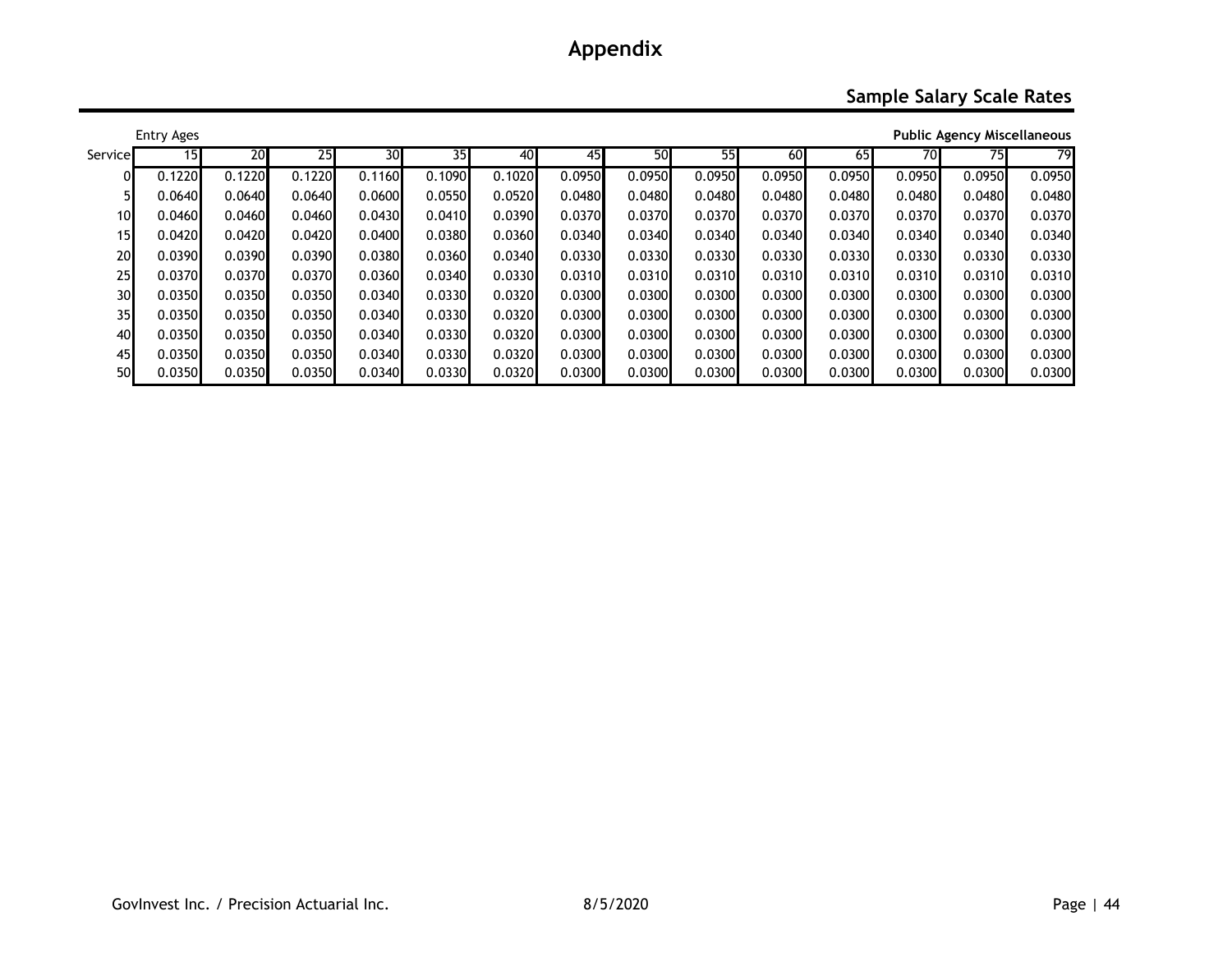# **Matrix of Sample Service Retirement Assumption Rates**

|         | <b>Attained Ages</b> |                 |        |        |        | Public Agency Miscellaneous 2% @ 55 |                 |  |  |
|---------|----------------------|-----------------|--------|--------|--------|-------------------------------------|-----------------|--|--|
| Service | 50                   | 55              | 60     | 65     | 70     | 75                                  | 79              |  |  |
| 0       | 0.0000               | 0.0000          | 0.0000 | 0.0000 | 0.0000 | 0.0000                              | 0.0000          |  |  |
| 5       | 0.0080               | 0.0400          | 0.0580 | 0.1450 | 0.1500 | 1.0000                              | 1.0000          |  |  |
| 10      | 0.0130               | 0.0400          | 0.0750 | 0.1730 | 0.1710 | 1.0000                              | 1.0000          |  |  |
| 15      | 0.0180               | 0.0560          | 0.0930 | 0.2010 | 0.1920 | 1.0000                              | 1.0000          |  |  |
| 20      | 0.0210               | 0.0930          | 0.1260 | 0.2330 | 0.2390 | 1.0000                              | 1.0000          |  |  |
| 25      | 0.0220               | 0.1090          | 0.1430 | 0.2660 | 0.3040 | 1.0000                              | 1.0000          |  |  |
| 30      | 0.0330               | 0.1540          | 0.1690 | 0.2890 | 0.3300 | 1.0000                              | 1.0000          |  |  |
| 35      | 0.0500               | 0.2100          | 0.2070 | 0.3160 | 0.3300 | 1.0000                              | 1.0000          |  |  |
| 40      | 0.0000               | 0.2400          | 0.2800 | 0.3300 | 0.3300 | 1.0000                              | 1.0000          |  |  |
| 45      | 0.0000               | 0.0000          | 0.2800 | 0.3300 | 0.3300 | 1.0000                              | 1.0000          |  |  |
| 50      | 0.0000               | 0.0000          | 0.0000 | 0.3300 | 0.3300 | 1.0000                              | 1.0000          |  |  |
|         |                      |                 |        |        |        |                                     |                 |  |  |
|         |                      |                 |        |        |        |                                     |                 |  |  |
|         | <b>Attained Ages</b> |                 |        |        |        | Public Agency Miscellaneous 2% @ 60 |                 |  |  |
| Service | 50                   | $\overline{55}$ | 60     | 65     | 70     | 75                                  | $\overline{79}$ |  |  |
| 0       | 0.0000               | 0.0000          | 0.0000 | 0.0000 | 0.0000 | 0.0000                              | 0.0000          |  |  |
| 5       | 0.0200               | 0.0190          | 0.0700 | 0.1400 | 0.1400 | 1.0000                              | 1.0000          |  |  |
| 10      | 0.0200               | 0.0260          | 0.0740 | 0.1780 | 0.1780 | 1.0000                              | 1.0000          |  |  |
| 15      | 0.0200               | 0.0330          | 0.0890 | 0.2150 | 0.2150 | 1.0000                              | 1.0000          |  |  |
| 20      | 0.0200               | 0.0920          | 0.1130 | 0.2640 | 0.2640 | 1.0000                              | 1.0000          |  |  |
| 25      | 0.0200               | 0.1360          | 0.1370 | 0.3210 | 0.3210 | 1.0000                              | 1.0000          |  |  |
| 30      | 0.1500               | 0.1460          | 0.1610 | 0.3770 | 0.3770 | 1.0000                              | 1.0000          |  |  |
| 35      | 0.1500               | 0.1500          | 0.2460 | 0.4120 | 0.4120 | 1.0000                              | 1.0000          |  |  |
| 40      | 0.0000               | 0.1500          | 0.2960 | 0.4200 | 0.4200 | 1.0000                              | 1.0000          |  |  |
| 45      | 0.0000               | 0.0000          | 0.2960 | 0.4200 | 0.4200 | 1.0000                              | 1.0000          |  |  |